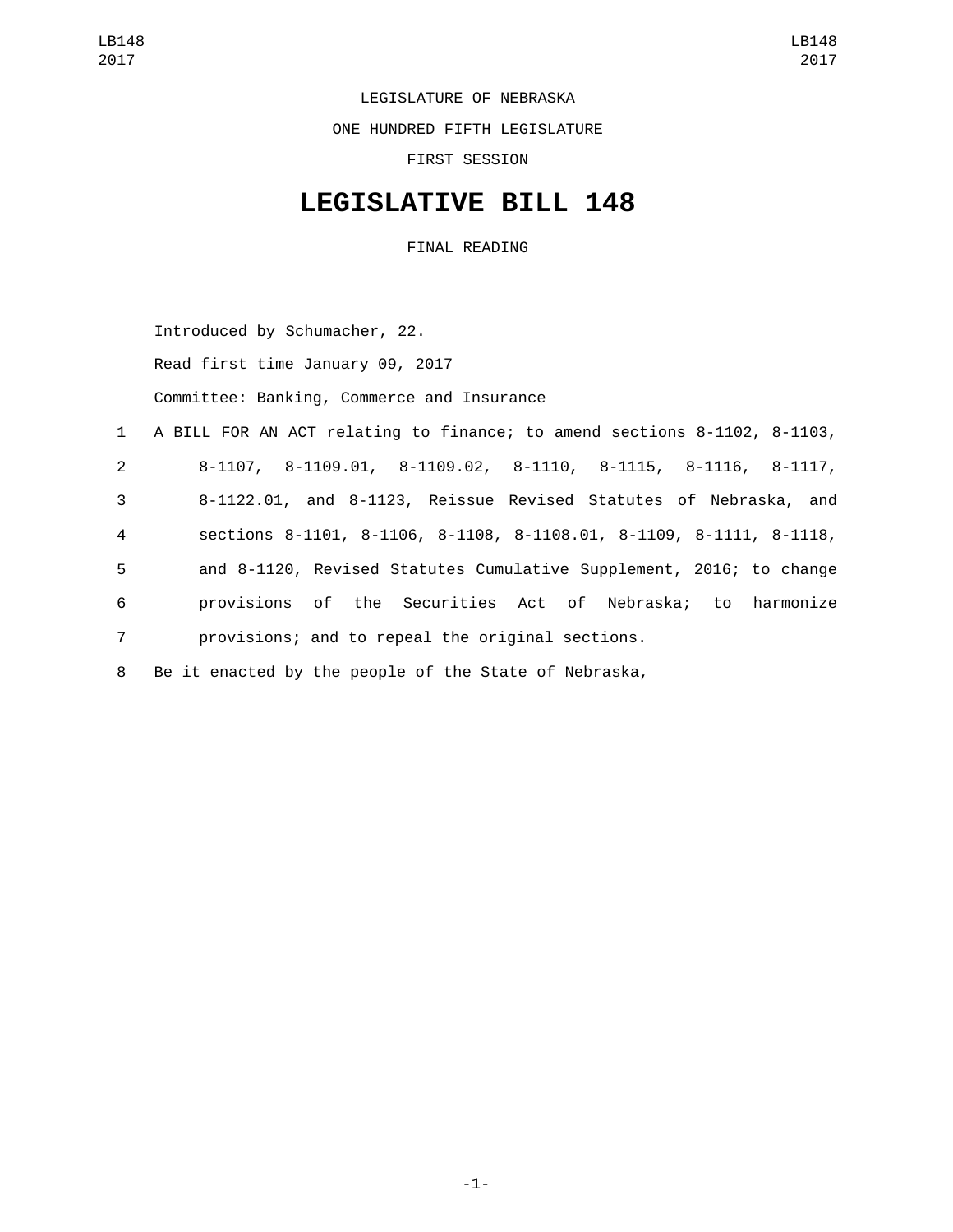Section 1. Section 8-1101, Revised Statutes Cumulative Supplement, 2 2016, is amended to read:

 8-1101 For purposes of the Securities Act of Nebraska, unless the 4 context otherwise requires:

 (1) Agent means any individual other than a broker-dealer who represents a broker-dealer or issuer in effecting or attempting to effect sales of securities, but agent does not include an individual who represents (a) an issuer in (i) effecting a transaction in a security exempted by subdivision (6), (7), or (8) of section 8-1110, (ii) effecting certain transactions exempted by section 8-1111, (iii) effecting transactions in a federal covered security as described in section 18(b)(3) of the Securities Act of 1933, or (iv) effecting transactions with existing employees, limited liability company members, partners, or directors of the issuer or any of its subsidiaries if no commission or other remuneration is paid or given directly or indirectly for soliciting any person in this state or (b) a broker-dealer in effecting transactions described in section 15(h)(2) of the Securities Exchange Act of 1934. A partner, limited liability company member, officer, or director of a broker-dealer is an agent only if he or she 20 otherwise comes within this definition;

 (2) Broker-dealer means any person engaged in the business of effecting transactions in securities for the account of others or for his or her own account. Broker-dealer does not include (a) an issuer-dealer, agent, bank, savings institution, or trust company, (b) an issuer effecting a transaction in its own security exempted by subdivision (5) 26 (a), (b), (c), (d), (e), or (f)  $(5)$  of section 8-1110 or which qualifies as a federal covered security pursuant to section 18(b)(1) of the Securities Act of 1933, (c) a person who has no place of business in this state if he or she effects transactions in this state exclusively with or through the issuers of the securities involved in the transactions, other broker-dealers, or banks, savings institutions, credit unions, trust

-2-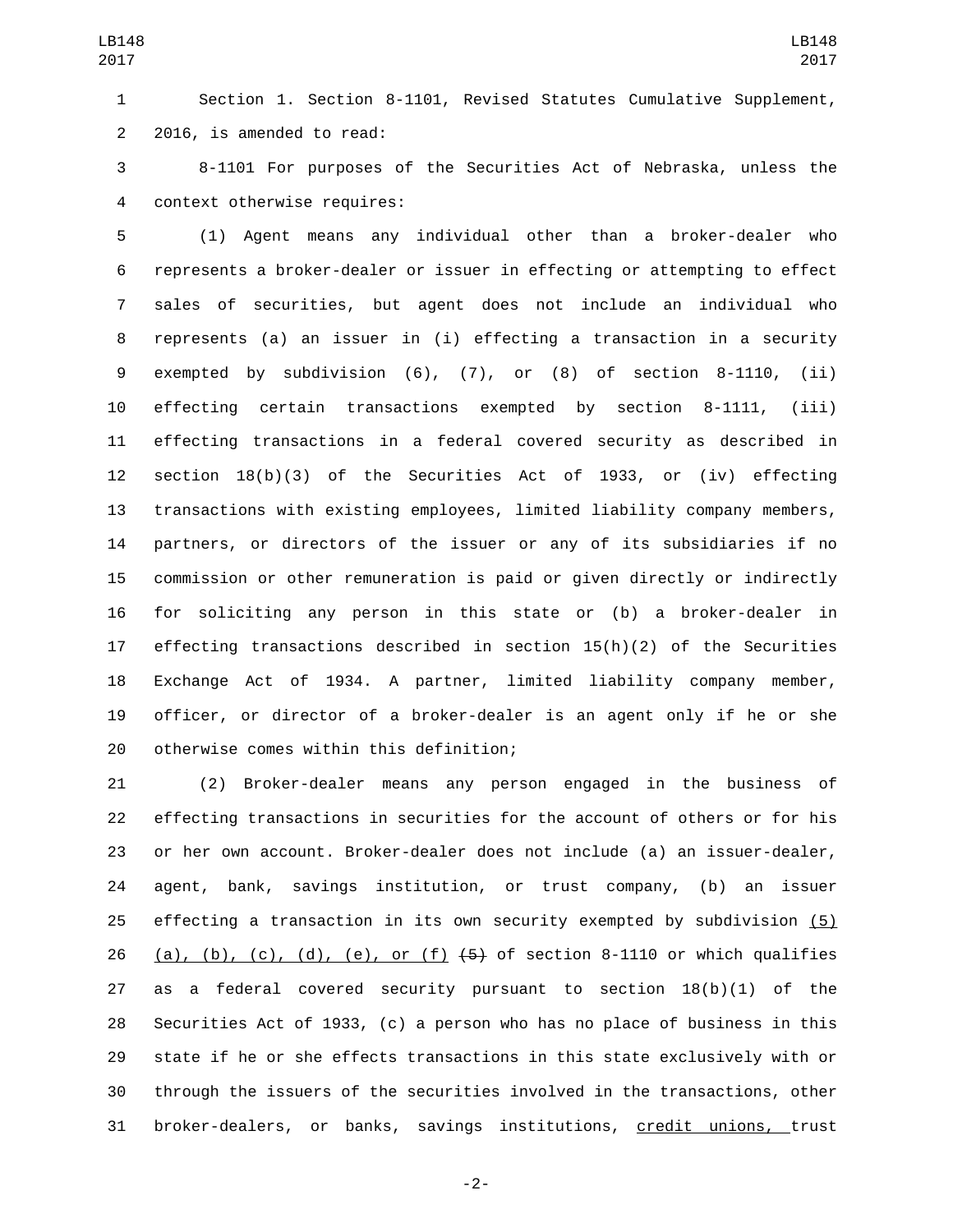companies, insurance companies, investment companies as defined in the Investment Company Act of 1940, pension or profit-sharing trusts, or other financial institutions or institutional buyers, whether acting for 4 themselves or as trustees,  $\theta$  (d) a person who has no place of business in this state if during any period of twelve consecutive months he or she does not direct more than five offers to sell or to buy into this state 7 in any manner to persons other than those specified in subdivision  $(2)(c)$  of this section, or (e) a person who is a resident of Canada and who has no office or other physical presence in Nebraska if the following conditions are satisfied: (i) The person must be registered with, or be a member of, a securities self-regulatory organization in Canada or a stock exchange in Canada; (ii) the person must maintain, in good standing, its provisional or territorial registration or membership in a securities self-regulatory organization in Canada, or stock exchange in Canada; (iii) the person effects, or attempts to effect, (A) a transaction with or for a Canadian client who is temporarily present in this state and with whom the Canadian broker-dealer had a bona fide customer relationship before the client entered this state or (B) a transaction with or for a Canadian client in a self-directed tax advantaged retirement plan in Canada of which that client is the holder or contributor; and (iv) the person complies with all provisions of the Securities Act of Nebraska relating to the disclosure of material 23 information in connection with the transaction;

 (3) Department means the Department of Banking and Finance. Director means the Director of Banking and Finance of the State of Nebraska except 26 as further provided in section 8-1120;

 (4) Federal covered adviser means a person who is (a) registered under section 203 of the Investment Advisers Act of 1940 or (b) is excluded from the definition of investment adviser under section 202 of 30 the Investment Advisers Act of 1940;

(5) Federal covered security means any security described as a

-3-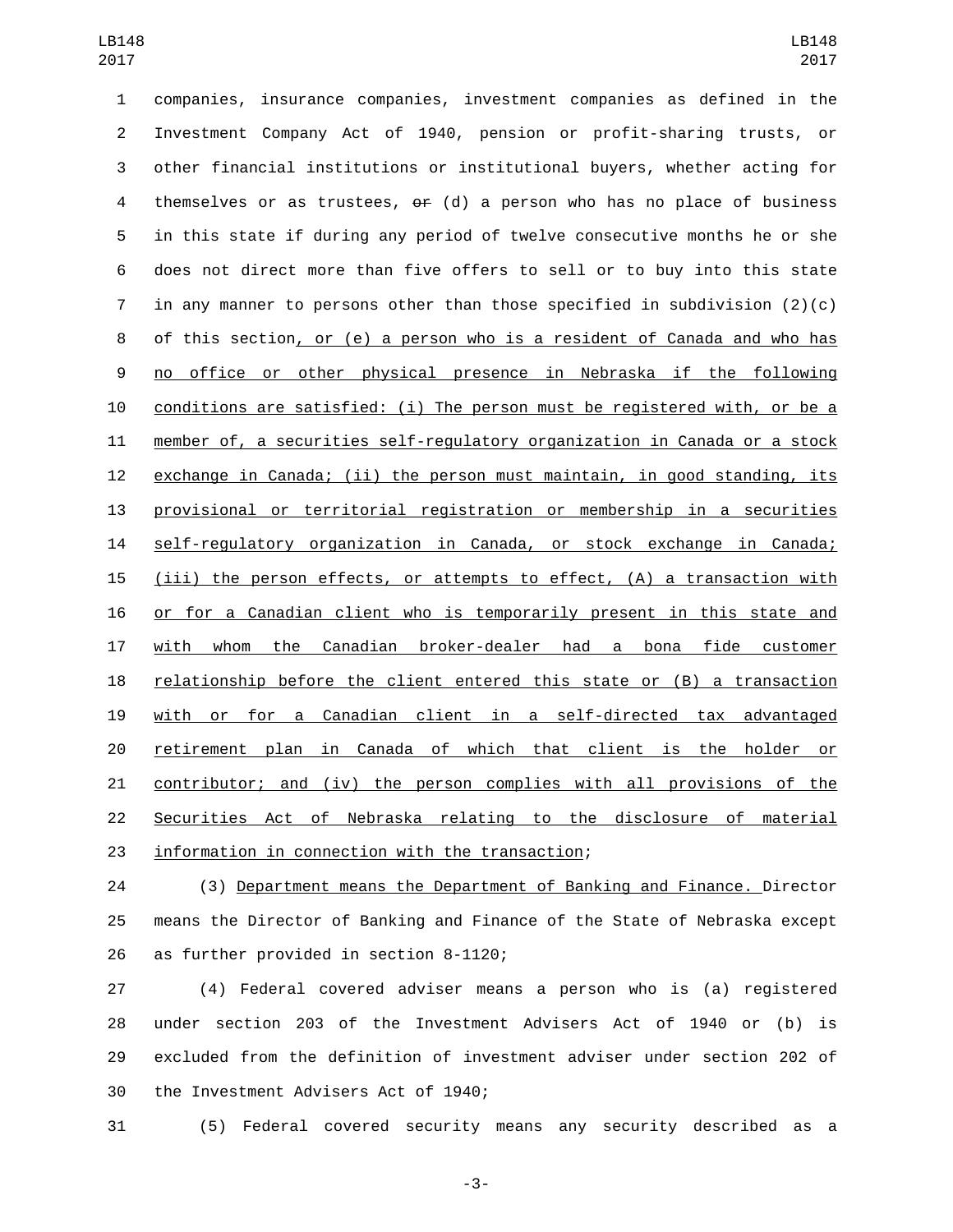covered security under section 18(b) of the Securities Act of 1933 or 2 rules and regulations under the act promulgated thereunder;

 (6) Guaranteed means guaranteed as to payment of principal, 4 interest, or dividends;

 (7) Investment adviser means any person who for compensation engages in the business of advising others, either directly or through publications or writings, as to the value of securities or as to the advisability of investing in, purchasing, or selling securities or who for compensation and as a part of a regular business issues or promulgates analyses or reports concerning securities. Investment adviser also includes financial planners and other persons who, as an integral component of other financially related services, provide the foregoing investment advisory services to others for compensation and as part of a business or who hold themselves out as providing the foregoing investment advisory services to others for compensation. Investment adviser does not include (a) an investment adviser representative, (b) a bank, savings institution, or trust company, (c) a lawyer, accountant, engineer, or teacher whose performance of these services is solely incidental to the practice of his or her profession, (d) a broker-dealer or its agent whose performance of these services is solely incidental to its business as a broker-dealer and who receives no special compensation for them, (e) an issuer-dealer, (f) a publisher of any bona fide newspaper, news column, 23 newsletter <del>news letter</del>, news magazine, or business or financial publication or service, whether communicated in hard copy form, by electronic means, or otherwise which does not consist of the rendering of advice on the basis of the specific investment situation of each client, (g) a person who has no place of business in this state if (i) his or her only clients in this state are other investment advisers, federal covered 29 advisers, broker-dealers, banks, savings institutions, credit unions, trust companies, insurance companies, investment companies as defined in the Investment Company Act of 1940, pension or profit-sharing trusts, or

-4-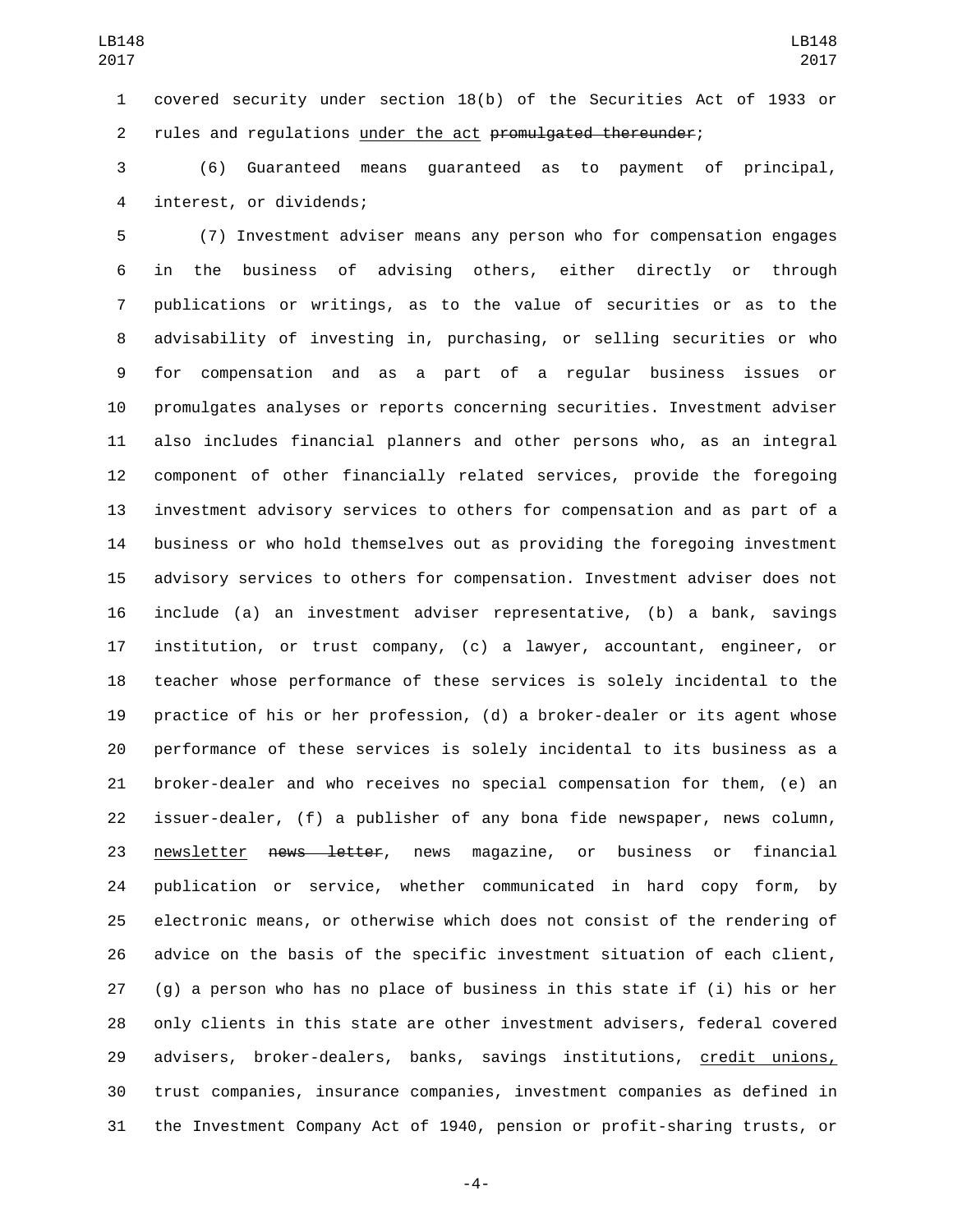other financial institutions or institutional buyers, whether acting for themselves or as trustees, or (ii) during the preceding twelve-month period, he or she has had five or fewer clients who are residents of this 4 state other than those persons specified in subdivision  $(g)(i)$  of this subdivision, (h) any person that is a federal covered adviser, or (i) such other persons not within the intent of this subdivision as the 7 director may by rule and  $\tau$  regulation $\tau$  or order designate;

 (8) Investment adviser representative means any partner, limited liability company member, officer, or director or any person occupying a similar status or performing similar functions of a partner, limited liability company member, officer, or director or other individual, except clerical or ministerial personnel, who is employed by or associated with an investment adviser that is registered or required to be registered under the Securities Act of Nebraska or who has a place of business located in this state and is employed by or associated with a federal covered adviser, and who (a) makes any recommendations or otherwise renders advice regarding securities, (b) manages accounts or portfolios of clients, (c) determines which recommendation or advice regarding securities should be given, (d) solicits, offers, or negotiates for the sale of or sells investment advisory services, or (e) supervises 21 employees who perform any of the foregoing;

 (9) Issuer means any person who issues or proposes to issue any security, except that (a) with respect to certificates of deposit, voting-trust certificates, or collateral-trust certificates or with respect to certificates of interest or shares in an unincorporated investment trust not having a board of directors, or persons performing similar functions, or of the fixed, restricted management, or unit type, the term issuer means the person or persons performing the acts and assuming the duties of depositor or manager pursuant to the provisions of the trust or other agreement or instrument under which the security is issued and (b) with respect to a fractional or pooled interest in a

-5-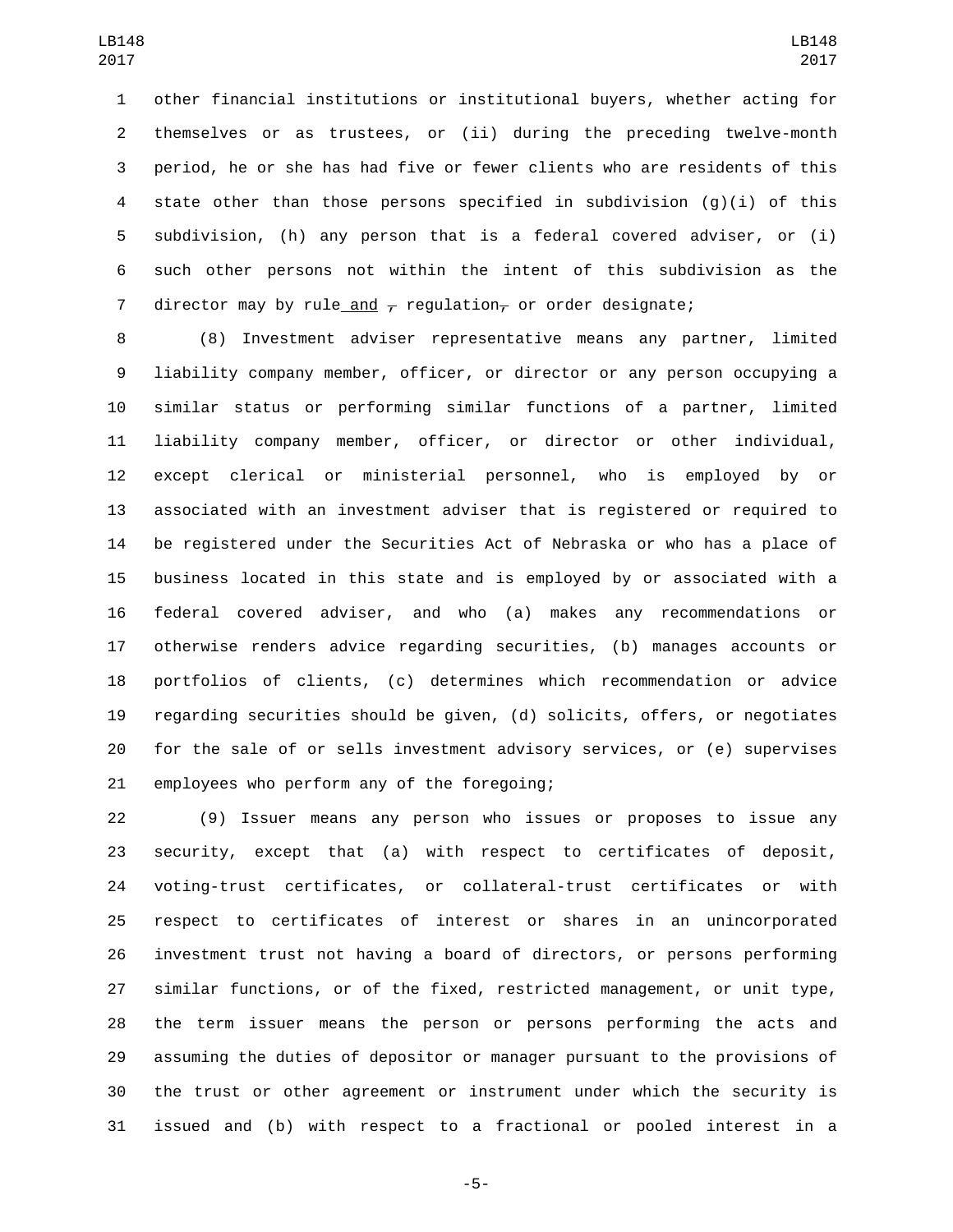viatical settlement contract, issuer means the person who creates, for the purpose of sale, the fractional or pooled interest. In the case of a viatical settlement contract that is not fractionalized or pooled, issuer means the person effecting a transaction with a purchaser of such 5 contract;

 (10) Issuer-dealer means (a) any issuer located in the State of Nebraska or (b) any issuer which registered its securities by qualification who proposes to sell to the public of the State of Nebraska the securities that it issues without the benefit of another registered broker-dealer. Such securities shall have been approved for sale in the 11 State of Nebraska pursuant to section 8-1104;

 (11) Nonissuer means not directly or indirectly for the benefit of 13 the issuer;

 (12) Person means an individual, a corporation, a partnership, a limited liability company, an association, a joint-stock company, a trust in which the interests of the beneficiaries are evidenced by a security, an unincorporated organization, a government, or a political subdivision 18 of a government;

 (13) Sale or sell includes every contract of sale of, contract to sell, or disposition of a security or interest in a security for value. Offer or offer to sell includes every attempt or offer to dispose of, or solicitation of an offer to buy, a security or interest in a security for value. Any security given or delivered with or as a bonus on account of any purchase of securities or any other thing is considered to constitute part of the subject of the purchase and to have been offered and sold for value. A purported gift of assessable stock shall be considered to involve an offer and sale. Every sale or offer of a warrant or right to purchase or subscribe to another security of the same or another issuer, as well as every sale or offer of a security which gives the holder a present or future right or privilege to convert into another security of the same or another issuer, shall be considered to include an offer of

-6-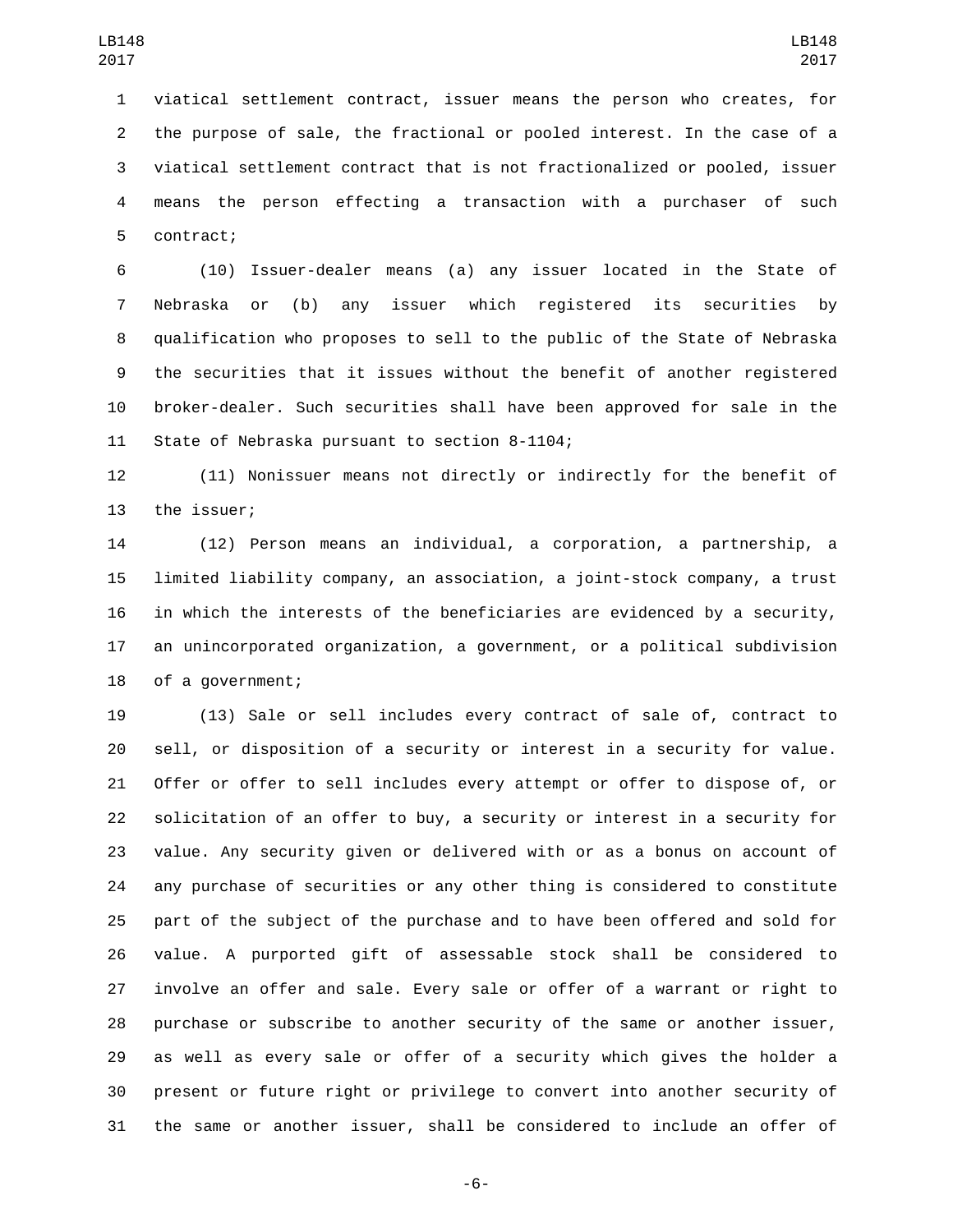1 the other security;

 (14) Securities Act of 1933, Securities Exchange Act of 1934, Investment Advisers Act of 1940, Investment Company Act of 1940, and 4 Commodity Exchange Act means the acts as they existed on federal statutes of those names as amended on or before January 1, 2017 2013;

 (15) Security means any note, stock, treasury stock, bond, debenture, units of beneficial interest in a real estate trust, evidence of indebtedness, certificate of interest or participation in any profit- sharing agreement, collateral-trust certificate, preorganization certificate or subscription, transferable share, investment contract, viatical settlement contract or any fractional or pooled interest in such contract, membership interest in any limited liability company organized under Nebraska law or any other jurisdiction unless otherwise excluded from this definition, voting-trust certificate, certificate of deposit for a security, certificate of interest or participation in an oil, gas, or mining title or lease or in payments out of production under such a title or lease, in general any interest or instrument commonly known as a security, or any certificate of interest or participation in, temporary or interim certificate for, guarantee of, or warrant or right to subscribe to or purchase any of the foregoing. Security does not include any insurance or endowment policy or annuity contract issued by an insurance company. Security also does not include a membership interest in a limited liability company when all of the following exist: (a) The member enters into a written commitment to be engaged actively and directly in the management of the limited liability company; and (b) all members of the limited liability company are actively engaged in the 27 management of the limited liability company. For the limited purposes of determining professional malpractice insurance premiums, a security issued through a transaction that is exempted pursuant to subdivision (23) of section 8-1111 shall not be considered a security;

(16) State means any state, territory, or possession of the United

LB148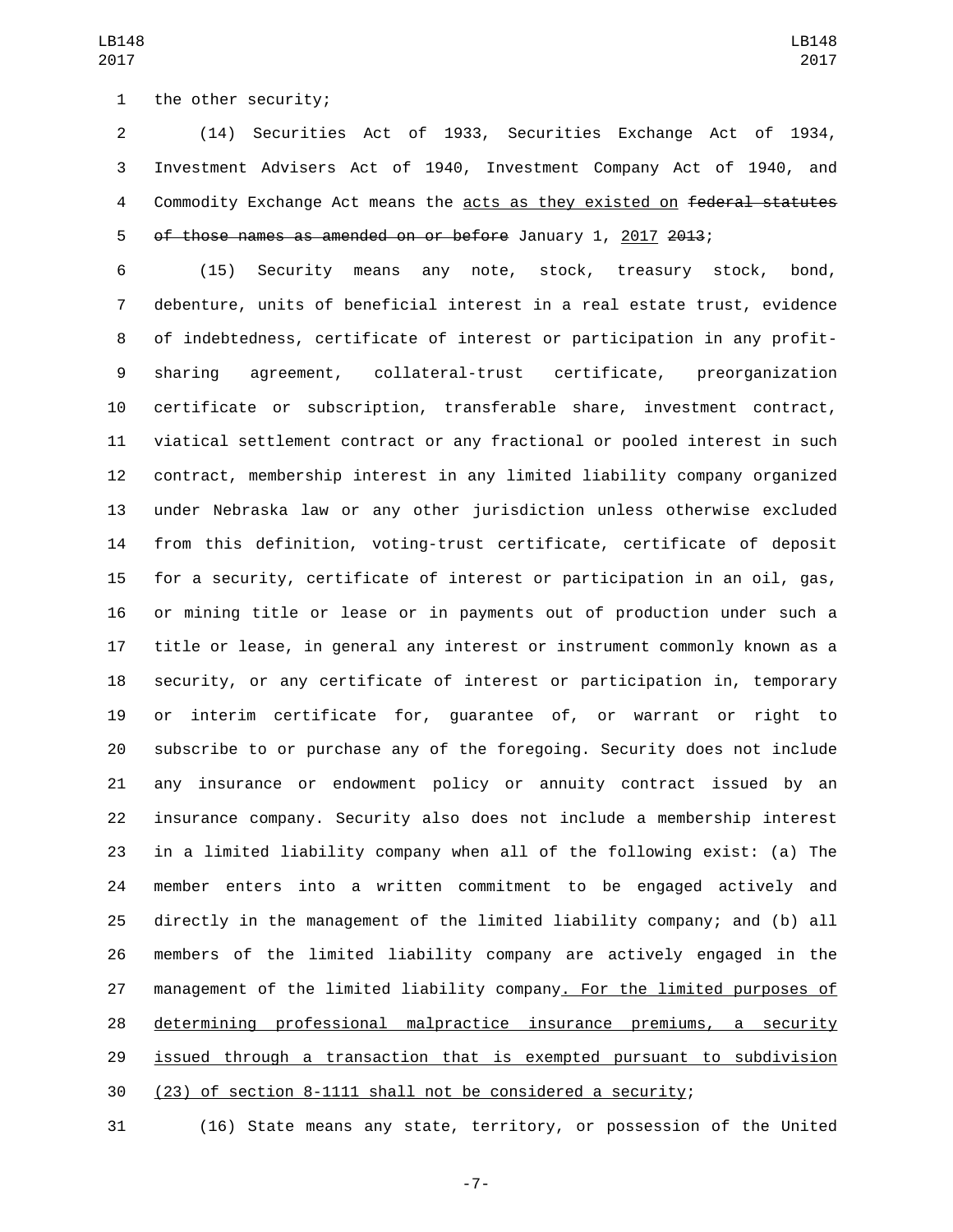States as well as the District of Columbia and Puerto Rico; and

 (17) Viatical settlement contract means an agreement for the purchase, sale, assignment, transfer, devise, or bequest of all or any portion of the death benefit or ownership of a life insurance policy or contract for consideration which is less than the expected death benefit of the life insurance policy or contract. Viatical settlement contract does not include (a) the assignment, transfer, sale, devise, or bequest of a death benefit of a life insurance policy or contract made by the viator to an insurance company or to a viatical settlement provider or broker licensed pursuant to the Viatical Settlements Act, (b) the assignment of a life insurance policy or contract to a bank, savings bank, savings and loan association, credit union, or other licensed lending institution as collateral for a loan, or (c) the exercise of accelerated benefits pursuant to the terms of a life insurance policy or 15 contract and consistent with applicable law.

 Sec. 2. For purposes of the Securities Act of Nebraska, federal rules and regulations adopted under the Investment Advisors Act of 1940 18 or the Securities Act of 1933 means such rules and regulations as they existed on January 1, 2017, except that references to Rule 147 and Rule 147A adopted under the Securities Act of 1933 shall be to such rules as published in the Federal Register on November 21, 2016.

 Sec. 3. Section 8-1102, Reissue Revised Statutes of Nebraska, is 23 amended to read:

 8-1102 (1) It shall be unlawful for any person, in connection with the offer, sale, or purchase of any security, directly or indirectly:

(a) To employ any device, scheme, or artifice to defraud;

 (b) To make any untrue statement of a material fact or to omit to state a material fact necessary in order to make the statements made, in the light of the circumstances under which they are made, not misleading; 30 or

(c) To engage in any act, practice, or course of business which

-8-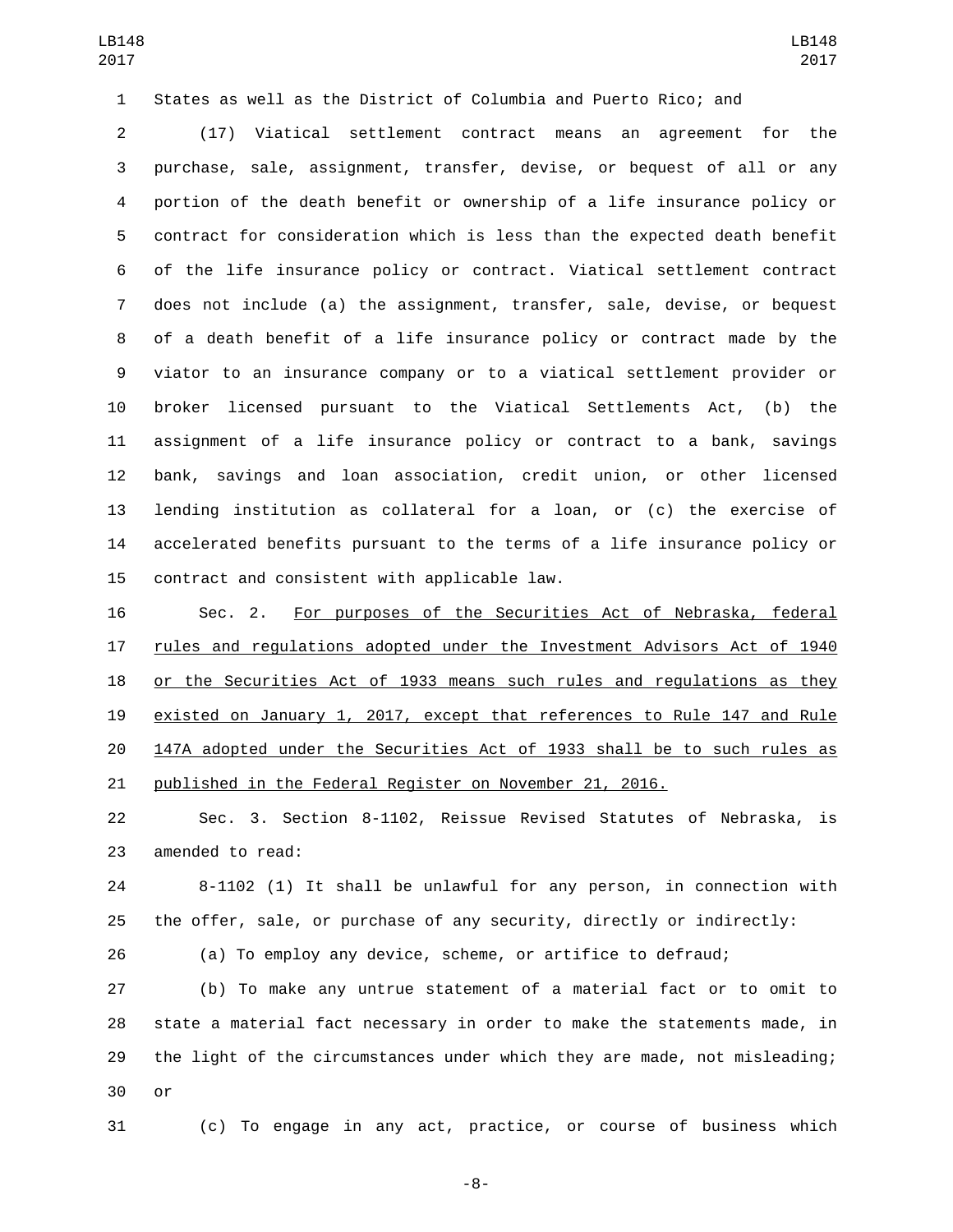operates or would operate as a fraud or deceit upon any person.

 (2) It shall be unlawful for any person who receives any consideration from another person primarily for advising the other person as to the value of securities or their purchase or sale, whether through 5 the issuance of analyses or reports or otherwise:

(a) To employ any device, scheme, or artifice to defraud any person;

 (b) To engage in any act, practice, or course of business which operates or would operate as a fraud or deceit upon any person;

 (c) To knowingly sell any security to or purchase any security from a client while acting as principal for his or her own account, act as a broker for a person other than the client, or knowingly effect any sale or purchase of any security for the account of the client, without disclosing to the client in writing before the completion of the transaction the capacity in which he or she is acting and obtaining the consent of the client to the transaction. This subdivision shall not apply to any transaction involving a broker-dealer's client if the broker-dealer is not acting as an investment adviser in the transaction;

 (d) To engage in dishonest or unethical practices as the director 19 may define by rule and  $\tau$  regulation $\tau$  or order; or

 (e) In the solicitation of advisory clients, to make any untrue statement of a material fact or to omit to state a material fact necessary in order to make the statements made, in light of the circumstances under which they are made, not misleading.

24 (3) Except as may be permitted by rule and  $\tau$  regulation $\tau$  or order of the director, it shall be unlawful for any investment adviser or investment adviser representative to enter into, extend, or renew any 27 investment advisory contract:

 (a) Which provides for the compensation of the investment adviser or investment adviser representative on the basis of a share of capital gains upon or capital appreciation of the funds or any portion of the 31 funds of any client;

-9-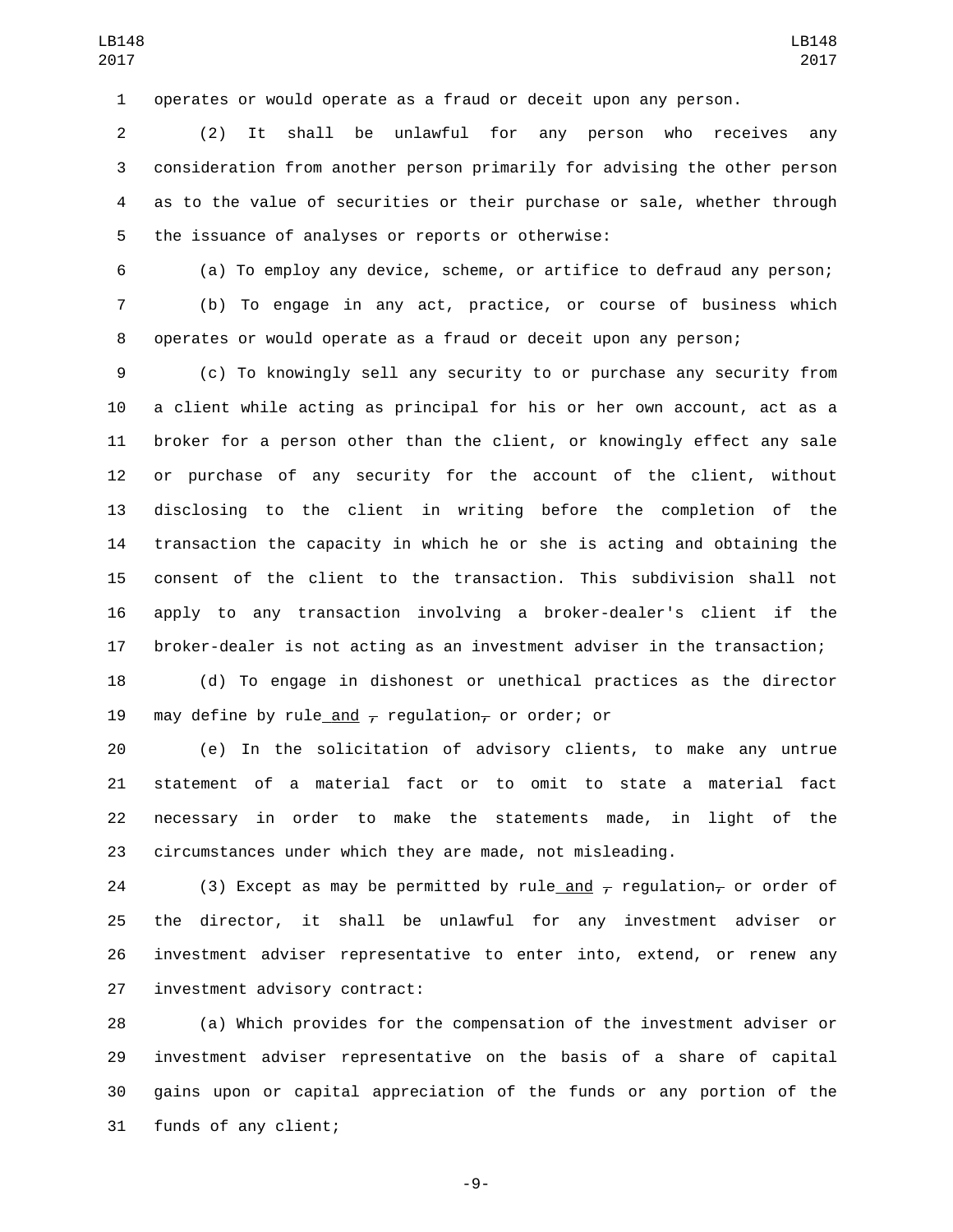(b) Unless the investment advisory contract prohibits in writing the assignment of the contract by the investment adviser or investment adviser representative without the consent of the other party to the 4 contract; and

 (c) Unless the investment advisory contract provides in writing that if the investment adviser is a partnership or a limited liability company, the other party to the contract shall be notified of any change in the membership of the partnership or limited liability company within 9 a reasonable time after the change.

 (4) Subdivision (3)(a) of this section shall not prohibit an investment advisory contract which provides for compensation based upon the total value of a fund averaged over a definite period or as of definite dates or taken as of a definite date. Assignment, as used in subdivision (3)(b) of this section, shall include any direct or indirect transfer or hypothecation of an investment advisory contract by the assignor or of a controlling block of the assignor's outstanding voting securities by a security holder of the assignor, except that if the investment adviser is a partnership or a limited liability company, no assignment of an investment advisory contract shall be considered to result from the death or withdrawal of a minority of the members of the investment adviser having only a minority interest in the business of the investment adviser or from the admission to the investment adviser of one or more members who, after admission, will be only a minority of the members and will have only a minority interest in the business.

 (5) It shall be unlawful for any investment adviser or investment adviser representative to take or have custody of any securities or funds 27 of any client if:

28 (a) The director by rule and  $\tau$  regulation $\tau$  or order prohibits the 29 taking or custody; or

30 (b) In the absence of any rule and  $\tau$  regulation $\tau$  or order by the director, the investment adviser or investment adviser representative

-10-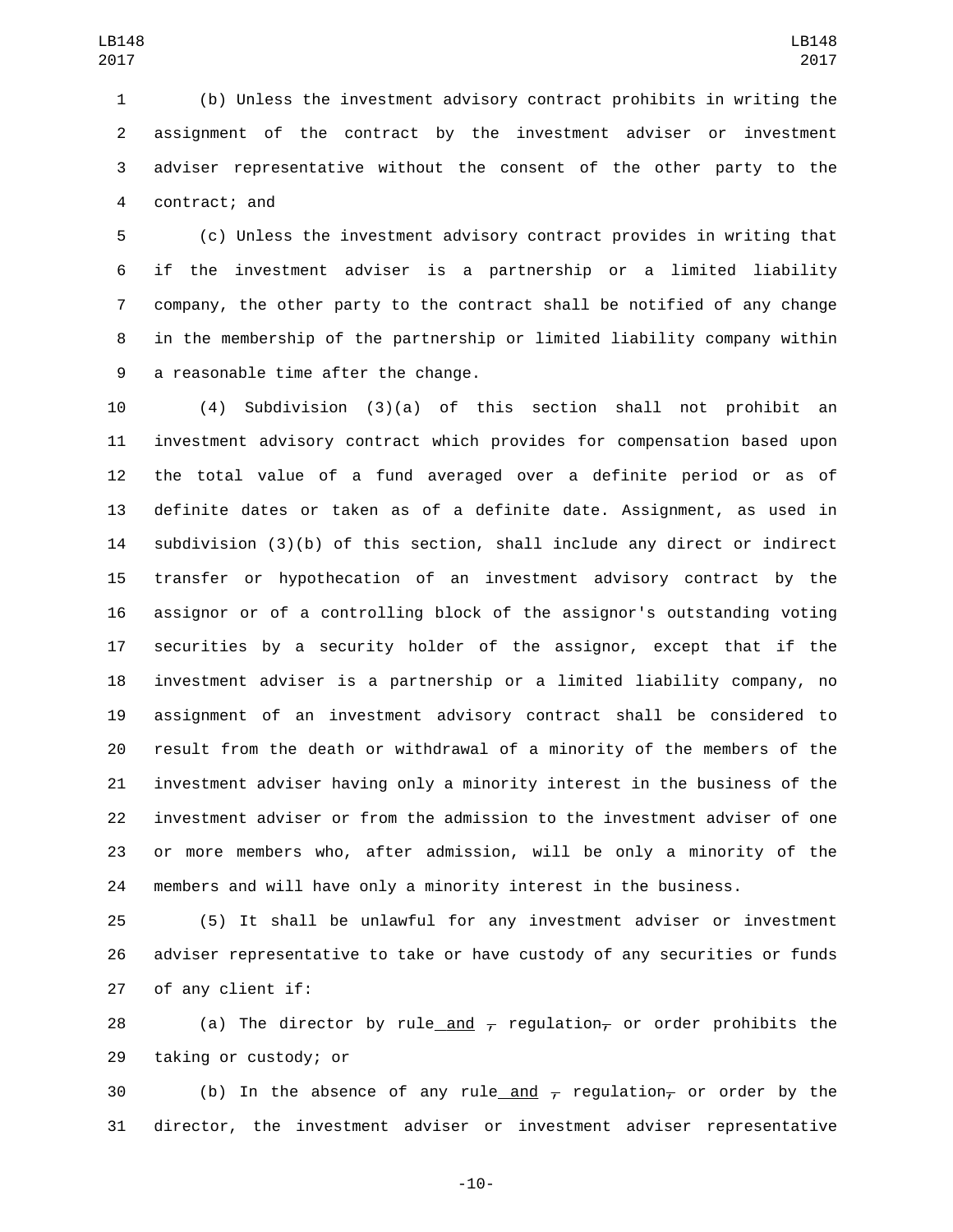fails to notify the director that he or she has or may have custody.

2 (6) The director may by rule and  $\tau$  regulation $\tau$  or order adopt and 3 promulgate exemptions from subdivisions  $(2)(c)$ ,  $(3)(a)$ ,  $(3)(b)$ , and  $(3)$  (c) of this section when the exemptions are consistent with the public interest and are within the purposes fairly intended by the Securities 6 Act of Nebraska.

 Sec. 4. Section 8-1103, Reissue Revised Statutes of Nebraska, is 8 amended to read:

 8-1103 (1) It shall be unlawful for any person to transact business in this state as a broker-dealer, issuer-dealer, or agent, except in certain transactions exempt under section 8-1111, unless he or she is registered under the Securities Act of Nebraska. It shall be unlawful for any broker-dealer to employ an agent for purposes of effecting or attempting to effect transactions in this state unless the agent is registered. It shall be unlawful for an issuer to employ an agent unless the issuer is registered as an issuer-dealer and unless the agent is registered. The registration of an agent shall not be effective unless the agent is employed by a broker-dealer or issuer-dealer registered under the act. When the agent begins or terminates employment with a registered broker-dealer or issuer-dealer, the broker-dealer or issuer-21 dealer shall promptly notify the director.

 (2)(a) It shall be unlawful for any person to transact business in this state as an investment adviser or as an investment adviser representative unless he or she is registered under the act.

 (b) Except with respect to federal covered advisers whose only 26 clients are those described in subdivision  $(7)(q)(i)$  of section 8-1101, it shall be unlawful for any federal covered adviser to conduct advisory business in this state unless such person files with the director the documents which are filed with the Securities and Exchange Commission, as the director may by rule and regulation or order require, a consent to 31 service of process, and payment of the a two-hundred-dollar filing fee

-11-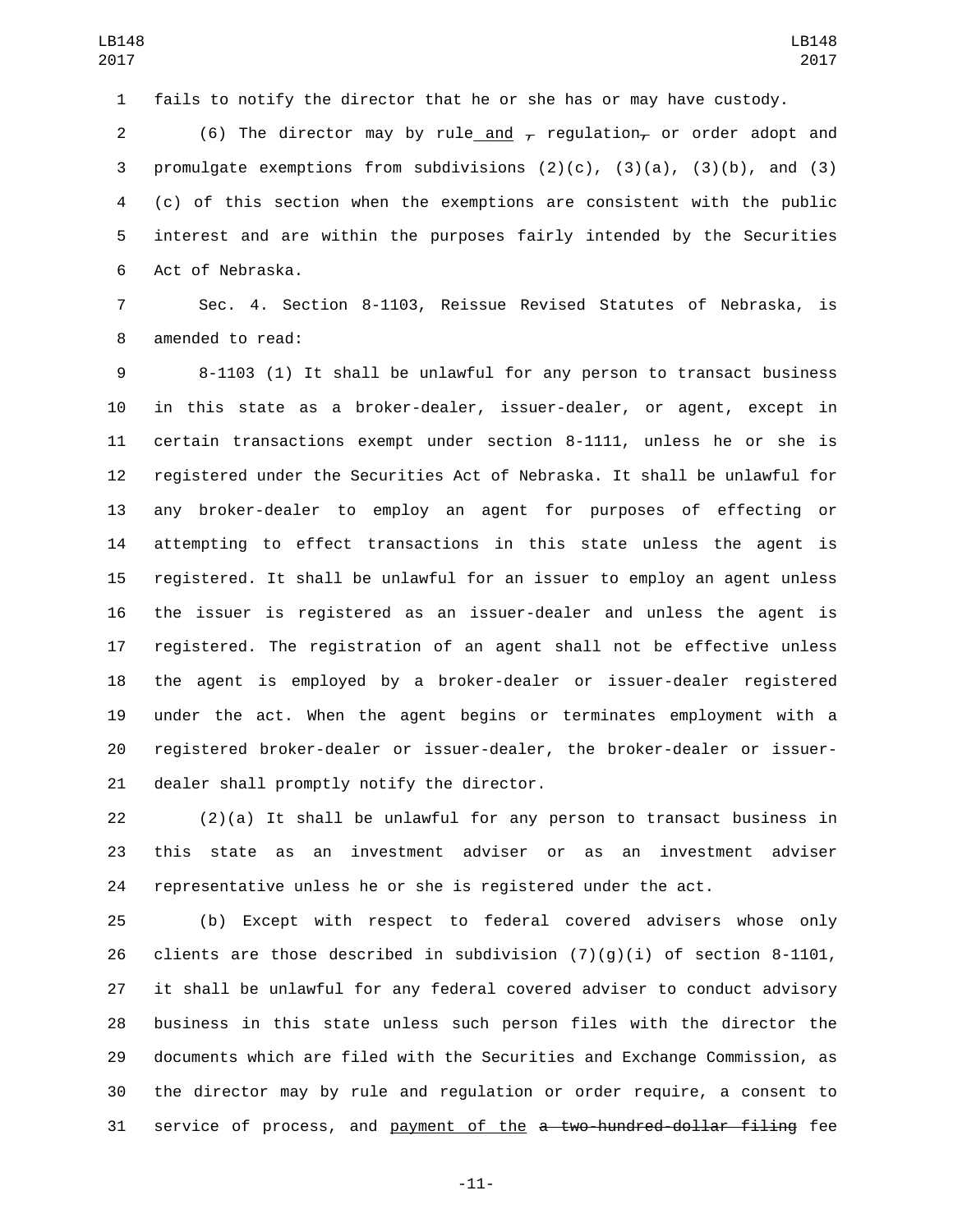prescribed in subsection (6) of this section prior to acting as a federal 2 covered adviser in this state.

 (c)(i) It shall be unlawful for any investment adviser required to be registered under the Securities Act of Nebraska to employ an investment adviser representative unless the investment adviser 6 representative is registered under the act.

 (ii) It shall be unlawful for any federal covered adviser to employ, supervise, or associate with an investment adviser representative having a place of business located in this state unless such investment adviser representative is registered under the Securities Act of Nebraska or is 11 exempt from registration.

 (d) The registration of an investment adviser representative shall not be effective unless the investment adviser representative is employed by a registered investment adviser or a federal covered adviser. When an investment adviser representative begins or terminates employment with an investment adviser, the investment adviser shall promptly notify the director. When an investment adviser representative begins or terminates employment with a federal covered adviser, the investment adviser representative shall promptly notify the director.

 (3) A broker-dealer, issuer-dealer, agent, investment adviser, or investment adviser representative may apply for registration by filing with the director an application and payment of the fee prescribed in subsection (6) of this section. If the applicant is an individual, the application shall include the applicant's social security number. Registration of a broker-dealer or issuer-dealer shall automatically constitute registration of all partners, limited liability company members, officers, or directors of such broker-dealer or issuer-dealer as agents, except any partner, limited liability company member, officer, or director whose registration as an agent is denied, suspended, or revoked under subsection (9) of this section, without the filing of applications for registration as agents or the payment of fees for registration as

-12-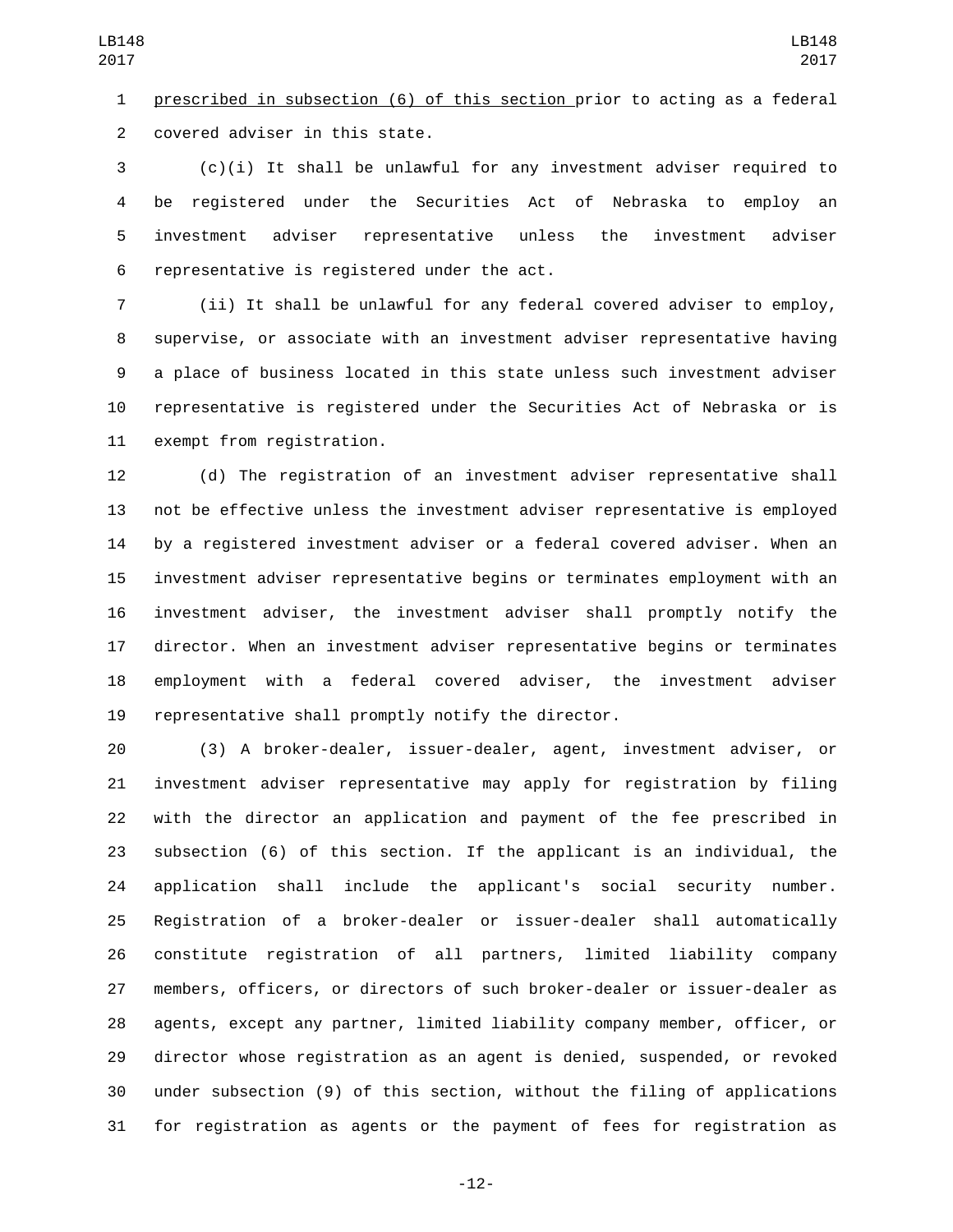agents. The application shall contain whatever information the director 2 requires concerning such matters as:

(a) The applicant's form and place of organization;

(b) The applicant's proposed method of doing business;

 (c) The qualifications and business history of the applicant and, in the case of a broker-dealer or investment adviser, the qualifications and business history of any partner, limited liability company member, officer, director, person occupying a similar status or performing similar functions of a partner, limited liability company member, officer, or director, or person directly or indirectly controlling the 11 broker-dealer or investment adviser;

 (d) Any injunction or administrative order or conviction of a misdemeanor involving a security or any aspect of the securities business 14 and any conviction of a felony;

(e) The applicant's financial condition and history; and

 (f) Information to be furnished or disseminated to any client or prospective client if the applicant is an investment adviser.

 (4)(a) If no denial order is in effect and no proceeding is pending under subsection (9) of this section, registration shall become effective at noon of the thirtieth day after an application is filed, complete with all amendments. The director may specify an earlier effective date.

(b) The director shall require as conditions of registration:

 (i) That the applicant, except for renewal, and, in the case of a corporation, partnership, or limited liability company, the officers, directors, partners, or limited liability company members pass such examination or examinations as the director may prescribe as evidence of 27 knowledge of the securities business;

 (ii) That an issuer-dealer and its agents pass an examination 29 prescribed and administered by the department Department of Banking and Finance. Such examination shall be administered upon request and upon payment of an examination fee of five dollars. Any applicant for issuer-

-13-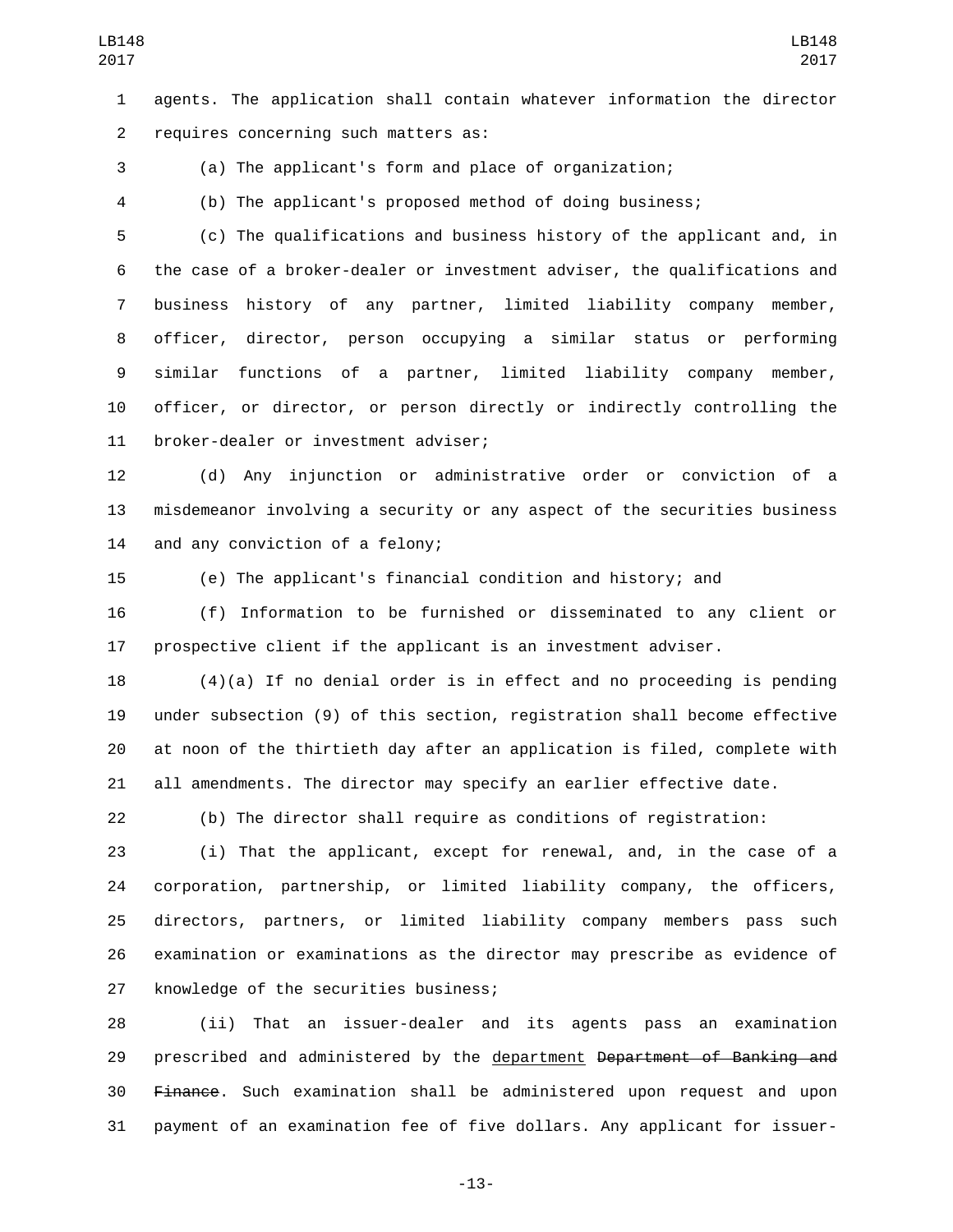dealer registration who has satisfactorily passed any other examination approved by the director shall be exempted from this requirement upon furnishing evidence of satisfactory completion of such examination to the 4 director;

 (iii) That an issuer-dealer have a minimum net capital of twenty- five thousand dollars. In lieu of a minimum net capital requirement of twenty-five thousand dollars, the director may require an issuer-dealer to post a corporate surety bond with a surety company licensed to do business in Nebraska in an amount equal to such capital requirements. When the director finds that a surety bond with a surety company would cause an undue burden on an issuer-dealer, the director may require the issuer-dealer to post a signature bond. Every such surety or signature 13 bond shall run in favor of Nebraska, shall provide for an action suit thereon by any person who has a cause of action under section 8-1118, and 15 shall provide that no action  $s$ uit may be maintained to enforce any liability on the bond unless brought within the time periods specified by 17 section 8-1118;

 (iv) That a broker-dealer have such minimum net capital as the director may by rule and regulation or order require, subject to the limitations provided in section 15 of the Securities Exchange Act of 1934. In lieu of any such minimum net capital requirement, the director may by rule and regulation or order require a broker-dealer to post a corporate surety bond with a surety company licensed to do business in Nebraska in an amount equal to such capital requirement, subject to the limitations of section 15 of the Securities Exchange Act of 1934. Every such surety bond shall run in favor of Nebraska, shall provide for an 27 action  $s$ uit thereon by any person who has a cause of action under section 28 8-1118, and shall provide that no action suit may be maintained to enforce any liability on the bond unless brought within the time periods 30 specified by section 8-1118; and

(v) That an investment adviser have such minimum net capital as the

-14-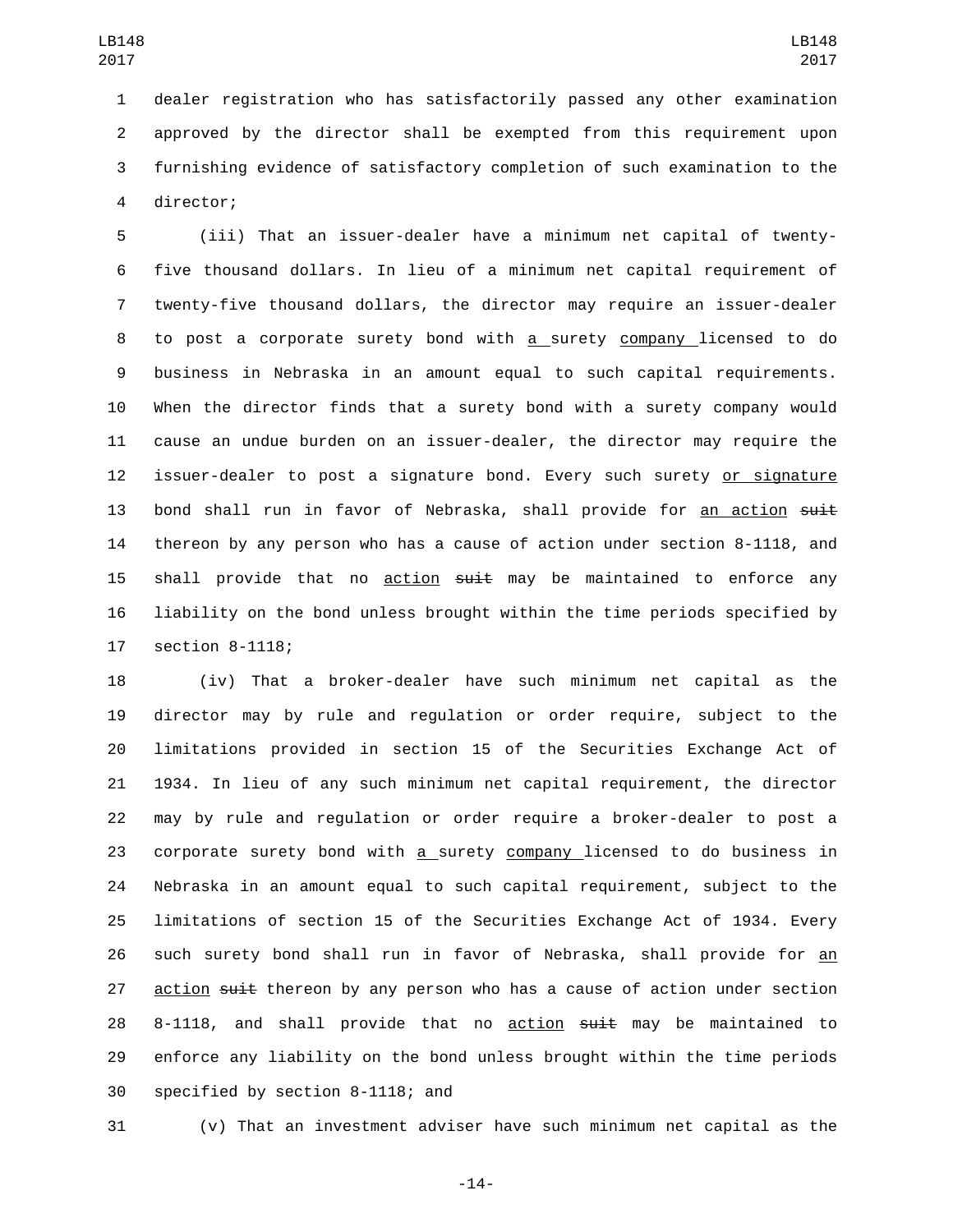director may by rule and regulation or order require, subject to the limitations of section 222 of the Investment Advisers Act of 1940, which may include different requirements for those investment advisers who maintain custody of clients' funds or securities or who have discretionary authority over such funds or securities and those investment advisers who do not. In lieu of any such minimum net capital requirement, the director may require by rule and regulation or order an investment adviser to post a corporate surety bond with a surety company licensed to do business in Nebraska in an amount equal to such capital requirement, subject to the limitations of section 222 of the Investment Advisers Act of 1940. Every such surety bond shall run in favor of 12 Nebraska, shall provide for an action suit thereon by any person who has a cause of action under section 8-1118, and shall provide that no action 14 suit may be maintained to enforce any liability on the bond unless brought within the time periods specified by section 8-1118.

 (c) The director may waive the requirement of an examination for any applicant who by reason of prior experience can demonstrate his or her knowledge of the securities business. Registration of a broker-dealer, agent, investment adviser, and investment adviser representative shall be effective for a period of not more than one year and shall expire on December 31 unless renewed. Registration of an issuer-dealer shall be effective for a period of not more than one year and may be renewed as provided in this section. Notice filings by a federal covered adviser shall be effective for a period of not more than one year and shall 25 expire on December 31 unless renewed.

 (d) The director may restrict or limit an applicant as to any function or activity in this state for which registration is required 28 under the Securities Act of Nebraska.

 (5) Registration of a broker-dealer, issuer-dealer, agent, investment adviser, or investment adviser representative may be renewed by filing with the director or with a registration depository designated

-15-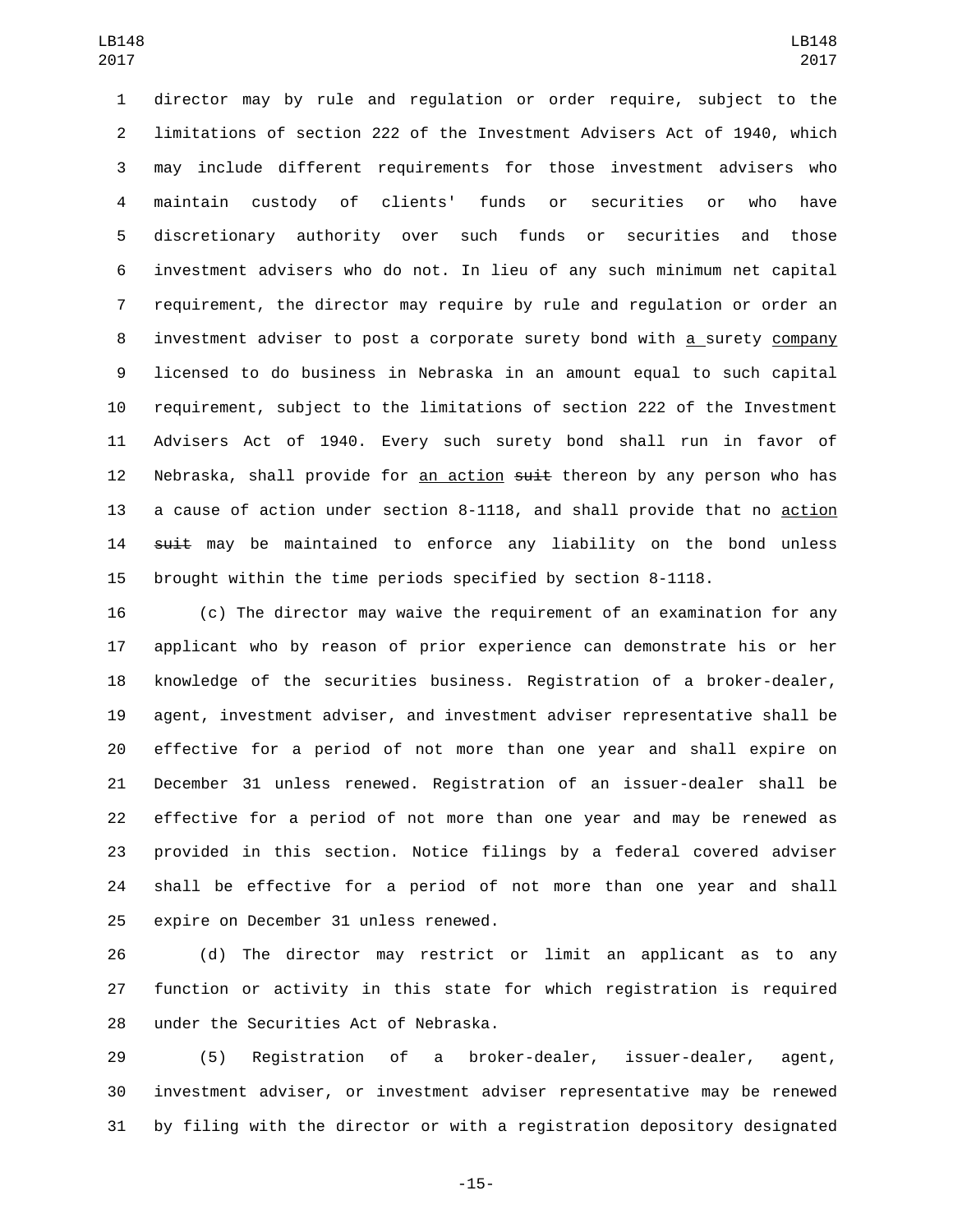by the director prior to the expiration date such information as the 2 director by rule and  $\tau$  regulation $\tau$  or order may require to indicate any material change in the information contained in the original application or any renewal application for registration as a broker-dealer, issuer- dealer, agent, investment adviser, or investment adviser representative previously filed with the director by the applicant, and payment of the prescribed fee. A federal covered adviser may renew its notice filing by filing with the director prior to the expiration thereof the documents filed with the Securities and Exchange Commission, as the director by 10 rule and  $\theta$  regulation or order may require, a consent to service of 11 process, and the prescribed fee.

 (6) The fee for initial or renewal registration shall be two hundred fifty dollars for a broker-dealer, two hundred dollars for an investment adviser, one hundred dollars for an issuer-dealer, forty dollars for an agent, and forty dollars for an investment adviser representative. The fee for initial or renewal filings for a federal covered adviser shall be two hundred dollars. When an application is denied or withdrawn, the 18 director shall retain all of the fee.

 (7)(a) Every registered broker-dealer, issuer-dealer, and investment adviser shall make and keep such accounts, correspondence, memoranda, 21 papers, books, and other records as the director may prescribe prescribes by rule and regulation or order, except as provided by section 15 of the Securities Exchange Act of 1934, in connection with broker-dealers, and section 222 of the Investment Advisers Act of 1940, in connection with investment advisers. All records so required shall be preserved for such 26 period as the director may prescribe prescribes by rule and regulation or 27 order.

 (b) All the records of a registered broker-dealer, issuer-dealer, or investment adviser shall be subject at any time or from time to time to such reasonable periodic, special, or other examinations by representatives of the director, within or without this state, as the

-16-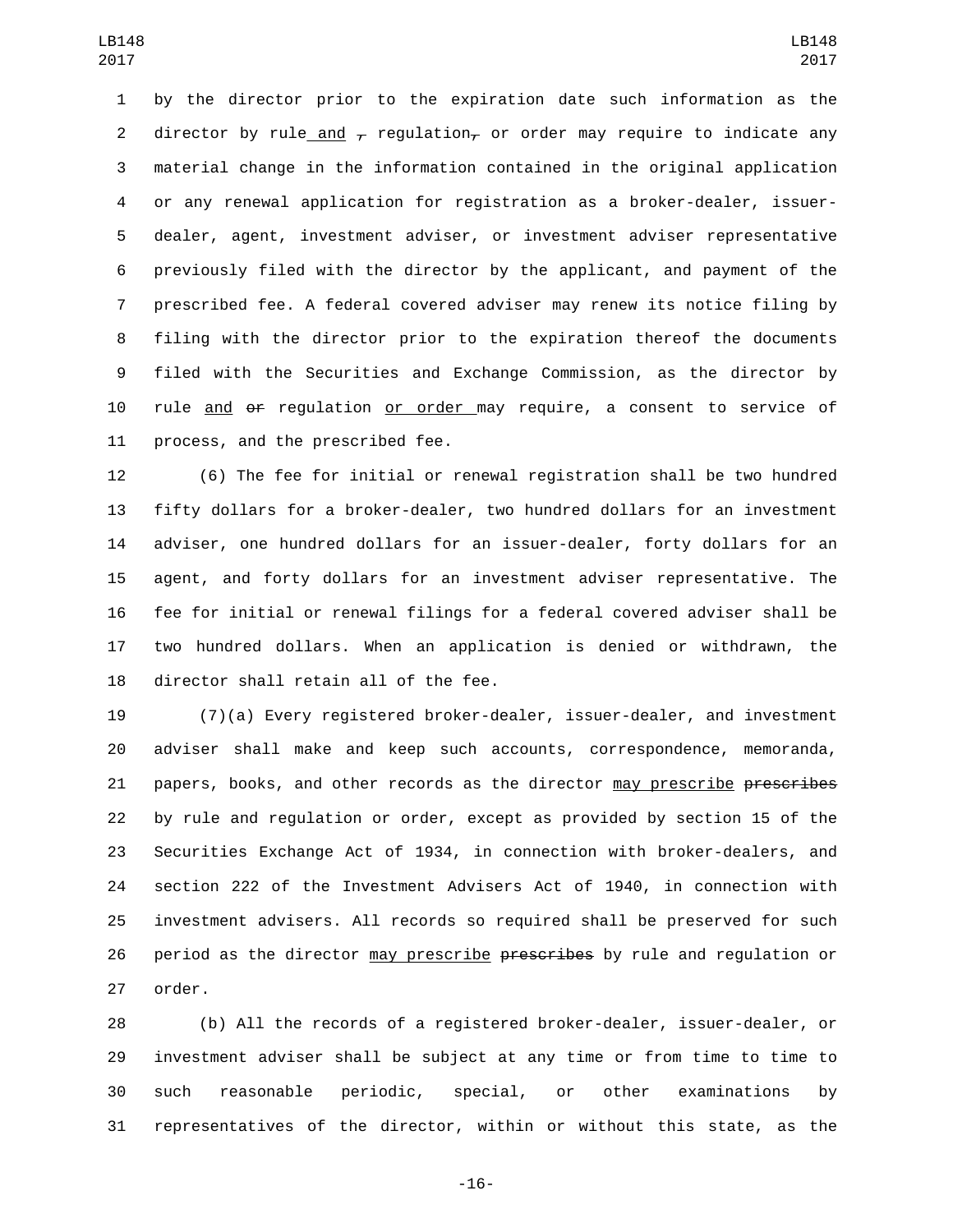director deems necessary or appropriate in the public interest or for the protection of investors and advisory clients. For the purpose of avoiding unnecessary duplication of examinations, the director, insofar as he or she deems it practicable in administering this subsection, may cooperate with the securities administrators of other states, the Securities and Exchange Commission, and any national securities exchange or national securities association registered under the Securities Exchange Act of 1934. Costs of such examinations shall be borne by the registrant.

 (c) Every registered broker-dealer, except as provided in section 15 of the Securities Exchange Act of 1934, and investment adviser, except as provided by section 222 of the Investment Advisers Act of 1940, shall file such financial reports as the director may prescribe by rule and 13 regulation or order.

 (d) If any information contained in any document filed with the director is or becomes inaccurate or incomplete in any material respect, a broker-dealer, issuer-dealer, agent, investment adviser, or investment adviser representative shall promptly file a correcting amendment or a federal covered adviser shall file a correcting amendment when such amendment is required to be filed with the Securities and Exchange 20 Commission.

 (8) With respect to investment advisers, the director may require that certain information be furnished or disseminated to clients as necessary or appropriate in the public interest or for the protection of investors and advisory clients. To the extent determined by the director in his or her discretion, information furnished to clients of an investment adviser that would be in compliance with the Investment Advisers Act of 1940 and the rules and regulations under such act may be used in whole or in part to satisfy the information requirement 29 prescribed in this subsection.

 (9)(a) The director may by order deny, suspend, or revoke registration of any broker-dealer, issuer-dealer, agent, investment

-17-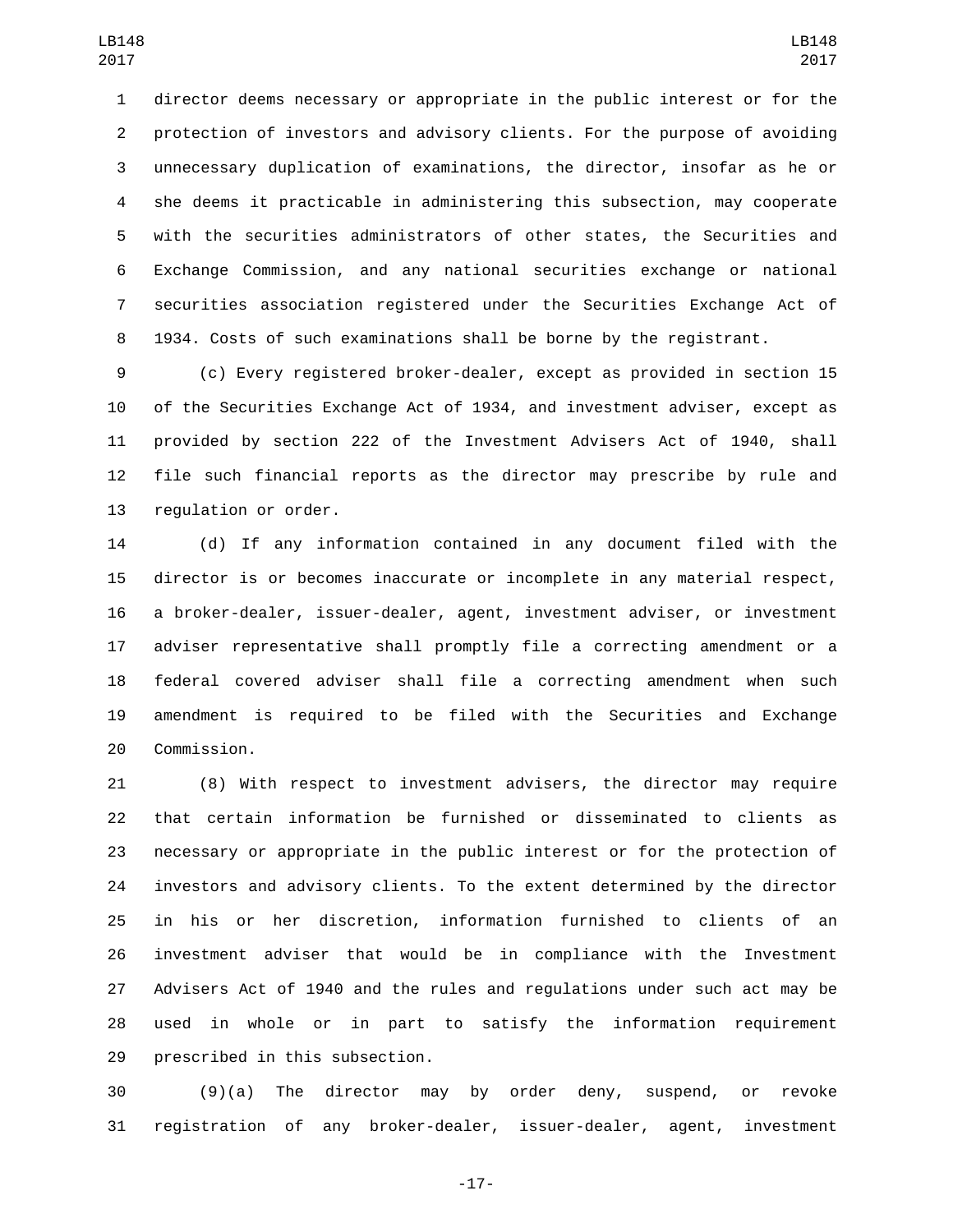adviser, or investment adviser representative or bar, censure, or impose a fine pursuant to subsection (4) of section 8-1108.01 on any registrant or any partner, limited liability company member, officer, director, or person occupying a similar status or performing similar functions of a partner, limited liability company member, officer, or director for a registrant from employment with any broker-dealer, issuer-dealer, or investment adviser if he or she finds that the order is in the public interest and that the applicant or registrant or, in the case of a broker-dealer, issuer-dealer, or investment adviser, any partner, limited liability company member, officer, director, person occupying a similar status or performing similar functions of a partner, limited liability company member, officer, or director, or person directly or indirectly controlling the broker-dealer, issuer-dealer, or investment adviser:

 (i) Has filed an application for registration under this section which, as of any date after filing in the case of an order denying effectiveness, was incomplete in any material respect or contained any statement which was, in the light of the circumstances under which it was made, false or misleading with respect to any material fact;

 (ii) Has willfully violated or willfully failed to comply with any 20 provision of the Securities Act of Nebraska or a predecessor act or any 21 rule and  $\tau$  regulation $\tau$  or order under adopted and promulgated pursuant to 22 the act-or a predecessor act;

 (iii) Has been convicted, within the past ten years, of any misdemeanor involving a security or commodity or any aspect of the 25 securities or commodities business or any felony;

 (iv) Is permanently or temporarily enjoined by any court of competent jurisdiction from engaging in or continuing any conduct or practice involving any aspect of the securities or commodities business;

 (v) Is the subject of an order of the director denying, suspending, or revoking registration as a broker-dealer, issuer-dealer, agent, investment adviser, or investment adviser representative;

-18-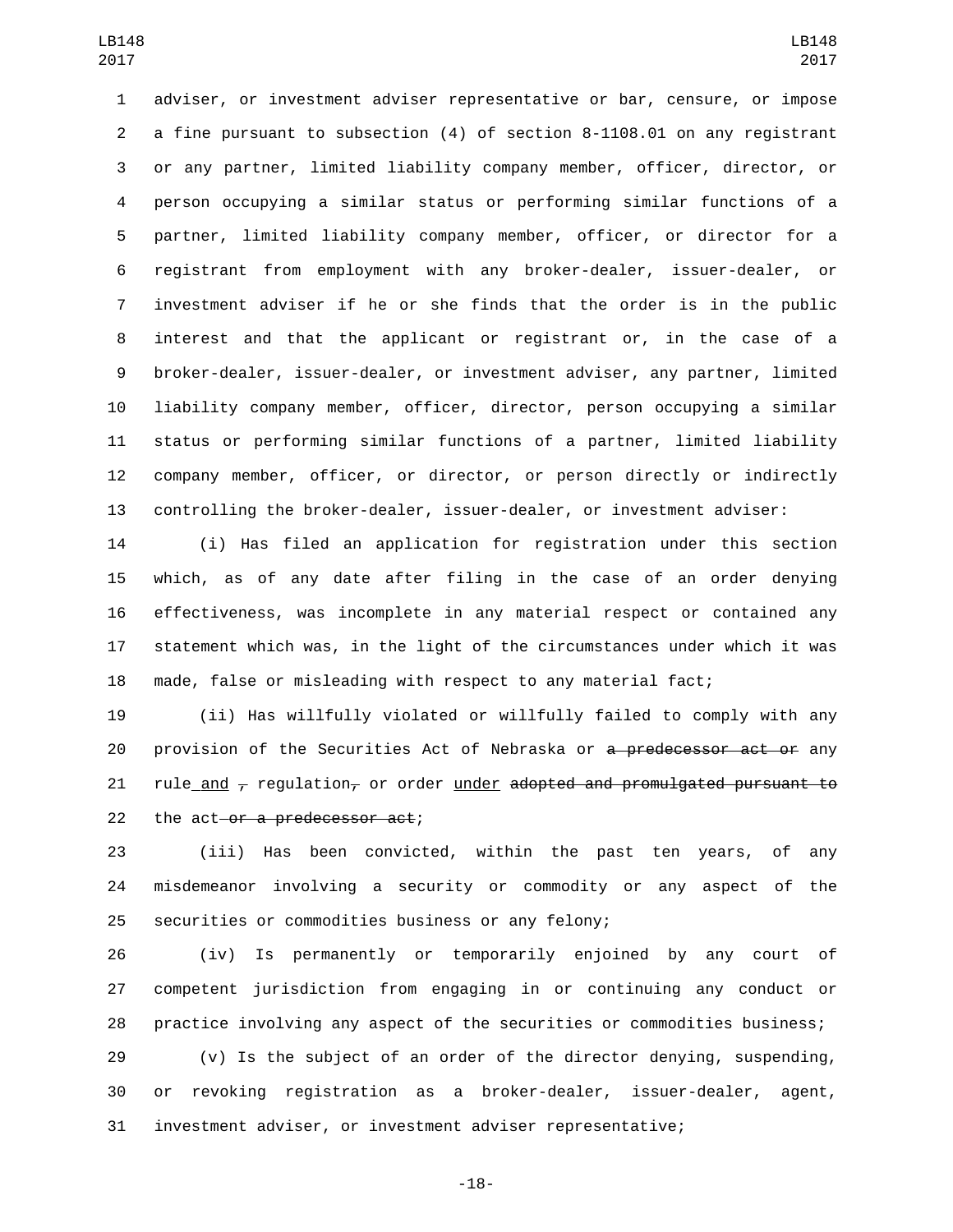(vi) Is the subject of an adjudication or determination, after notice and opportunity for hearing, within the past ten years by a securities or commodities agency or administrator of another state or a court of competent jurisdiction that the person has willfully violated the Securities Act of 1933, the Securities Exchange Act of 1934, the Investment Advisers Act of 1940, the Investment Company Act of 1940, the Commodity Exchange Act, or the securities or commodities law of any other 8 state;

 (vii) Has engaged in dishonest or unethical practices in the 10 securities or commodities business;

 (viii) Is insolvent, either in the sense that his or her liabilities exceed his or her assets or in the sense that he or she cannot meet his or her obligations as they mature, but the director may not enter an order against a broker-dealer, issuer-dealer, or investment adviser under this subdivision without a finding of insolvency as to the broker-dealer, 16 issuer-dealer, or investment adviser;

 (ix) Has not complied with a condition imposed by the director under subsection (4) of this section or is not qualified on the basis of such factors as training, experience, or knowledge of the securities business;

 (x) Has failed to pay the proper filing fee, but the director may enter only a denial order under this subdivision, and he or she shall vacate any such order when the deficiency has been corrected;

 (xi) Has failed to reasonably supervise his or her agents or employees, if he or she is a broker-dealer or issuer-dealer, or his or her investment adviser representatives or employees, if he or she is an investment adviser, to assure their compliance with the Securities Act of 27 Nebraska;<del>or</del>

 (xii) Has been denied the right to do business in the securities industry, or the person's respective authority to do business in an investment-related industry has been revoked by any other state, federal, or foreign governmental agency or self-regulatory organization for cause,

-19-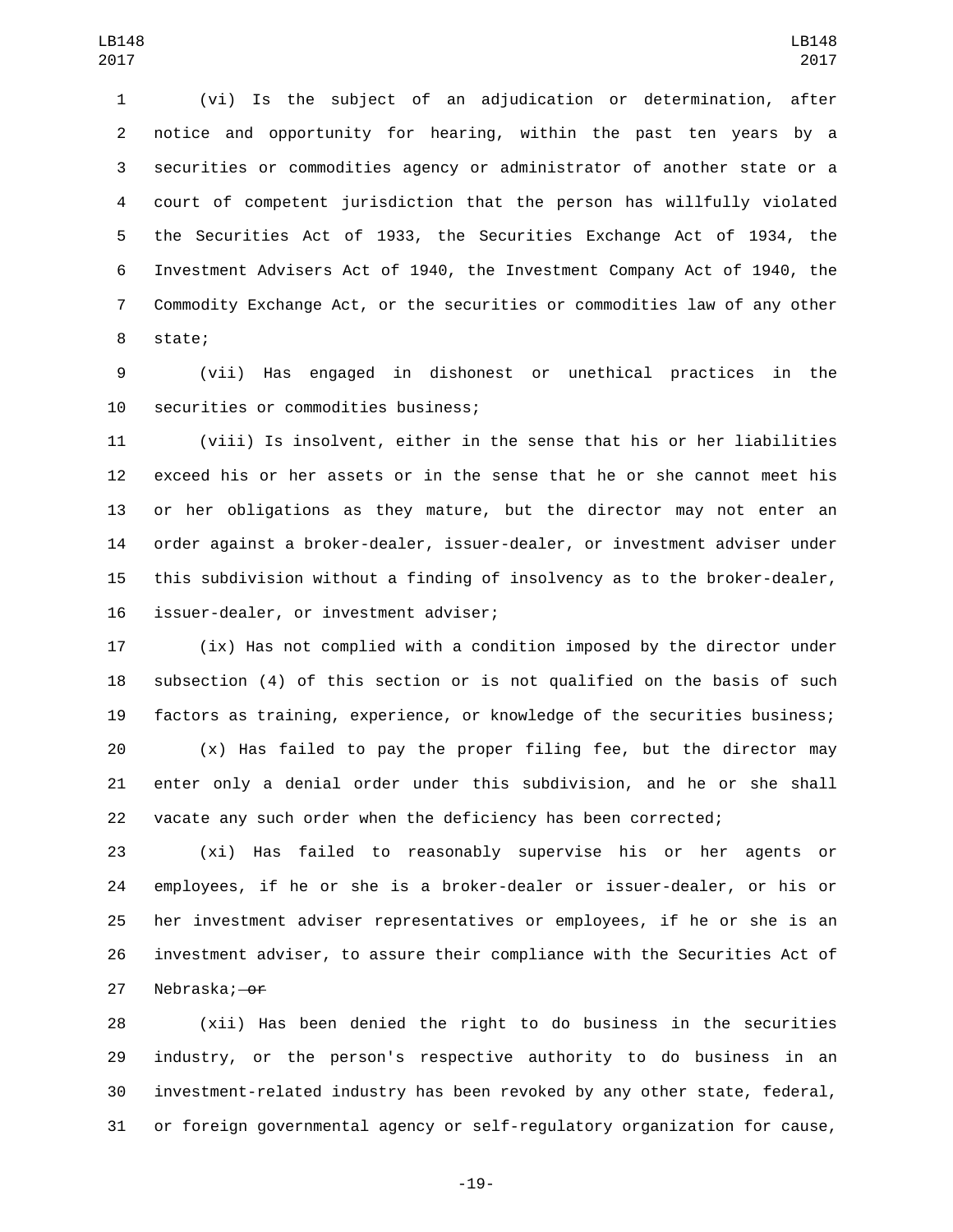or the person has been the subject of a final order in a criminal, civil, injunctive, or administrative action for securities, commodities, or fraud-related violations of the law of any state, federal, or foreign 4 governmental unit; or  $\overline{z}$ 

 (xiii) Has refused to allow or otherwise impedes the department from conducting an examination under subsection (7) of this section or has refused the department access to a registrant's office to conduct an 8 examination under subsection (7) of this section.

 (b) The director may by order bar any person from engaging in the securities business in this state if the director finds that the order is 11 in the public interest and that the person has:

 (i) Willfully violated or willfully failed to comply with any 13 provision of the Securities Act of Nebraska or a predecessor act or any 14 rule and  $<sub>\tau</sub>$  regulation $<sub>\tau</sub>$  or order <u>under</u> adopted and promulgated pursuant to</sub></sub> 15 the act or a predecessor act; or

 (ii) Engaged in dishonest or unethical practices in the securities business, which activity at the time was subject to regulation by the 18 Securities Act of Nebraska.

 $(c)(i)$  For purposes of subdivisions  $(9)(a)(vii)$  and  $(9)(b)(ii)$  of this section, the director may, by rule and regulation or order, determine that a violation of any provision of the fair practice or ethical rules or standards promulgated by the Securities and Exchange Commission, the Financial Industry Regulatory Authority, or a self-24 regulatory organization approved by the Securities and Exchange Commission, in effect on January 1, 2017, constitutes a dishonest or unethical practice in the securities or commodities business.

27 (ii)  $\left\{ \epsilon \right\}$  (ii)  $\left\{ \epsilon \right\}$  The director may not institute a proceeding under this section on the basis of a final judicial or administrative order made known to him or her by the applicant prior to the effective date of the registration unless the proceeding is instituted within the next ninety days following registration. For purposes of this subdivision, a final

-20-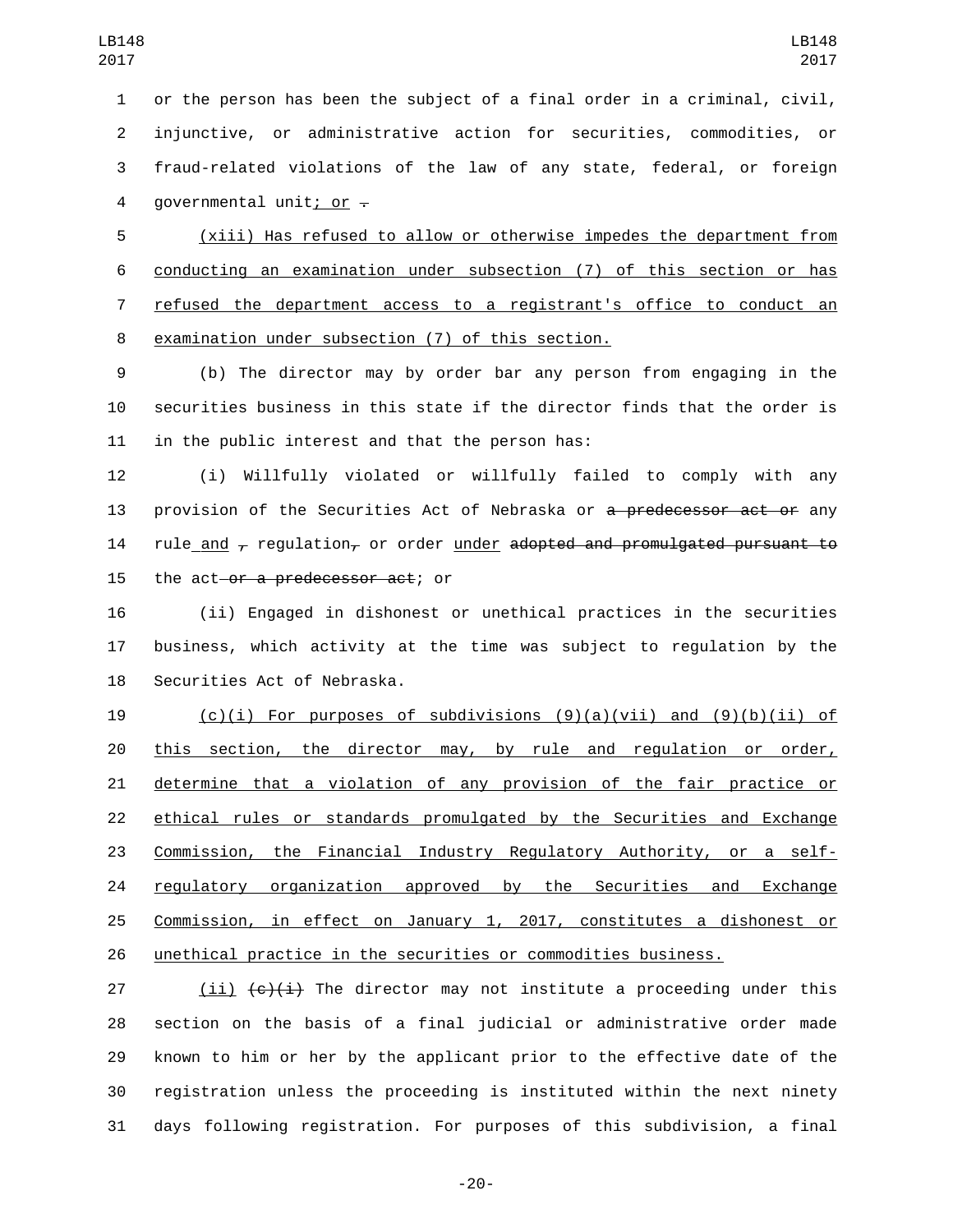judicial or administrative order does not include an order that is stayed or subject to further review or appeal. This subdivision shall not apply 3 to renewed registrations.

4 (iii)  $\leftarrow{4\pm}$  The director may by order summarily postpone or suspend registration pending final determination of any proceeding under this subsection. Upon the entry of the order, the director shall promptly notify the applicant or registrant, as well as the employer or prospective employer if the applicant or registrant is an agent or investment adviser representative, that it has been entered and of the reasons therefor and that within fifteen business days after the receipt of a written request the matter will be set down for hearing. If no hearing is requested within fifteen business days of the issuance of the order and none is ordered by the director, the order shall automatically become a final order and shall remain in effect until it is modified or vacated by the director. If a hearing is requested or ordered, the director, after notice of and opportunity for hearing, shall enter his or her written findings of fact and conclusions of law and may affirm, modify, or vacate the order. No order may be entered under this section denying or revoking registration without appropriate prior notice to the applicant or registrant, as well as the employer or prospective employer if the applicant or registrant is an agent or investment adviser 22 representative, and opportunity for hearing.

23 (10)(a)  $\left(\frac{d}{dt}\right)$  If the director finds that any registrant or applicant for registration is no longer in existence or has ceased to do business as a broker-dealer, issuer-dealer, agent, investment adviser, or investment adviser representative, is subject to an adjudication of mental incompetence or to the control of a committee, conservator, or guardian, or cannot be located after reasonable search, the director may 29 by order cancel the registration or application.

 (b) If an applicant for registration does not complete the registration application and fails to respond to a notice or notices from

-21-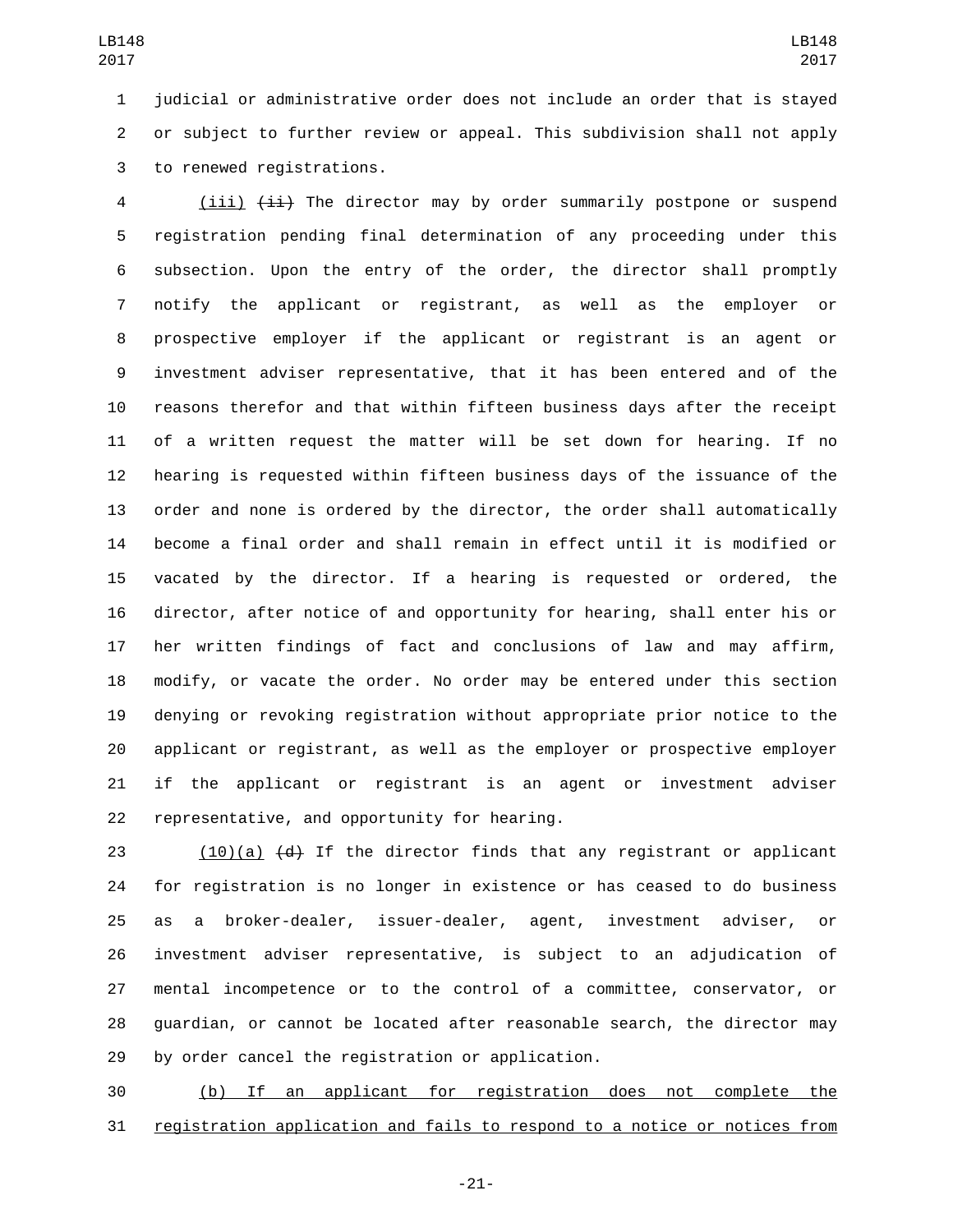the department to correct the deficiency or deficiencies for a period of one hundred twenty days or more after the date the department sends the initial notice to correct the deficiency, the department may deem the registration application as abandoned and may issue a notice of abandonment of the registration application to the applicant in lieu of 6 proceedings to deny the application.

 (c) (e) Withdrawal from registration as a broker-dealer, issuer- dealer, agent, investment adviser, or investment adviser representative shall become effective thirty days after receipt of an application to withdraw or within a shorter period of time as the director may determine unless a revocation or suspension proceeding is pending when the application is filed or a proceeding to revoke or suspend or to impose conditions upon the withdrawal is instituted within thirty days after the application is filed. If a revocation or suspension proceeding is pending or instituted, withdrawal shall become effective at such time and upon 16 such conditions as the director shall order.

 Sec. 5. Section 8-1106, Revised Statutes Cumulative Supplement, 2016, is amended to read:

 8-1106 (1) Any security for which a registration statement has been filed under the Securities Act of 1933 in connection with the same 21 offering may be registered by coordination.

 (2) A registration statement under this section shall contain the following information and be accompanied by the following documents, in addition to payment of the registration fee prescribed in section 8-1108 and, if required under section 8-1112, a consent to service of process 26 meeting the requirements of that section:

 (a) One copy of the prospectus filed under the Securities Act of 28 1933 together with all amendments thereto;

(b) The amount of securities to be offered in this state;

 (c) The states in which a registration statement or similar document in connection with the offering has been or is expected to be filed;

-22-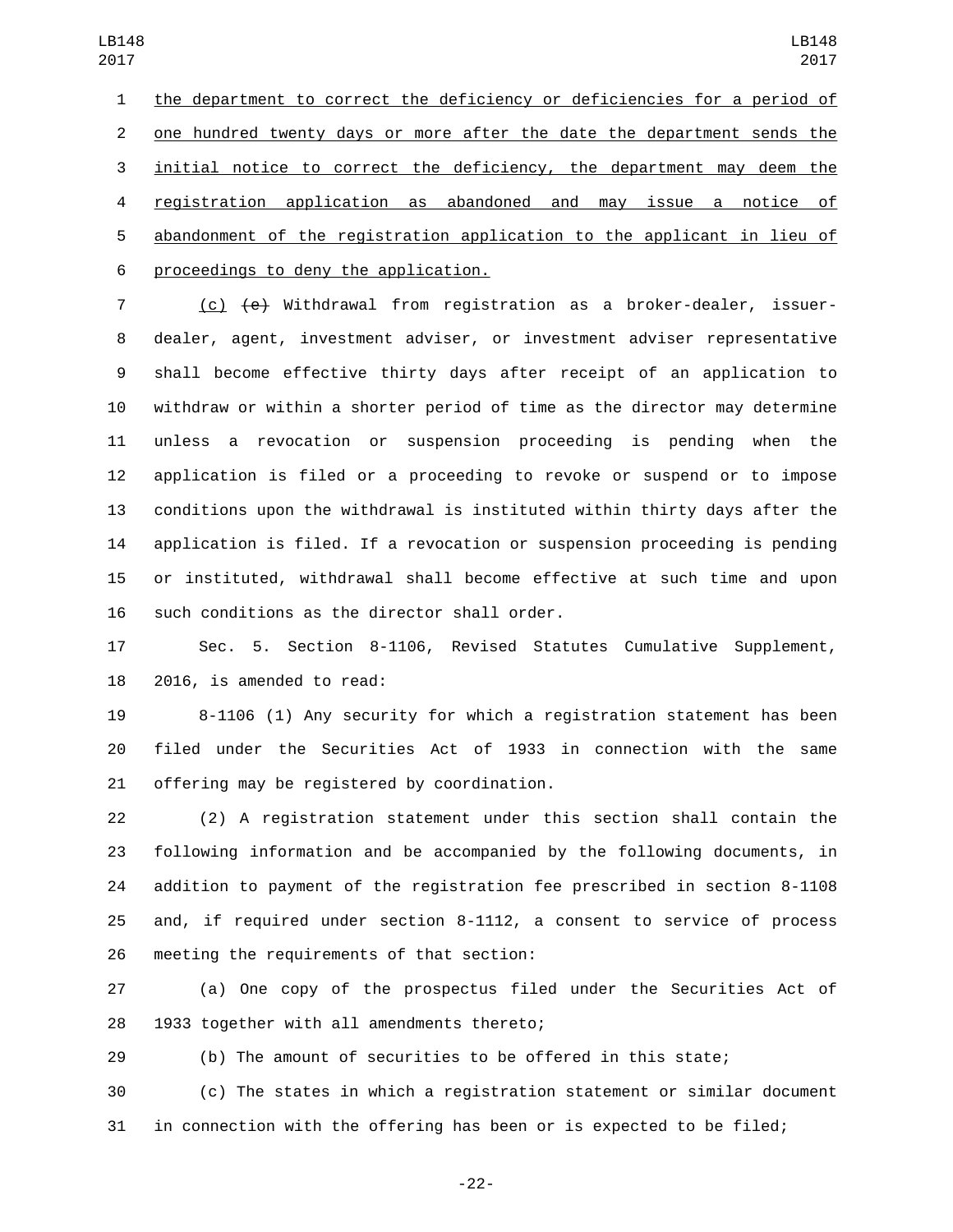(d) Any adverse order, judgment, or decree previously entered in connection with the offering by any court or the Securities and Exchange 3 Commission;

 (e) If the director by rule and regulation or order otherwise requires, a copy of the articles of incorporation and bylaws or their substantial equivalents currently in effect, a copy of any agreements with or among underwriters, a copy of any indenture or other instrument governing the issuance of the security to be registered, and a specimen 9 or copy of the security;

 (f) If the director requests, any other information or copies of any other documents filed under the Securities Act of 1933; and

 (g) An undertaking to forward promptly all amendments to the federal registration statement, other than an amendment which merely delays the 14 effective date.

 (3) A registration statement under this section shall automatically become effective at the moment the federal registration statement or qualification becomes effective if all the following conditions are 18 satisfied:

 (a) No stop order is in effect and no proceeding is pending under the Securities Act of 1933, as amended, or under section 8-1109;

 (b) The registration statement has been on file with the director 22 for at least ten days; and

 (c) A statement of the maximum and minimum proposed offering prices and the maximum underwriting discounts and commissions has been filed and the offering is made within those limitations. The registrant shall promptly notify the director by facsimile transmission or electronic mail of the date and time when the federal registration statement became effective and the content of the price amendment, if any, and shall promptly file a posteffective amendment containing the information and documents in the price amendment. Price amendment means shall mean the final federal amendment which includes a statement of the offering price,

-23-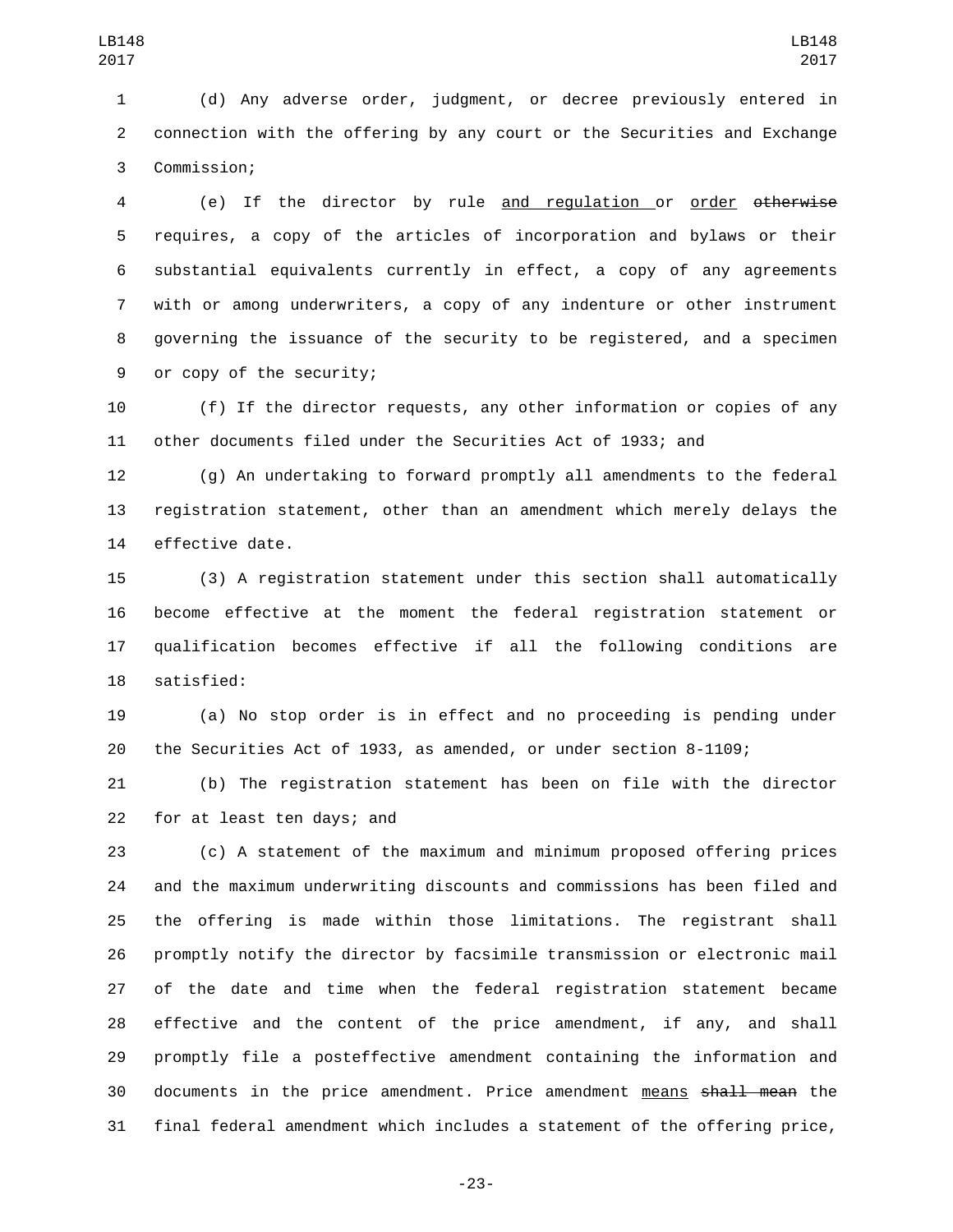underwriting and selling discounts or commissions, amount of proceeds, conversion rates, call prices, and other matters dependent upon the 3 offering price.

 (4) Upon failure to receive the required notification and posteffective amendment with respect to the price amendment, the director may enter a stop order, without notice or hearing, retroactively denying effectiveness to the registration statement or suspending its effectiveness until there has been compliance with this subsection, if he or she promptly notifies the registrant by telephone or electronic mail and promptly confirms by letter sent postage prepaid when he or she notifies by telephone or electronic mail of the issuance of the order. If the registrant proves compliance with the requirements of this subsection as to notice and posteffective amendment, the stop order shall be void as 14 of the time of its entry.

 (5) The director may by rule and regulation or order otherwise waive either or both of the conditions specified in subsections (2) and (3) of this section. If the federal registration statement or qualification becomes effective before all these conditions have been satisfied and they are not waived, the registration statement shall automatically become effective as soon as all the conditions have been satisfied.

 Sec. 6. Section 8-1107, Reissue Revised Statutes of Nebraska, is 22 amended to read:

8-1107 (1) Any security may be registered by qualification.

 (2) A registration statement under this section shall contain the following information and be accompanied by the following documents, in addition to payment of the registration fee prescribed in section 8-1108 and, if required under section 8-1112, a consent to service of process 28 meeting the requirements of that section:

 (a) With respect to the issuer and any significant subsidiary, its name, address, and form of organization, the state or foreign jurisdiction and date of its organization, the general character and

-24-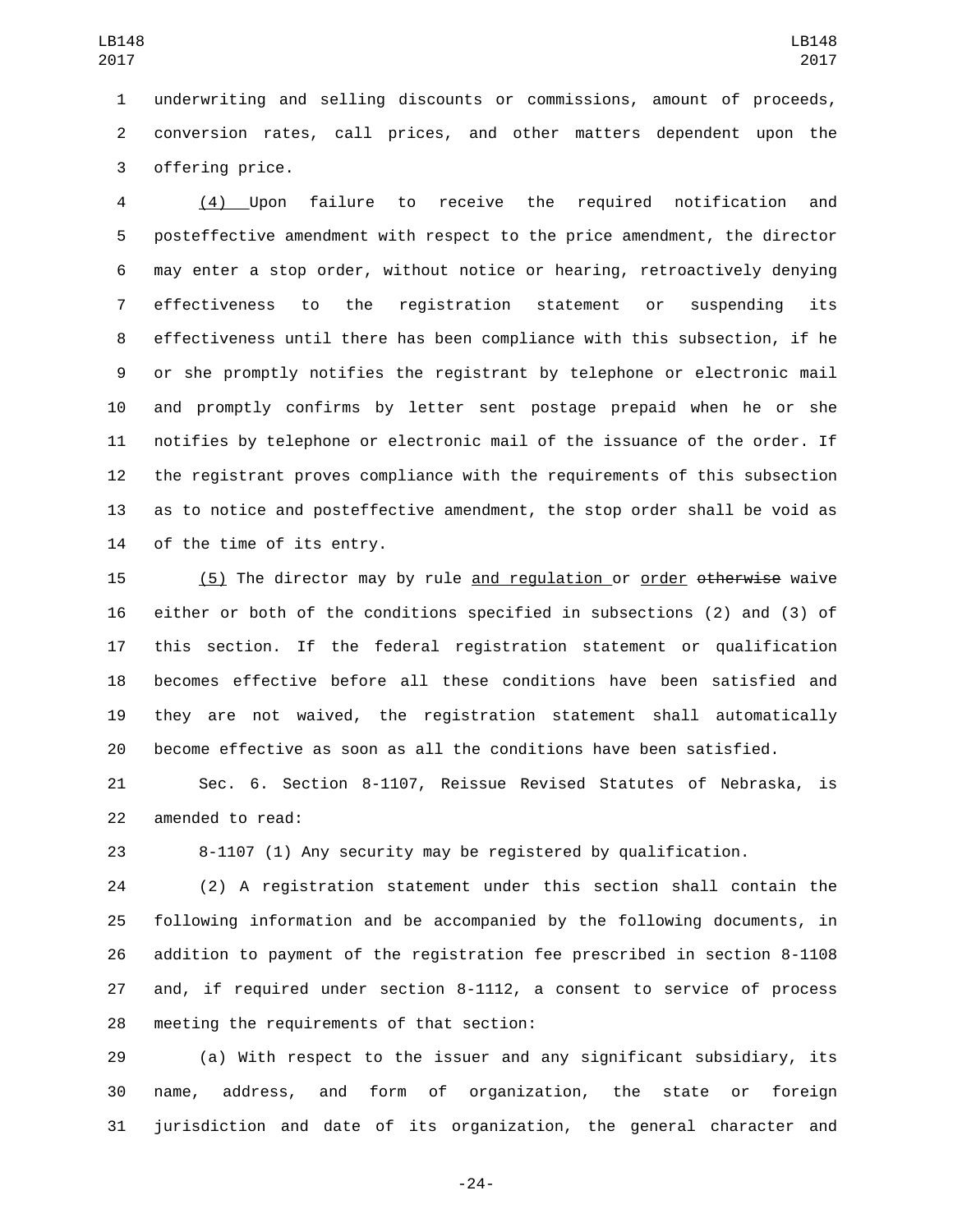location of its business, and a description of its physical properties 2 and equipment;

 (b) With respect to every director and officer of the issuer, or person occupying a similar status or performing similar functions, his or her name, address, and principal occupation for the past five years, the amount of securities of the issuer held by him or her as of a specified date within ninety days of the filing of the registration statement, the remuneration paid to all such persons in the aggregate during the past twelve months, and estimated to be paid during the next twelve months, directly or indirectly, by the issuer together with all predecessors, 11 parents and subsidiaries;

 (c) With respect to any person not named in subdivision (e) of this subsection, owning of record, or beneficially if known, ten percent or more of the outstanding shares of any class of equity security of the issuer, the information specified in subdivision (b) of this subsection 16 other than his or her occupation;

 (d) With respect to every promoter, not named in subdivision (b) of this subsection, if the issuer was organized within the past three years, the information specified in subdivision (b) of this subsection, any amount paid to him or her by the issuer within that period or intended to be paid to him or her, and the consideration for any such payment;

 (e) The capitalization and long-term debt, on both a current and a pro forma basis, of the issuer and any significant subsidiary, including a description of each security outstanding or being registered or otherwise offered, and a statement of the amount and kind of consideration whether in the form of cash, physical assets, services, patents, goodwill, or anything else for which the issuer or any subsidiary has issued any of its securities within the past two years or 29 is obligated to issue any of its securities;

 (f) The kind and amount of securities to be offered, the amount to be offered in this state, the proposed offering price and any variation

-25-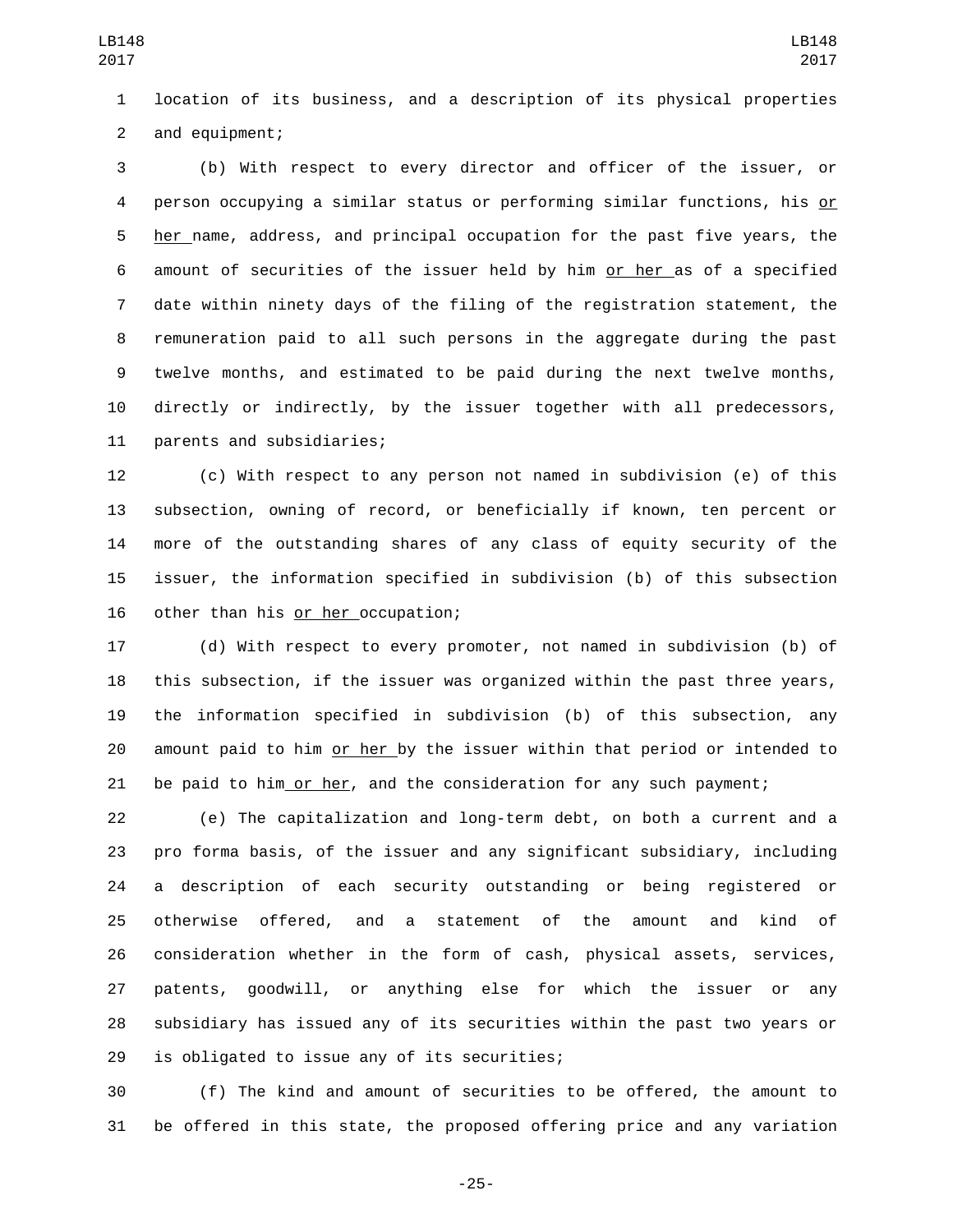therefrom at which any portion of the offering is to be made to any persons except as underwriting and selling discounts and commissions, the estimated aggregate underwriting and selling discounts or commissions and finders' fees including separately cash, securities, or anything else of value to accrue to the underwriters in connection with the offering, the estimated amounts of other selling expenses, and legal, engineering, and accounting expenses to be incurred by the issuer in connection with the offering, the name and address of every underwriter and every recipient of a finders' fee, a copy of any underwriting or selling-group agreement pursuant to which the distribution is to be made, or the proposed form of any such agreement whose terms have not yet been determined, and a description of the plan of distribution of any securities which are to be 13 offered otherwise than through an underwriter;

 (g) The estimated cash proceeds to be received by the issuer from the offering, the purposes for which the proceeds are to be used by the issuer, the amount to be used for each purpose, the order or priority in which the proceeds will be used for the purposes stated, the amounts of any funds to be raised from other sources to achieve the purposes stated, and the sources of any such funds, and, if any part of the proceeds is to be used to acquire any property, including goodwill, otherwise than in the ordinary course of business, the names and addresses of the vendors 22 and the purchase price;

 (h) A description of any stock options or other security options outstanding, or to be created in connection with the offering, together with the amount of any such options held or to be held by every person 26 required to be named in subdivision  $(b)$ ,  $(c)$ ,  $(d)$ ,  $(e)$  or  $(g)$  of this subsection and by any person who holds or will hold ten percent or more 28 in the aggregate of any such options;

 $(i)$  The states in which a registration statement or similar document in connection with the offering has been or is expected to be filed;

(i)  $\leftrightarrow$  Any adverse order, judgment or decree previously entered in

-26-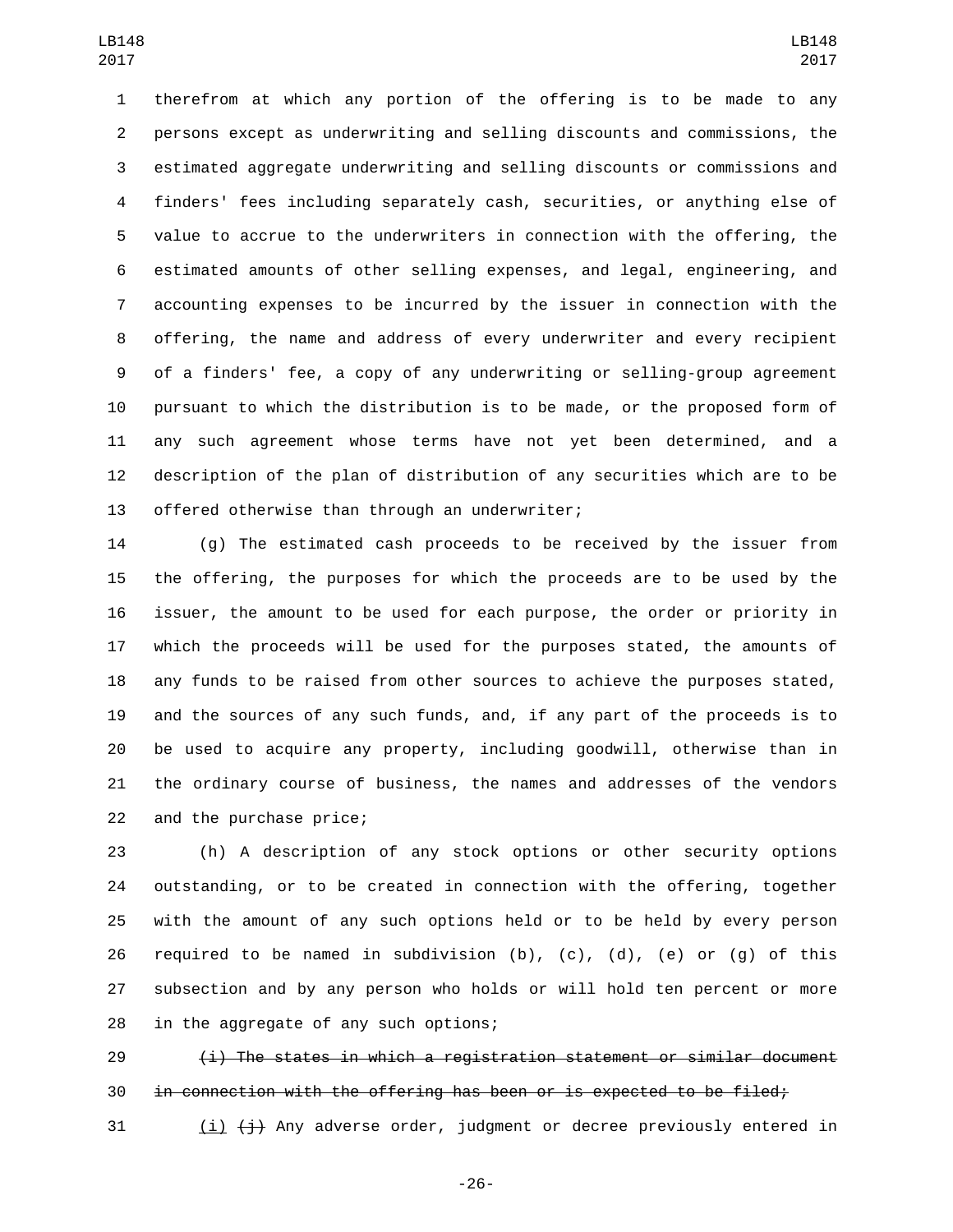connection with the offering by any court or the Securities and Exchange Commission, and a description of any pending litigation or proceeding to which the issuer is a party and which materially affects its business or assets including any such litigation or proceeding known to be 5 contemplated by governmental authorities;

 (k) A copy of any prospectus or circular intended as of the effective date to be used in connection with the offering;

 $(i)$   $(i)$  A specimen or copy of the security being registered, a copy of the issuer's articles of incorporation and bylaws, or their substantial equivalent as currently in effect, and a copy of any indenture or other instrument covering the security to be registered;

 (k) (m) A signed or conformed copy of an opinion of counsel, if 13 available, as to the legality of the security being registered; and

 $(1)$   $(n)$  A balance sheet of the issuer as of a date within four months prior to the filing of the registration statement, a profit and loss statement and analysis of surplus for each of the three fiscal years preceding the date of the balance sheet and for any period between the close of the last fiscal year and the date of the balance sheet, or for the period of the issuer's and any predecessor's existence if less than three years, and, if any part of the proceeds of the offering is to be applied to the purchase of any business, the same financial statements 22 which would be required if that business were the registrant;  $\overline{z}$ 

 (m) If a report or valuation, other than an official record that is public, is used in connection with the registration statement, a signed or conformed copy of a consent of any accountant, engineer, appraiser, or other person whose profession gives authority for a statement made by the person, if the person is named as having prepared or certified the report 28 or valuation;

29 (n) The states in which a registration statement or similar document in connection with the offering has been or is expected to be filed; and (o) A copy of any prospectus or circular intended as of the

-27-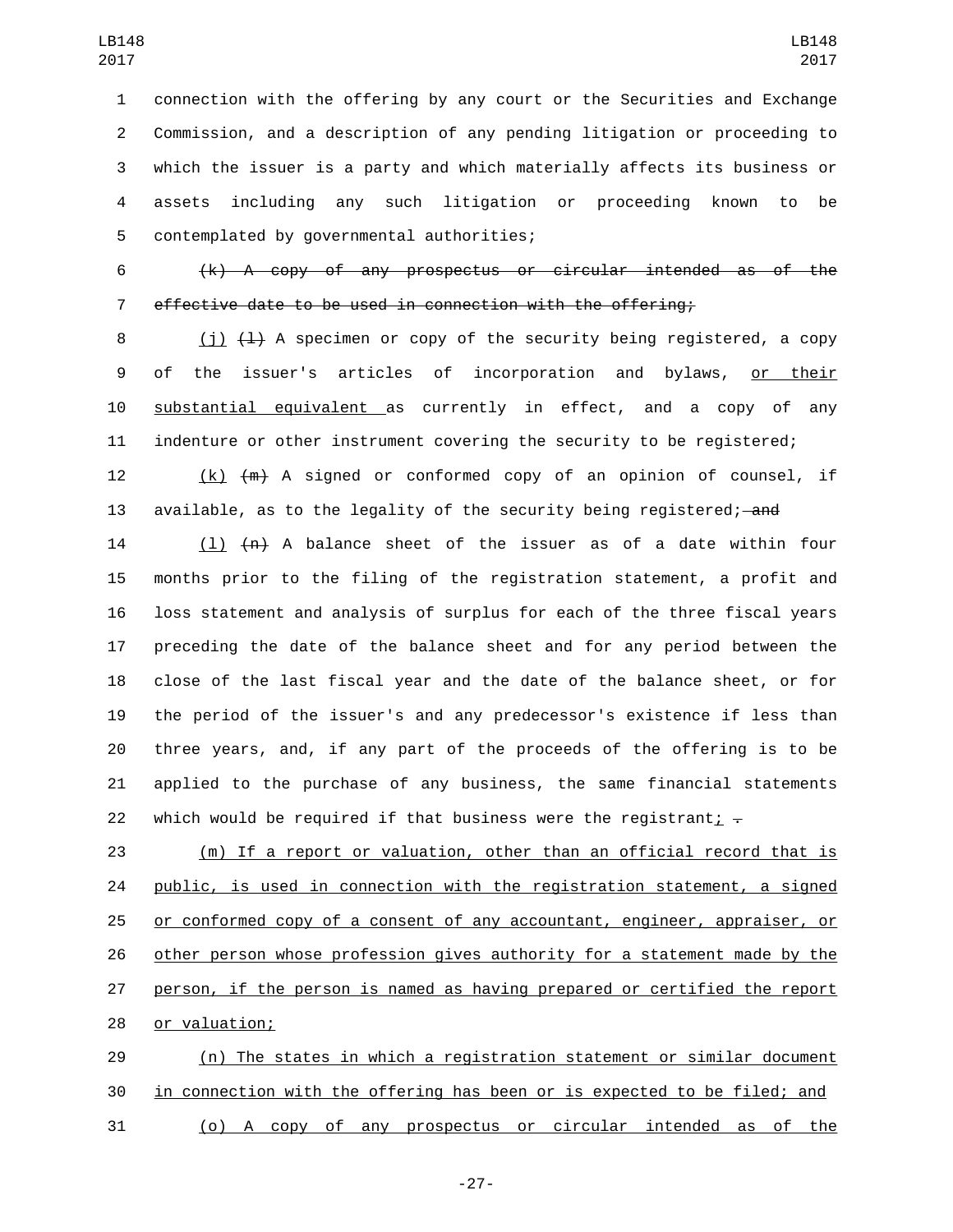effective date to be used in connection with the offering.

 (3) In the case of a nonissuer distribution, information may not be required under this section unless it is known to the person filing the registration statement or to the persons on whose behalf the distribution is to be made, or can be furnished by them without unreasonable effort or 6 expense.

 (4) (3) A registration statement under this section shall become effective when the director so orders. The director shall require as a condition of registration under this section that a prospectus containing 10 substantially the information specified in subdivisions (a) to (m)  $\{h\}$  of subsection (2) of this section be sent or given to each person to whom an offer is made before or concurrently with the first written offer made to him or her otherwise than by means of a public advertisement by or for the account of the issuer or any other person on whose behalf the offering is being made, or by any underwriter or broker-dealer who is offering part of an unsold allotment or subscription taken by him or her as a participant in the distribution, the confirmation of any sale made by or for the account of any such person, payment pursuant to any such sale, or delivery of the security pursuant to any such sale, whichever first occurs, but the director shall accept for use under any such requirement a current prospectus or offering circular regarding the same securities filed under the Securities Act of 1933 or rules and 23 regulations under such act thereunder.

 Sec. 7. Section 8-1108, Revised Statutes Cumulative Supplement,  $2016$ , is amended to read:

 8-1108 (1) A registration statement may be filed by the issuer, by any other person on whose behalf the offering is to be made, or by a registered broker-dealer. Any document filed under the Securities Act of 29 Nebraska or a predecessor act within five years preceding the filing of a registration statement may be incorporated by reference in the registration statement to the extent that the document is currently

LB148 

-28-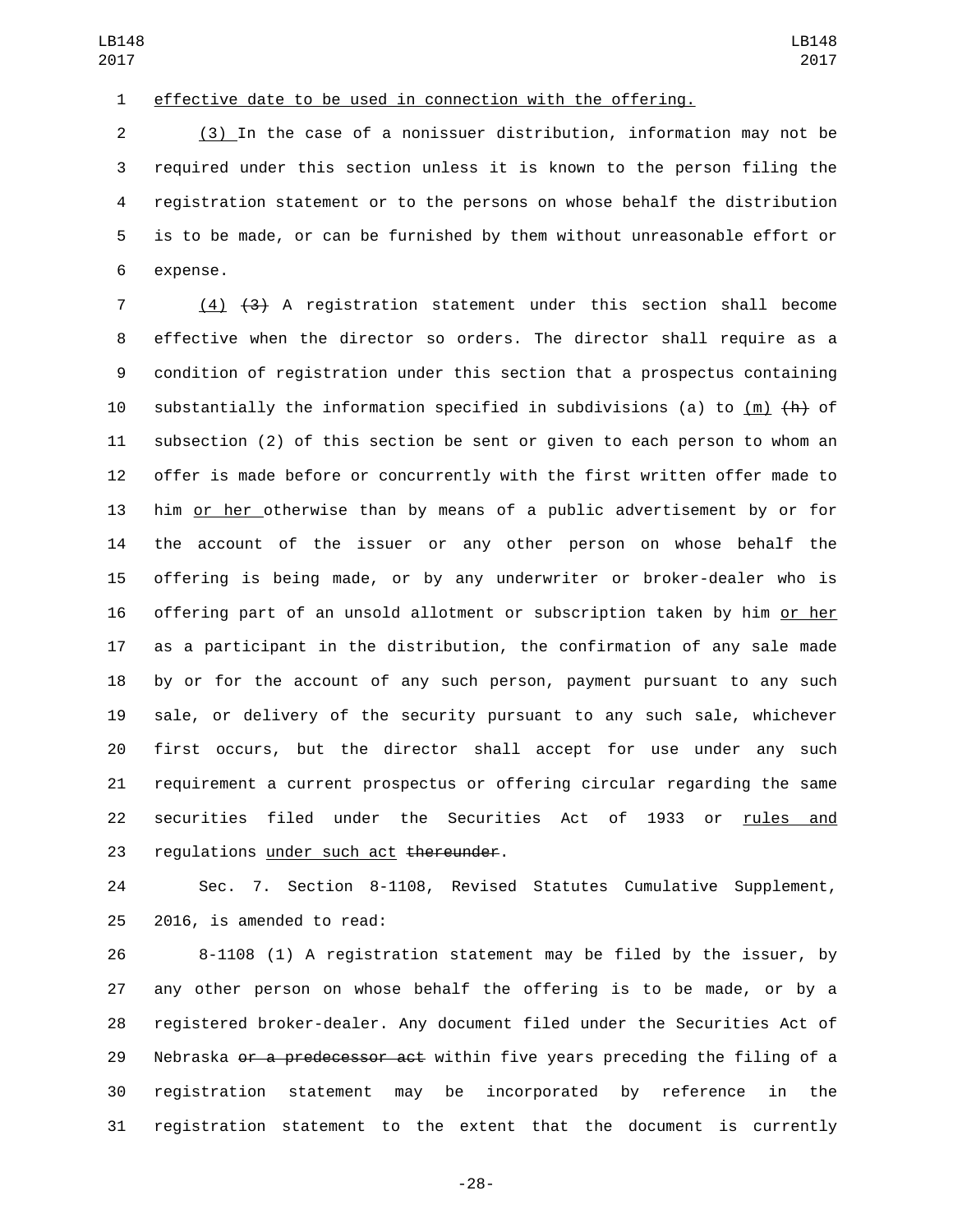accurate. The director may by rule and regulation or order permit the omission of any item of information or document from any registration 3 statement.

 (2) The director may require as a condition of registration by qualification (a) that the proceeds from the sale of the registered security be impounded until the issuer receives a specified amount, (b) 7 that the applicant comply with the federal Securities Act of 1933 if it appears to the director to be in the public interest or that the registered security is or will be offered in such manner as to be subject to such act, (c) such reasonable conditions, restrictions, or limitations upon the offering as may be in the public interest, or (d) that any security issued within the past three years, or to be issued, to a promoter for a consideration substantially different from the public offering price or to any person for a consideration other than cash, be delivered in escrow to him or her or to some other depository satisfactory to him or her under an escrow agreement that the owners of such securities shall not be entitled to sell or transfer such securities or to withdraw such securities from escrow until all other stockholders who have paid for their stock in cash shall have been paid a dividend or dividends aggregating not less than six percent of the initial offering price shown to the satisfaction of the director to have been actually earned on the investment in any common stock so held. The director shall not reject a depository solely because of location in another state. In case of dissolution or insolvency during the time such securities are held in escrow, the owners of such securities shall not participate in the assets until after the owners of all other securities shall have been 27 paid in full.

 (3) For the registration of securities by coordination or qualification, there shall be paid to the director a registration fee of one-tenth of one percent of the aggregate offering price of the securities which are to be offered in this state, but the fee shall in no

-29-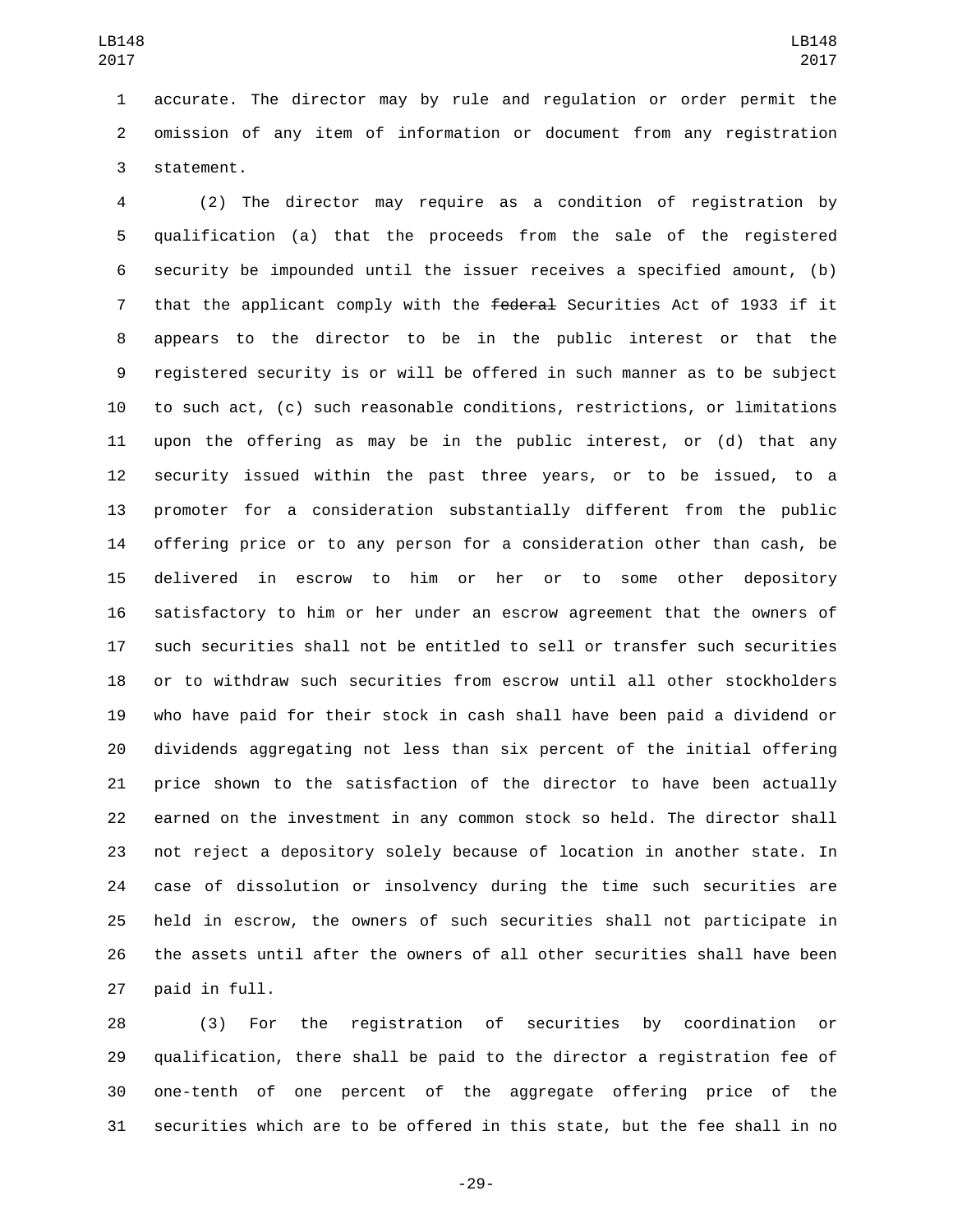case be less than one hundred dollars. When a registration statement is withdrawn before the effective date or a preeffective stop order is entered under section 8-1109, the director shall retain one hundred dollars of the fee. Any issuer who sells securities in this state in excess of the aggregate amount of securities registered may, at the discretion of the director and while such registration is still effective, apply to register the excess securities sold to persons within this state by paying a registration fee of three-tenths of one percent for the difference between the initial fee paid and the fee required in this subsection. Registration of the excess securities, if granted, shall be effective retroactively to the date of the existing registration.

 (4) When securities are registered by coordination or qualification, they may be offered and sold by a registered broker-dealer. Every registration shall remain effective for one year or until sooner revoked by the director or sooner terminated upon request of the registrant with the consent of the director. All outstanding securities of the same class as a registered security shall be considered to be registered for the purpose of any nonissuer transaction. A registration statement which has become effective may not be withdrawn for one year from its effective date if any securities of the same class are outstanding.

 (5) The director may require the person who filed the registration statement to file reports, not more often than quarterly, to keep reasonably current the information contained in the registration statement and to disclose the progress of the offering with respect to registered securities which are being offered and sold directly by or for 26 the account of the issuer.

 (6) A registration of securities shall be effective for a period of one year or such shorter period as the director may determine.

 Sec. 8. Section 8-1108.01, Revised Statutes Cumulative Supplement, 30 2016, is amended to read:

8-1108.01 (1) Whenever it appears to the director that the sale of

-30-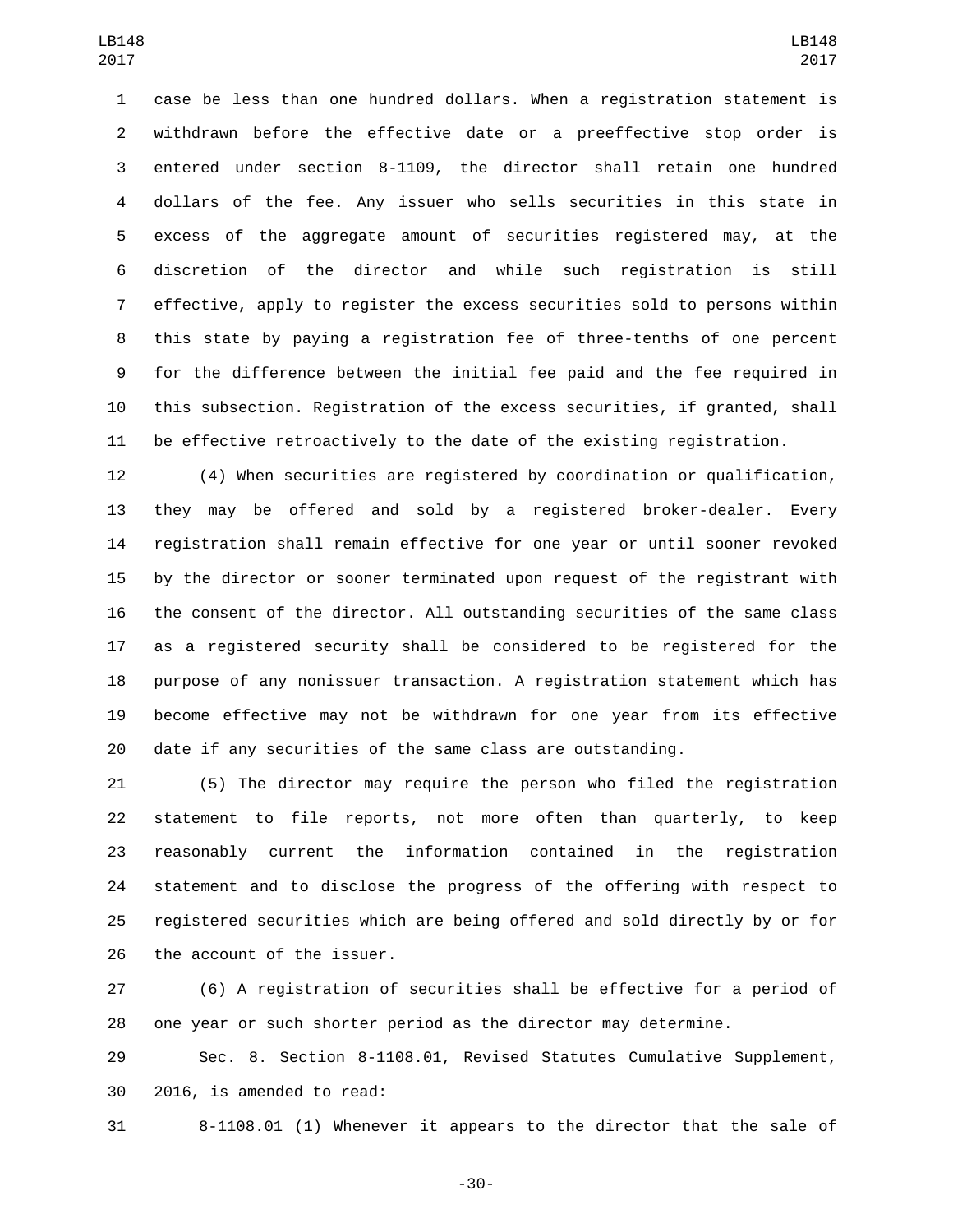any security is subject to registration under the Securities Act of Nebraska and is being offered or has been offered for sale without such registration, he or she may order the issuer or offerer of such security to cease and desist from the further offer or sale of such security unless and until it has been registered under the act.

 (2) Whenever it appears to the director that any person is acting as a broker-dealer, issuer-dealer, agent, investment adviser, or investment adviser representative without registration as such or acting as a federal covered adviser without making a notice filing under the act, he or she may order such person to cease and desist from such activity unless and until he or she has been registered as such or has made the 12 required notice filing under the act.

 (3) Whenever it appears to the director that any person is violating section 8-1102, he or she may order the person to cease and desist from 15 such activity.

 (4) The director may, after giving reasonable notice and an opportunity for a hearing under this section, impose a fine not to exceed twenty-five thousand dollars per violation, in addition to costs of the investigation, upon a person found to have engaged in any act or practice 20 which would constitute a violation of the act or any rule and  $\tau$ 21 regulation<sub> $\tau$ </sub> or order issued under the act, except that the director shall not impose a fine upon any person in connection with a transaction made pursuant to subdivision (23) of section 8-1111 for any statement of a material fact made or for an omission of a material fact required to be stated or necessary to make the statement made not misleading unless such statement or omission was made with the intent to defraud or mislead. The fine and costs shall be in addition to all other penalties imposed by the laws of this state. The director shall collect the fines and costs and remit them to the State Treasurer. The State Treasurer shall credit the costs to the Securities Act Cash Fund and distribute the fines in accordance with Article VII, section 5, of the Constitution of Nebraska.

-31-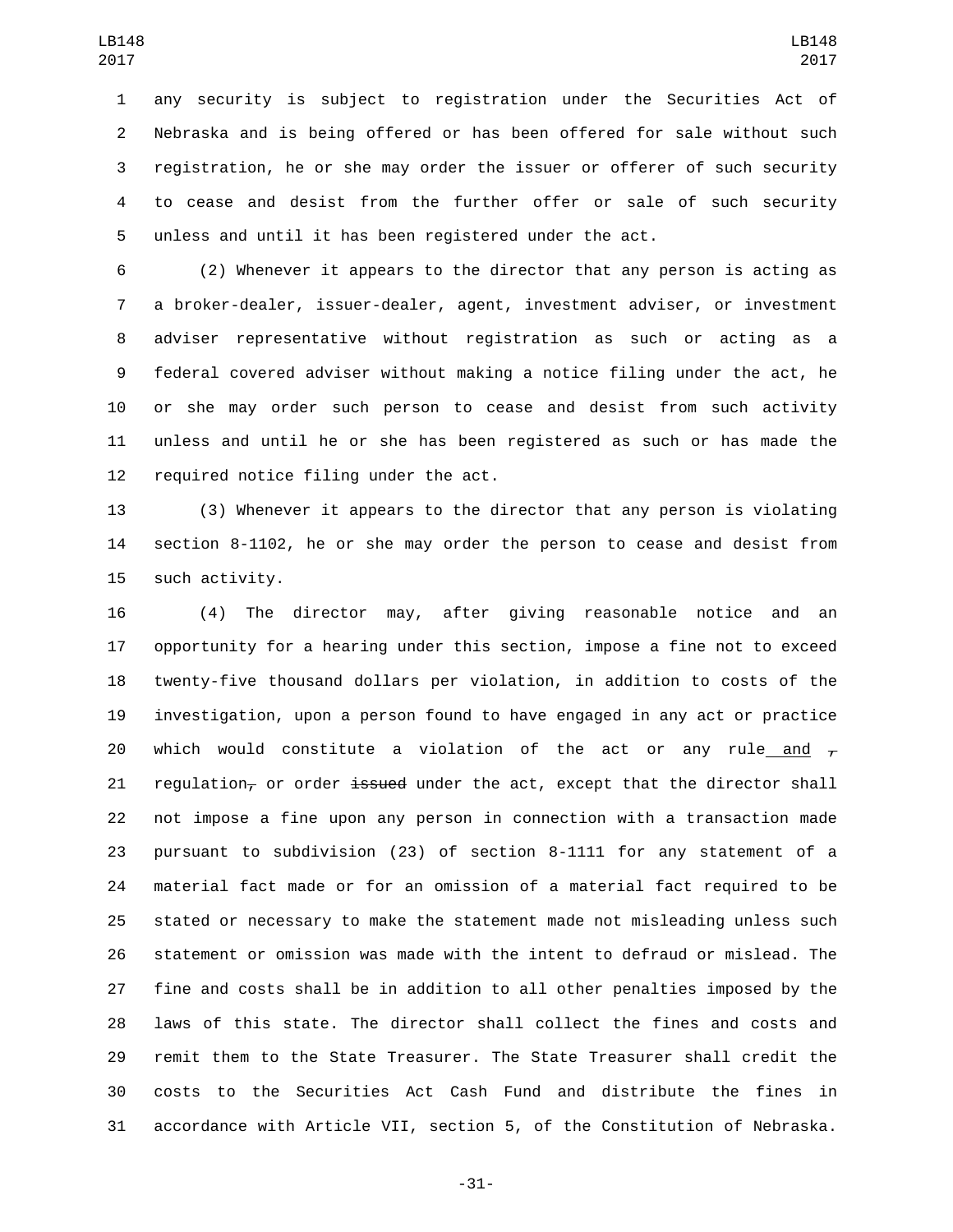Imposition of any fine and payment of costs under this subsection may be appealed pursuant to section 8-1119. If a person fails to pay the fine or costs of the investigation referred to in this subsection, a lien in the amount of the fine and costs shall be imposed upon all of the assets and property of such person in this state and may be recovered by an action 6 suit by the director and remitted to the State Treasurer. The State Treasurer shall credit the costs to the Securities Act Cash Fund and distribute the fines in accordance with Article VII, section 5, of the Constitution of Nebraska. Failure of the person to pay a fine and costs shall also constitute a forfeiture of his or her right to do business in 11 this state under the Securities Act of Nebraska.

 (5) After such an order has been made under subsection (1), (2), (3), or (4) of this section, if a request for a hearing is filed in writing within fifteen business days of the issuance of the order by the person to whom such order was directed, a hearing shall be held by the director within thirty business days after receipt of the request, unless both parties consent to a later date or the director or a hearing officer sets a later date for good cause. If no hearing is requested within fifteen business days of the issuance of the order and none is ordered by the director, the order shall automatically become a final order and shall remain in effect until it is modified or vacated by the director. If a hearing is requested or ordered, the director, after notice of and opportunity for hearing, shall enter his or her written findings of fact and conclusions of law and may affirm, modify, or vacate the order.

 Sec. 9. Section 8-1109, Revised Statutes Cumulative Supplement, 26 2016, is amended to read:

 8-1109 The director may issue a stop order denying effectiveness to, or suspending or revoking the effectiveness of, a registration statement to register securities by coordination if he or she finds that the order 30 is in the public interest and that:

(1) Any such registration statement registering securities, as of

-32-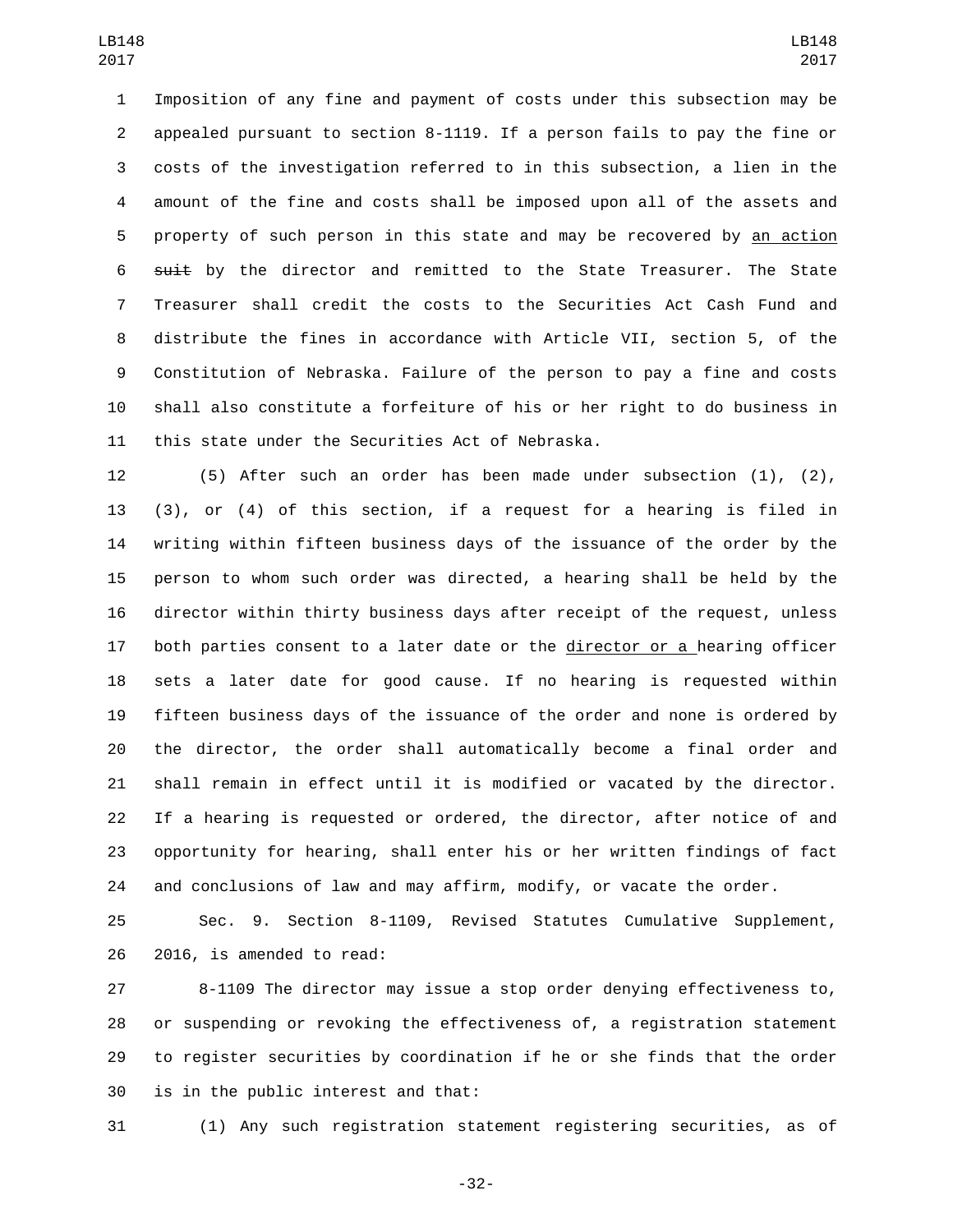its effective date or as of any earlier date in the case of an order denying effectiveness, is incomplete in any material respect or contains any statement which was, in the light of the circumstances under which it was made, false or misleading with respect to any material fact;

 (2) Any provision of the Securities Act of Nebraska or any rule and 6 regulation or  $\tau$  order, or condition lawfully imposed under the act has been violated, in connection with the offering by the person filing the registration statement, the issuer, any partner, limited liability company member, officer, or director of the issuer, any person occupying a similar status or performing similar functions, or any person directly or indirectly controlling or controlled by the issuer, but only if the person filing the registration statement is directly or indirectly controlled by or acting for the issuer or any underwriter;

 (3) The security registered or sought to be registered is the subject of a permanent or temporary injunction of any court of competent jurisdiction entered under any other federal or state act applicable to the offering. The director may not institute a proceeding against an effective registration statement under this subdivision more than one year from the date of the injunction relied on, and he or she may not enter an order under this subdivision on the basis of an injunction entered under any other state act unless the injunction was based on facts which would currently constitute a ground for a stop order under 23 this section;

 (4) When a security is sought to be registered by coordination, there has been a failure to comply with the undertaking required by 26 subdivision  $(2)(g)$  of section 8-1106;

 (5) The applicant or registrant has failed to pay the proper registration fee. The director may enter only a denial order under this subdivision and shall vacate any such order when the deficiency has been corrected. The director may not enter an order against an effective registration statement on the basis of a fact or transaction known to him

-33-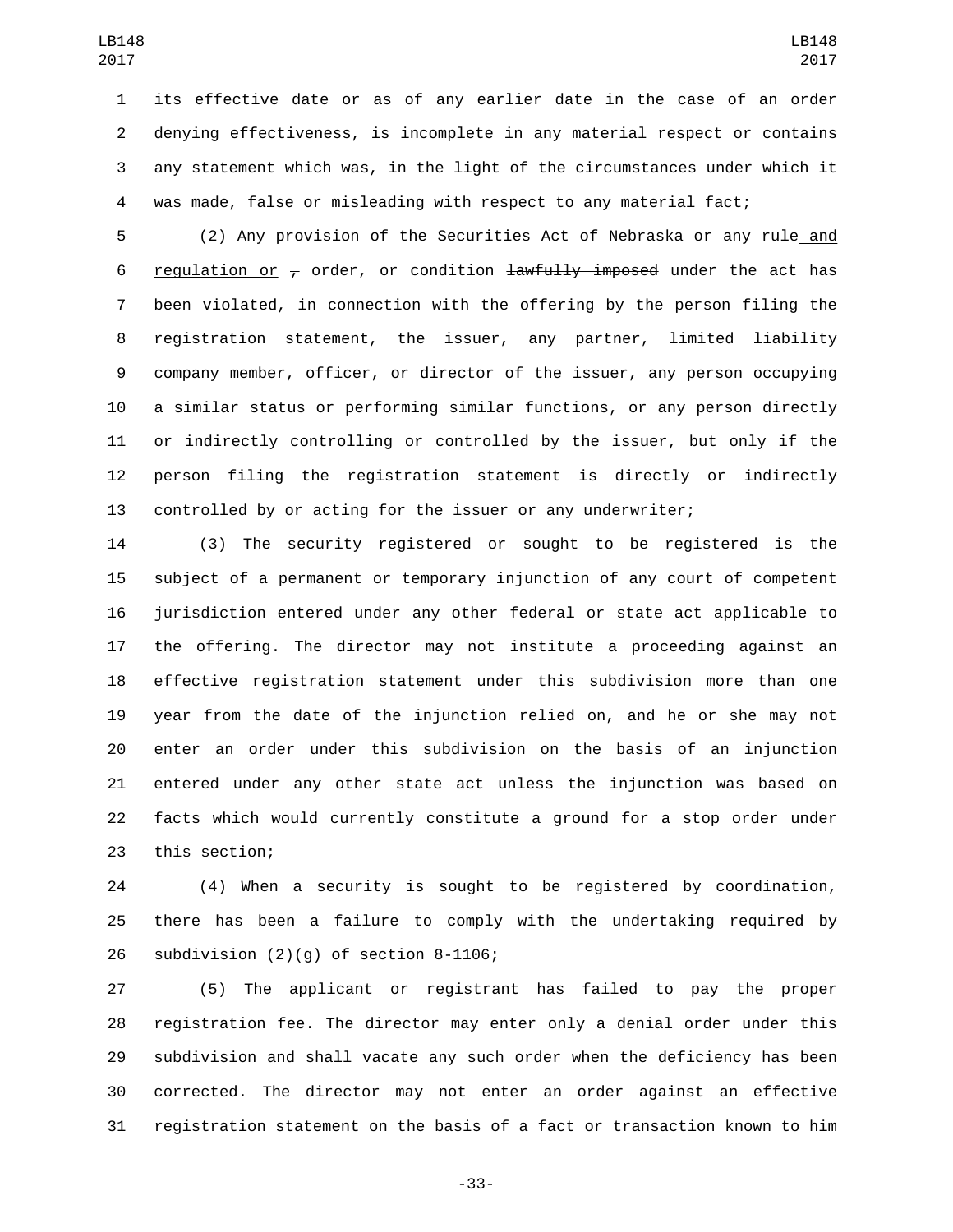or her when the registration statement became effective;

 (6) The authority of the applicant or registrant to do business has been denied or revoked by any other governmental agency;

 (7) The issuer's or registrant's literature, circulars, or advertising is misleading, incorrect, incomplete, or calculated to 6 deceive the purchaser or investor;

 (8) All or substantially all the enterprise or business of the issuer, promoter, or guarantor has been found to be unlawful by a final order of a court or administrative agency of competent jurisdiction; or

 (9) There is a refusal to furnish information required by the director within a reasonable time to be fixed by the director.

 Sec. 10. Section 8-1109.01, Reissue Revised Statutes of Nebraska, is 13 amended to read:

 8-1109.01 The director may issue an order denying effectiveness to, or suspend or revoke the effectiveness of, a registration statement to register securities by qualification if he or she finds that the conditions in subdivision (1) of section 8-1109, or if he or she finds 18 that any of the following conditions exist:

19 (1) Such order is in the public interest;

 (2) The issuer's plan of business, or the plan of financing is either unfair, unjust, inequitable, dishonest, oppressive, or fraudulent 22 or would tend to work a fraud upon the purchaser;

 (3) The issuer's or registrant's literature, circulars, or advertising is misleading, incorrect, incomplete, or calculated to 25 deceive the purchaser or investor;

 (4) The securities offered or to be offered, or issued or to be issued, in payment for property, patents, formulas, goodwill, promotion, or intangible assets, are in excess of the reasonable value thereof, or the offering has been, or would be, made with unreasonable amounts of 30 options;

(5) The offering has been or would be made with unreasonable amounts

-34-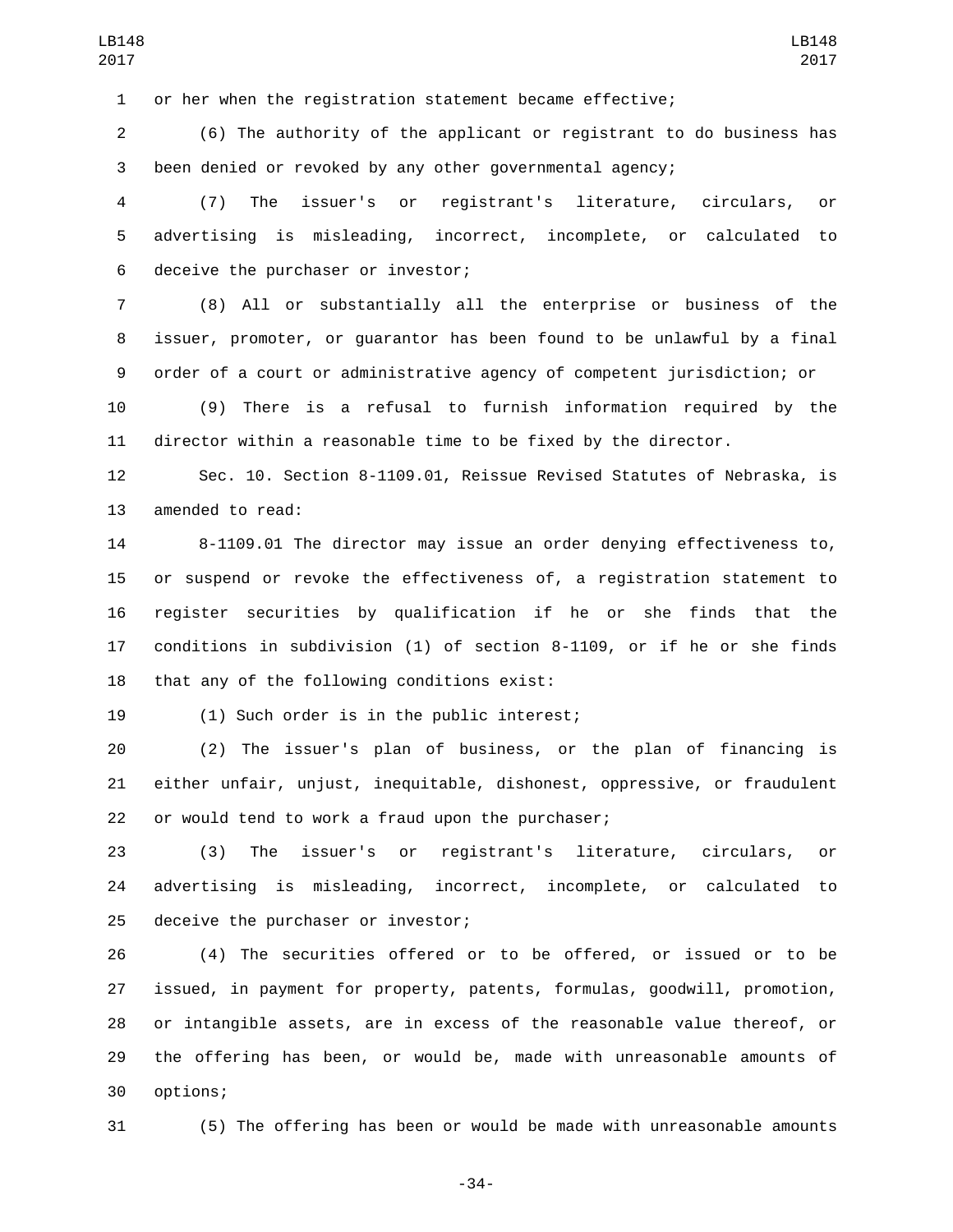of underwriters' or sellers' discounts, commissions, or other compensation, or promoters' profits or participation, or unreasonable amounts or kinds of options. However, in an application to register the securities for a holding company which is organized for one of its purposes to acquire or start an insurance company, the total commissions, organization and promotion expenses shall not exceed ten percent of the 7 money paid upon stock subscriptions;

 (6) The authority of the applicant or registrant to do business has been denied or revoked by any other governmental agency;

 (7) The enterprise or business of the issuer, promoter, or guarantor 11 is unlawful;

 (8) There is a refusal to furnish information required by the director within a reasonable time to be fixed by the director;

 (9) There has been a violation of the Securities Act of Nebraska, 15 any rule and requlation under the act, or an order of the orders of the director of which such issuer or registrant has notice;

 (10) There has been a failure to keep and maintain sufficient records to permit an audit satisfactorily disclosing to the director the 19 true situation or condition of such issuer;

 (11) The applicant or registrant has failed to pay the proper 21 registration, filing, or investigation fee;

 (12) Any registration statement registering securities by qualification, as of its effective date or as of any earlier date in the case of an order denying effectiveness, is incomplete in any material respect or contains any statement which was, in the light of the circumstances under which it was made, false or misleading with respect 27 to any material fact; or

 (13) The security registered or sought to be registered is the subject of a permanent or temporary injunction of any court of competent jurisdiction entered under any federal or state act applicable to the 31 offering.

-35-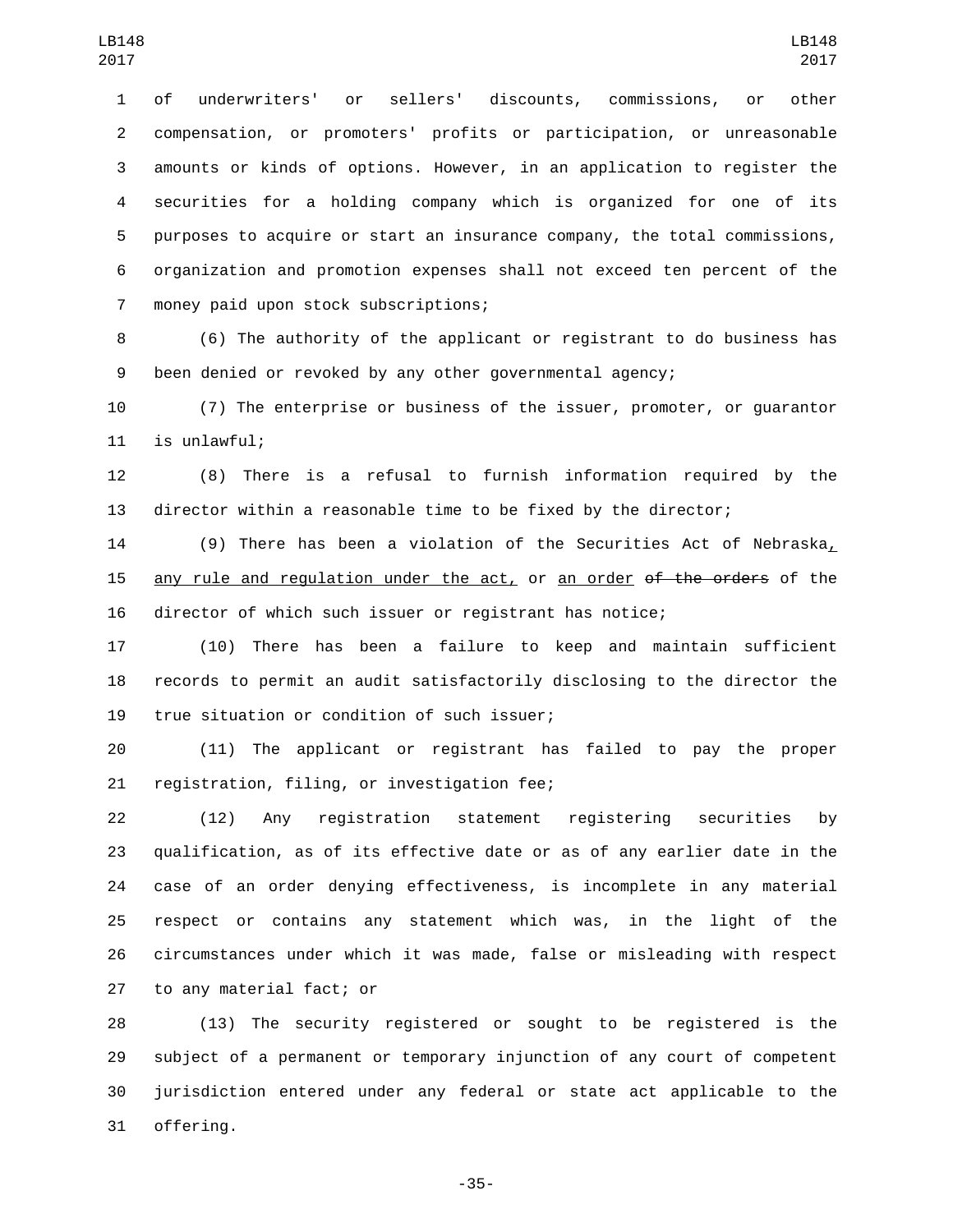Sec. 11. Section 8-1109.02, Reissue Revised Statutes of Nebraska, is 2 amended to read:

 8-1109.02 Upon the entry of an order denying effectiveness to or suspending or revoking the effectiveness of a registration statement to register securities under any part of section 8-1109 or 8-1109.01, the director shall promptly notify the issuer of the securities and the applicant or registrant that the order has been entered and of the reasons therefor and that any person to whom the order is directed may request a hearing within fifteen business days after the issuance of the order. Upon receipt of a written request the matter will be set down for hearing to commence within thirty business days after the receipt unless the parties consent to a later date or the director or a hearing officer sets a later date for good cause. If no hearing is requested within fifteen business days of the issuance of the order and none is ordered by the director, the order shall automatically become a final order and shall remain in effect until it is modified or vacated by the director. If a hearing is requested or ordered, the director, after notice of and opportunity for hearing to the issuer and to the applicant or registrant, shall enter his or her written findings of fact and conclusions of law and may affirm, modify, or vacate the order. The director may modify or vacate a stop order if he or she finds that the conditions which prompted its entry have changed or that it is otherwise in the public interest to 23 do so.

 Sec. 12. Section 8-1110, Reissue Revised Statutes of Nebraska, is 25 amended to read:

 8-1110 Sections 8-1104 to 8-1109 shall not apply to any of the 27 following securities:

 (1) Any security, including a revenue obligation, issued or guaranteed by the State of Nebraska, any political subdivision, or any agency or corporate or other instrumentality thereof or any certificate 31 of deposit for any of the foregoing;

-36-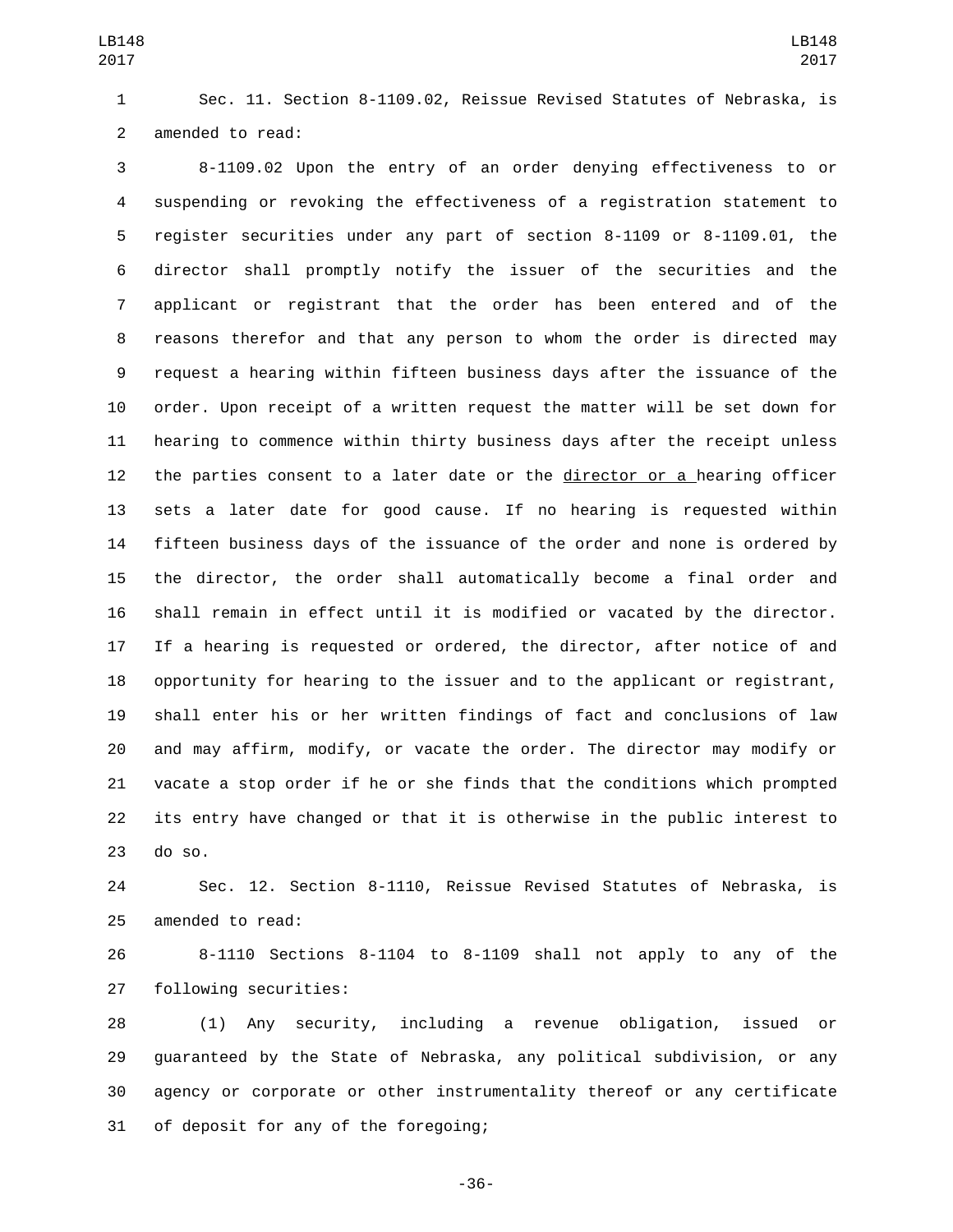(2) Any security issued or guaranteed by Canada, any Canadian province, any political subdivision of any such province, any agency or corporate or other instrumentality of one or more of the foregoing, or any other foreign government with which the United States currently maintains diplomatic relations, if the security is recognized as a valid 6 obligation by the issuer or quarantor;

 (3) Any security issued or guaranteed by any federal credit union or any credit union or similar association organized and supervised under 9 the laws of this state;

 (4) Any security issued or guaranteed by any railroad, other common carrier, public utility, or holding company which is (a) regulated in respect of its rates and charges by a governmental authority of the United States or any state or municipality or (b) regulated in respect of the issuance or guarantee of the security by a governmental authority of the United States, any state, Canada, or any Canadian province;

 (5)(a) Any federal covered security specified in Section 18(b)(1) of the Securities Act of 1933 or by rule adopted under that provision;

 (b) Any security listed or approved for listing on another securities market specified by rule and regulation or order under the 20 Securities Act of Nebraska;

 (c) Any put or a call option contract, a warrant, or a subscription right on or with respect to securities described in subdivisions (a) or (b) of this subdivision;23

 (d) Any option or similar derivative security on a security or an index of securities or foreign currencies issued by a clearing agency registered under the Securities Exchange Act of 1934 and listed or designated for trading on a national securities exchange, a facility of a national securities exchange, or a facility of a national securities association registered under the Securities Exchange Act of 1934;

 (e) Any offer or sale of the underlying security in connection with the offer, sale, or exercise of an option or other security that was

-37-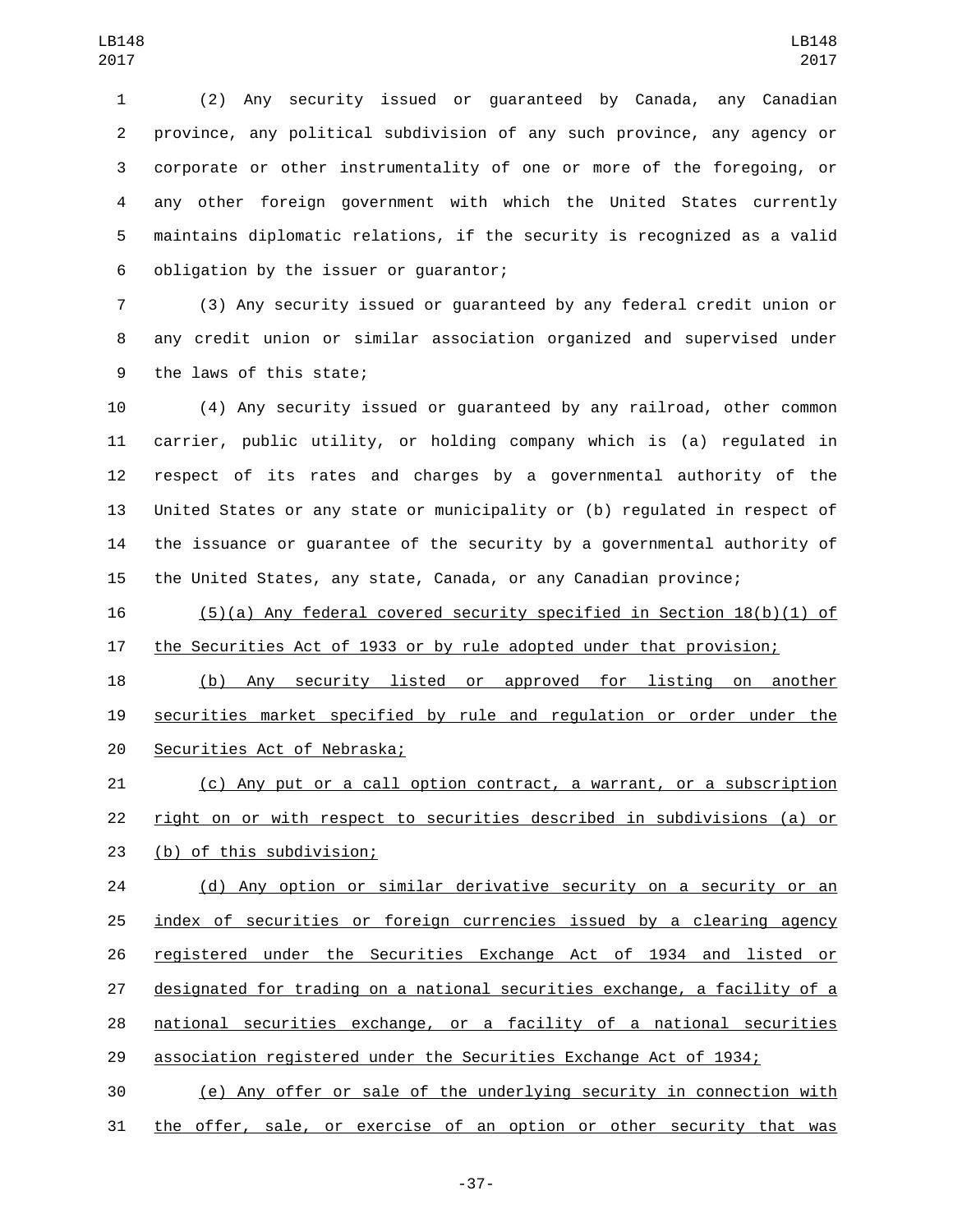exempt when the option or other security was written or issued; or

 (f) Any option or a derivative security designated by the Securities and Exchange Commission under Section 9(b) of the Securities Exchange Act 4 of 1934;

 (5)(a) Any security listed on the Chicago Stock Exchange, the Chicago Board Options Exchange, Tier I of the Pacific Stock Exchange, Tier I of the Philadelphia Stock Exchange, or any other stock exchange or 8 market system approved by the director, if, in each case, quotations have been available and public trading has taken place for such class of security prior to the offer or sale of that security in reliance on the exemption; any other security of the same issuer which is of senior or substantially equal rank; any security called for by subscription rights or warrants so listed or approved; or any warrant or right to purchase or subscribe to any of the foregoing or to any security listed on the New York Stock Exchange, the American Stock Exchange, or the NASDAQ Global 16 Market.

 (b) The issuer of any security which has been approved for listing or designation on notice of issuance on such exchanges or market systems, and for which no quotations have been available and no public trading has taken place for any of such issuer's securities, may rely upon the 21 exemption stated in subdivision  $(5)(a)$  of this section, if a notice is 22 filed with the director, together with a filing fee of two hundred dollars, prior to first use of a disclosure document covering such securities in this state, except that failure to file such notice in a timely manner may be cured by the director in his or her discretion.

 (c) The director may adopt and promulgate rules and regulations which, after notice to such exchange or market system and an opportunity to be heard, remove any such exchange or market system from the exemption 29 stated in subdivision  $(5)(a)$  of this section if the director finds that the listing requirements or market surveillance of such exchange or market system is such that the continued availability of such exemption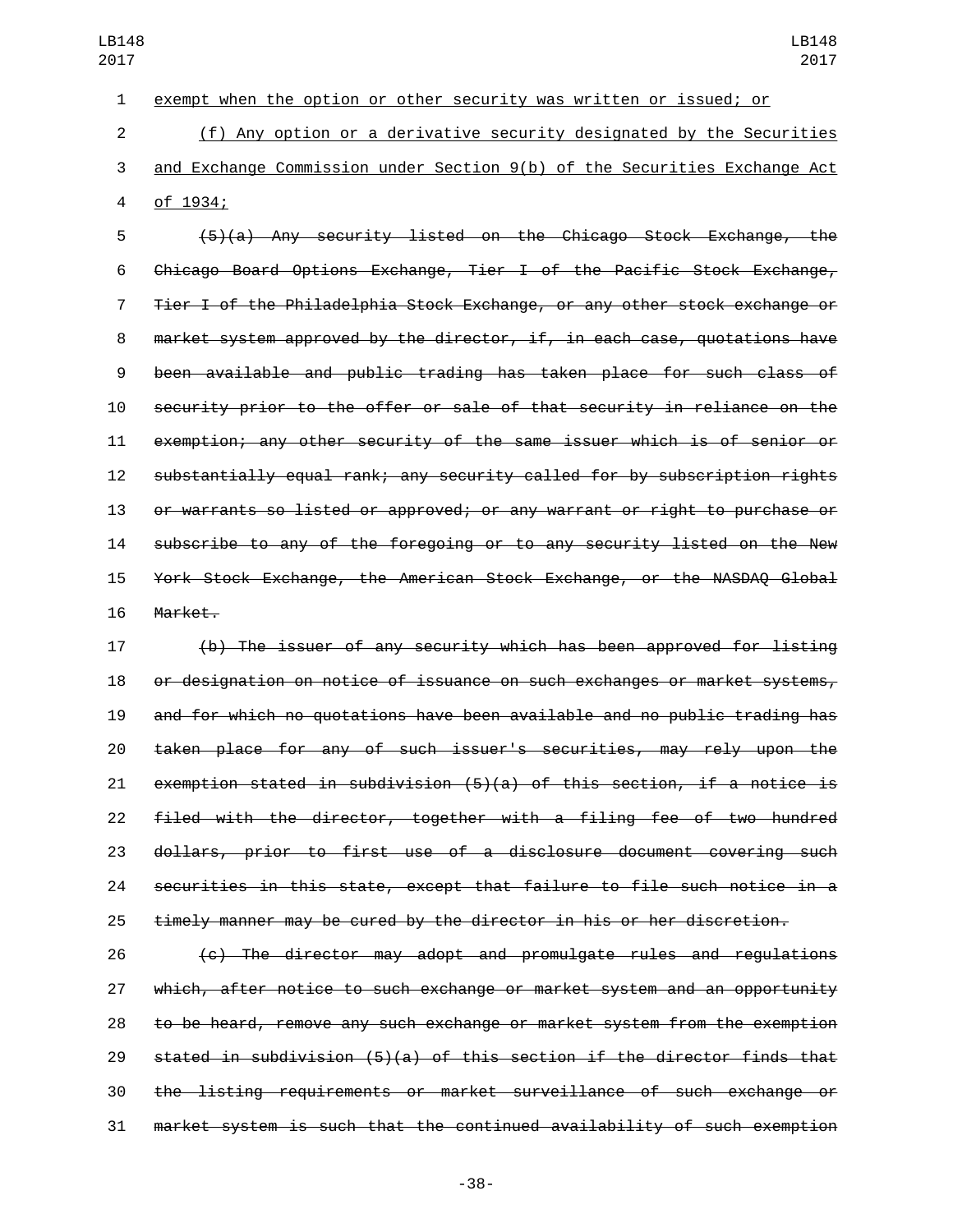for such exchange or market system is not in the public interest and that

removal is necessary for the protection of investors;

(6) Any security which meets all of the following conditions:

 (a) The issuer is organized under the laws of the United States or a state or has appointed a duly authorized agent in the United States for service of process and has set forth the name and address of such agent 7 in its prospectus;

 (b) A class of the issuer's securities is required to be and is registered under section 12 of the Securities Exchange Act of 1934 and has been so registered for the three years immediately preceding the 11 offering date;

 (c) Neither the issuer nor a significant subsidiary has had a material default during the last seven years, or during the issuer's existence if such existence is less than seven years, in the payment of (i) principal, interest, dividends, or sinking-fund installments on preferred stock or indebtedness for borrowed money or (ii) rentals under 17 leases with terms of three or more years;

 (d) The issuer has had consolidated net income, without taking into account extraordinary items and the cumulative effect of accounting changes, of at least one million dollars in four of its last five fiscal years, including its last fiscal year, and if the offering is of interest-bearing securities the issuer has had for its last fiscal year net income before deduction for income taxes and depreciation of at least one and one-half times the issuer's annual interest expense, taking into account the proposed offering and the intended use of the proceeds. However, if the issuer of the securities is a finance company which has liquid assets of at least one hundred five percent of its liabilities, other than deferred income taxes, deferred investment tax credit, capital stock, and surplus, at the end of its last five fiscal years, the net income requirement before deduction for interest expense shall be one and one-fourth times its annual interest expense. For purposes of this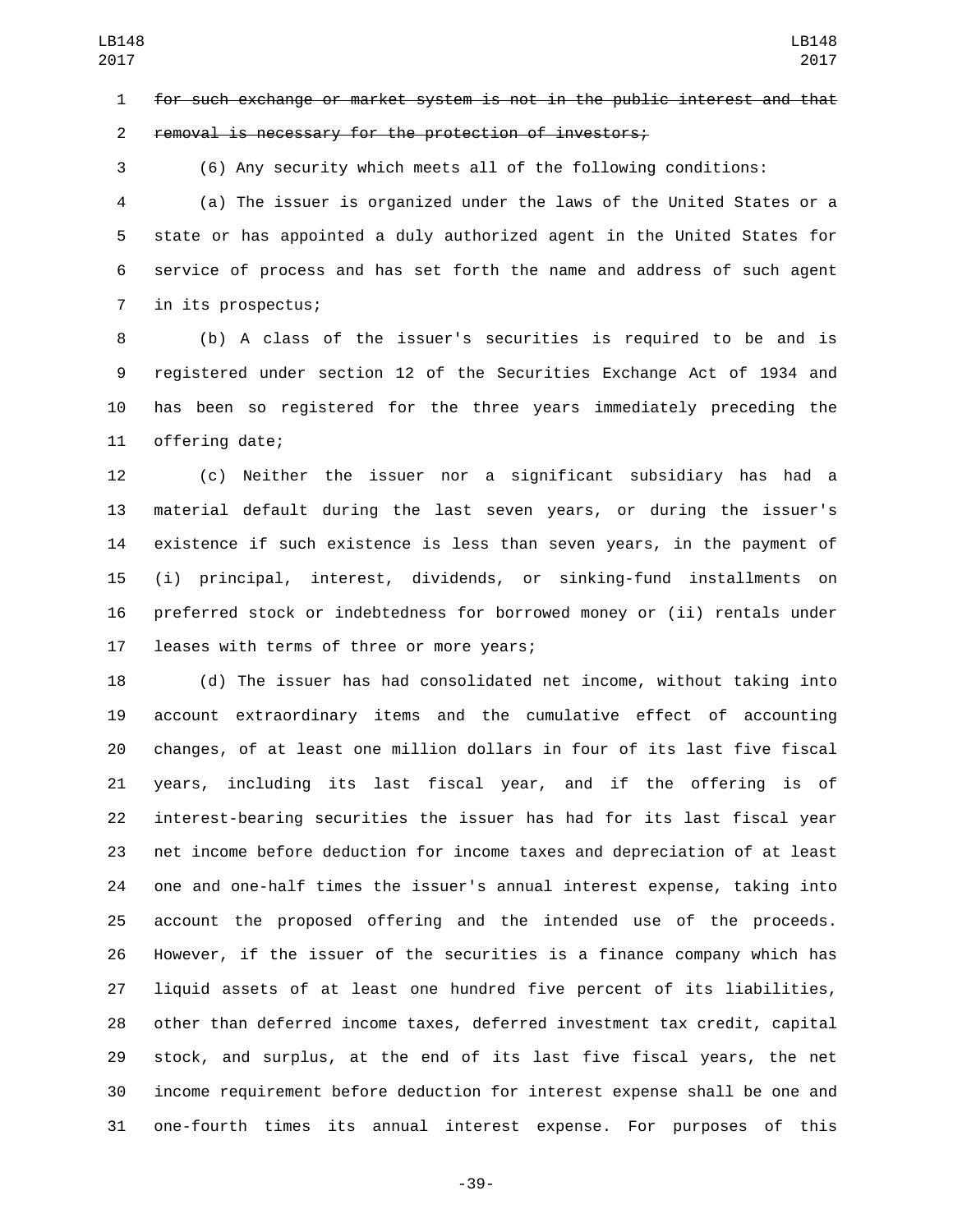subdivision: (i) Last fiscal year means the most recent year for which audited financial statements are available, if such statements cover a fiscal period ending not more than fifteen months from the commencement of the offering; (ii) finance company means a company engaged primarily in the business of wholesale, retail, installment, mortgage, commercial, industrial, or consumer financing, banking, or factoring; and (iii) liquid assets means (A) cash, (B) receivables payable on demand or not more than twelve months following the close of the company's last fiscal year less applicable reserves and unearned income, and (C) readily marketable securities less applicable reserves and unearned income;

 (e) If the offering is of stock or shares other than preferred stock or shares, such securities have voting rights which include (i) the right to have at least as many votes per share and (ii) the right to vote on at least as many general corporate decisions as each of the issuer's outstanding classes of stock or shares, except as otherwise required by law; and

 (f) If the offering is of stock or shares other than preferred stock or shares, such securities are owned beneficially or of record on any date within six months prior to the commencement of the offering by at least one thousand two hundred persons, and on such date there are at least seven hundred fifty thousand such shares outstanding with an aggregate market value of at least three million seven hundred fifty thousand dollars based on the average bid price for such day. When determining the number of persons who are beneficial owners of the stock or shares of an issuer, for purposes of this subdivision, the issuer or broker-dealer may rely in good faith upon written information furnished 27 by the record owners;

 (7) Any security issued or guaranteed as to both principal and interest by an international bank of which the United States is a member; 30 or

(8) Any security issued by any person organized and operated not for

-40-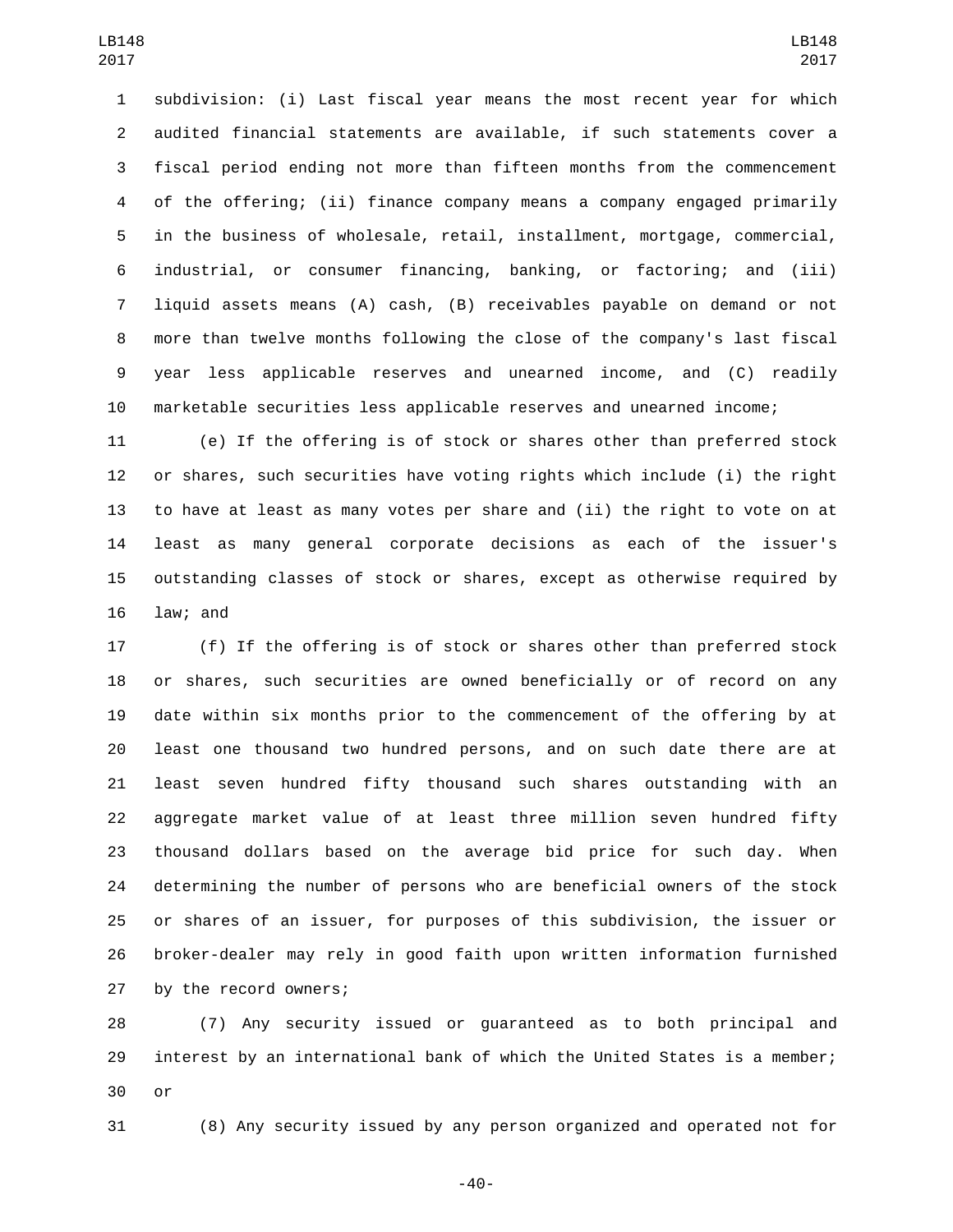private profit but exclusively for religious, educational, benevolent, charitable, fraternal, social, athletic, or reformatory purposes, as a chamber of commerce, or as a trade or professional association.

 Sec. 13. Section 8-1111, Revised Statutes Cumulative Supplement, 5 2016, is amended to read:

 8-1111 Except as provided in this section, sections 8-1103 to 8-1109 shall not apply to any of the following transactions:

 (1) Any isolated transaction, whether effected through a broker-9 dealer or not;

 (2)(a) Any nonissuer transaction by a registered agent of a registered broker-dealer, and any resale transaction by a sponsor of a unit investment trust registered under the Investment Company Act of 1940, in a security of a class that has been outstanding in the hands of the public for at least ninety days if, at the time of the transaction:

 (i) The issuer of the security is actually engaged in business and not in the organization stage or in bankruptcy or receivership and is not a blank check, blind pool, or shell company whose primary plan of business is to engage in a merger or combination of the business with, or an acquisition of, an unidentified person or persons;

 (ii) The security is sold at a price reasonably related to the 21 current market price of the security;

 (iii) The security does not constitute the whole or part of an unsold allotment to, or a subscription or participation by, the broker-24 dealer as an underwriter of the security;

 (iv) A nationally recognized securities manual designated by rule and regulation or order of the director or a document filed with the Securities and Exchange Commission which is publicly available through the Electronic Data Gathering, Analysis, and Retrieval System (EDGAR) 29 contains:

 (A) A description of the business and operations of the issuer; (B) The names of the issuer's officers and the names of the issuer's

-41-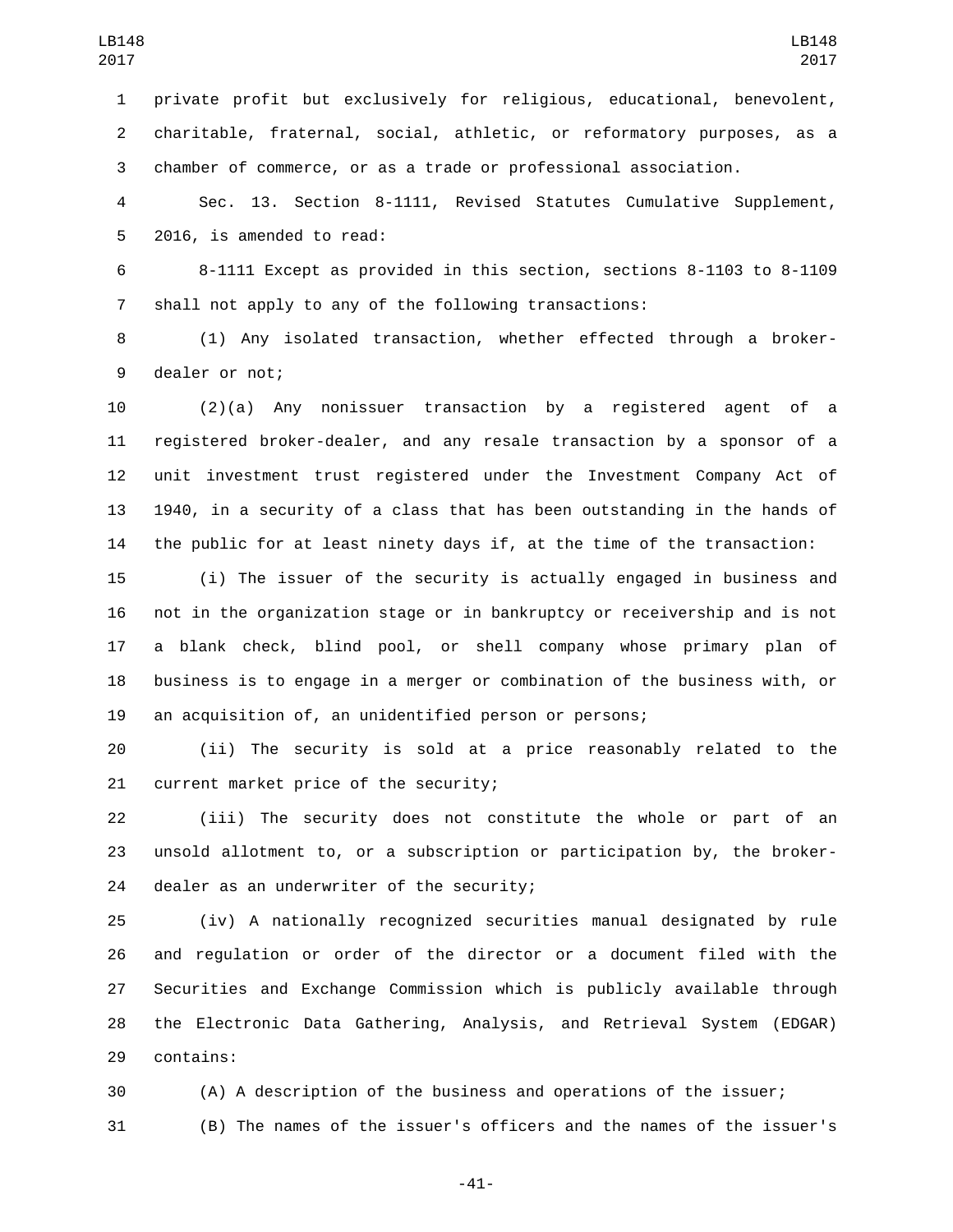directors, if any, or, in the case of a non-United-States issuer, the corporate equivalents of such persons in the issuer's country of 3 domicile;

 (C) An audited balance sheet of the issuer as of a date within eighteen months or, in the case of a reorganization or merger when parties to the reorganization or merger had such audited balance sheet, a 7 pro forma balance sheet; and

 (D) An audited income statement for each of the issuer's immediately preceding two fiscal years, or for the period of existence of the issuer if in existence for less than two years, or, in the case of a reorganization or merger when the parties to the reorganization or merger had such audited income statement, a pro forma income statement; and

 (v) The issuer of the security has a class of equity securities listed on a national securities exchange registered under the Securities Exchange Act of 1934 or designated for trading on the National Association of Securities Dealers Automated Quotation System (NASDAQ), 17 unless:

 (A) The issuer of the security is a unit investment trust registered 19 under the Investment Company Act of 1940;

 (B) The issuer of the security has been engaged in continuous business, including predecessors, for at least three years; or

 (C) The issuer of the security has total assets of at least two million dollars based on an audited balance sheet as of a date within eighteen months or, in the case of a reorganization or merger when parties to the reorganization or merger had such audited balance sheet, a 26 pro forma balance sheet; or

 (b) Any nonissuer transaction in a security by a registered agent of 28 a registered broker-dealer if:

 (i) The issuer of the security is actually engaged in business and not in the organization stage or in bankruptcy or receivership and is not a blank check, blind pool, or shell company whose primary plan of

-42-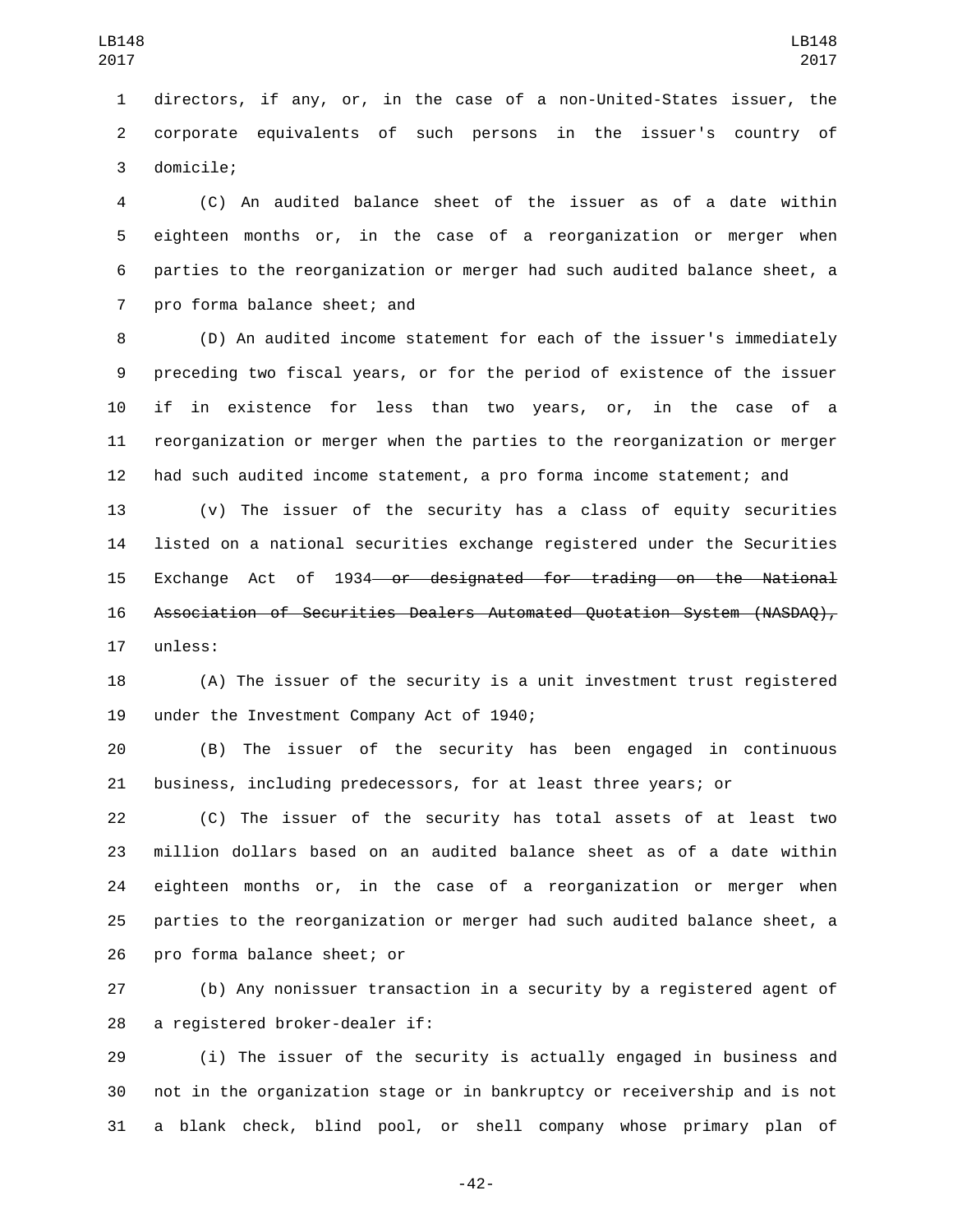business is to engage in a merger or combination of the business with, or an acquisition of, an unidentified person or persons; and

 (ii) The security is senior in rank to the common stock of the issuer both as to payment of dividends or interest and upon dissolution or liquidation of the issuer and such security has been outstanding at least three years and the issuer or any predecessor has not defaulted within the current fiscal year or the three immediately preceding fiscal years in the payment of any dividend, interest, principal, or sinking 9 fund installment on the security when due and payable.  $\div$ 

 The director may by order deny or revoke the exemption specified in subdivision (a) or (b) of subdivision (2) of this section with respect to a specific security. Upon the entry of such an order, the director shall promptly notify all registered broker-dealers that such order has been 14 entered and the reasons for such order and that within fifteen business days after receipt of a written request the matter will be set for hearing. If no hearing is requested within fifteen business days of the issuance of the order and none is ordered by the director, the order shall automatically become a final order and shall remain in effect until modified or vacated by the director. If a hearing is requested or ordered, the director shall, after notice of and opportunity for hearing to all interested persons, enter his or her written findings of fact and conclusions of law and may affirm, modify, or vacate the order. No such order shall operate retroactively. No person may be considered to have 24 violated the Securities Act of Nebraska by reason of any offer or sale effected after the entry of any such order if he or she sustains the burden of proof that he or she did not know, and in the exercise of reasonable care could not have known, of the order;

 (3) Any nonissuer transaction effected by or through a registered agent of a registered broker-dealer pursuant to an unsolicited order or 30 offer to buy, but the director may by rule and  $\theta$  regulation or order require that the customer acknowledge upon a specified form that the sale

-43-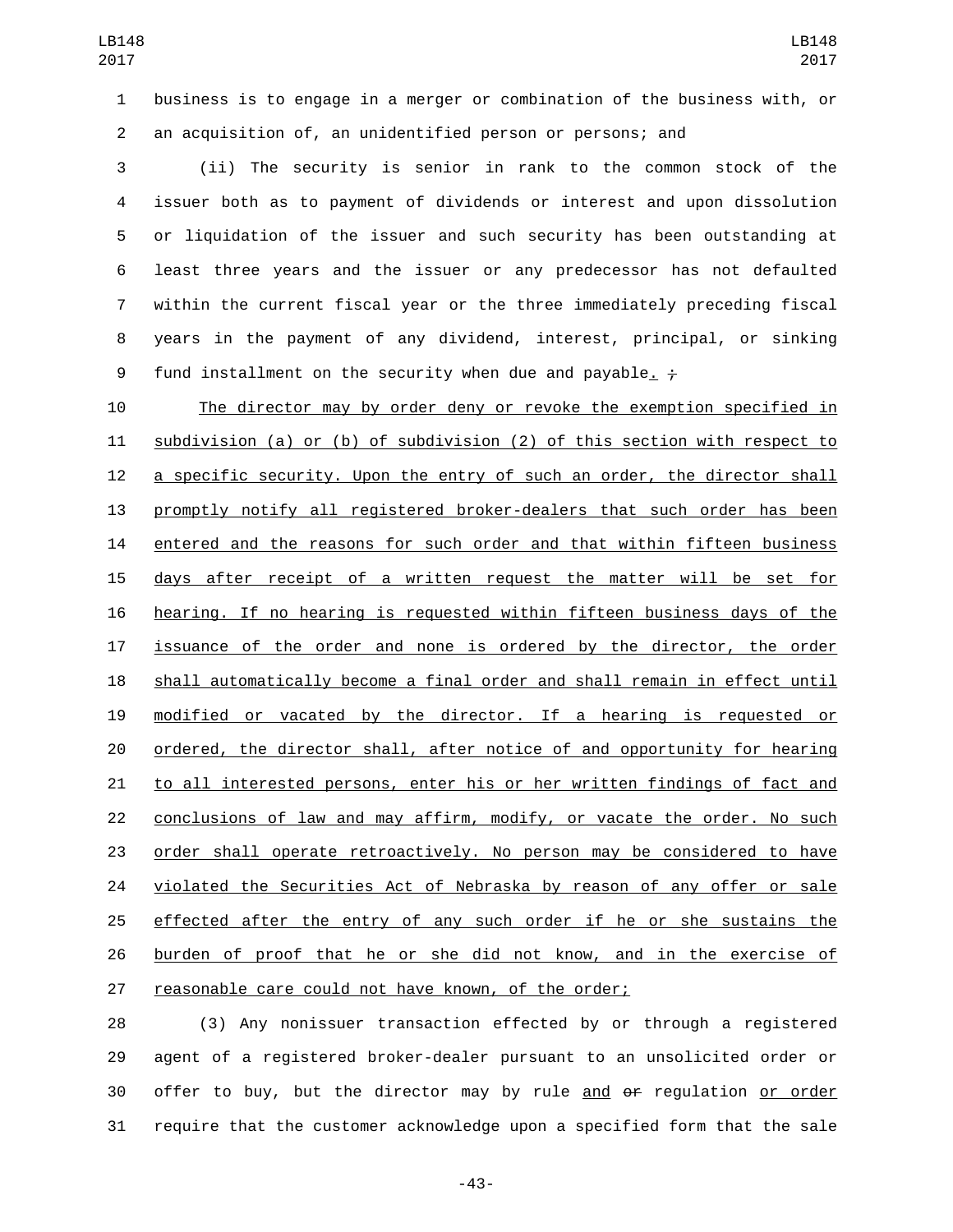was unsolicited and that a signed copy of each such form be preserved by 2 the broker-dealer for a specified period;

 (4) Any transaction between the issuer or other person on whose behalf the offering is made and an underwriter or among underwriters;

 (5) Any transaction in a bond or other evidence of indebtedness secured by a real or chattel mortgage or deed of trust or by an agreement for the sale of real estate or chattels if the entire mortgage, deed of trust, or agreement, together with all the bonds or other evidences of indebtedness secured thereby, are offered and sold as a unit. Such exemption shall not apply to any transaction in a bond or other evidence of indebtedness secured by a real estate mortgage or deed of trust or by an agreement for the sale of real estate if the real estate securing the evidences of indebtedness are parcels of real estate the sale of which requires the subdivision in which the parcels are located to be registered under the federal Interstate Land Sales Full Disclosure Act, 16 15 U.S.C. 1701 et seq., as such the act existed on January 1, 2017 2015;

 (6) Any transaction by an executor, personal representative, administrator, sheriff, marshal, receiver, guardian, or conservator;

 (7) Any transaction executed by a bona fide pledgee without any purpose of evading the Securities Act of Nebraska;

 (8)(a) Any offer or sale to any of the following, whether the purchaser is acting for itself or in some fiduciary capacity:

 (i) A bank, savings institution, credit union, trust company, or 24 other financial institution;

25 (ii) An insurance company;

 (iii) An investment company as defined in the Investment Company Act 27 of 1940;

(iv) A pension or profit-sharing trust;

(v) A broker-dealer;29

 (vi) A corporation with total assets in excess of five million dollars, not formed for the specific purpose of acquiring the securities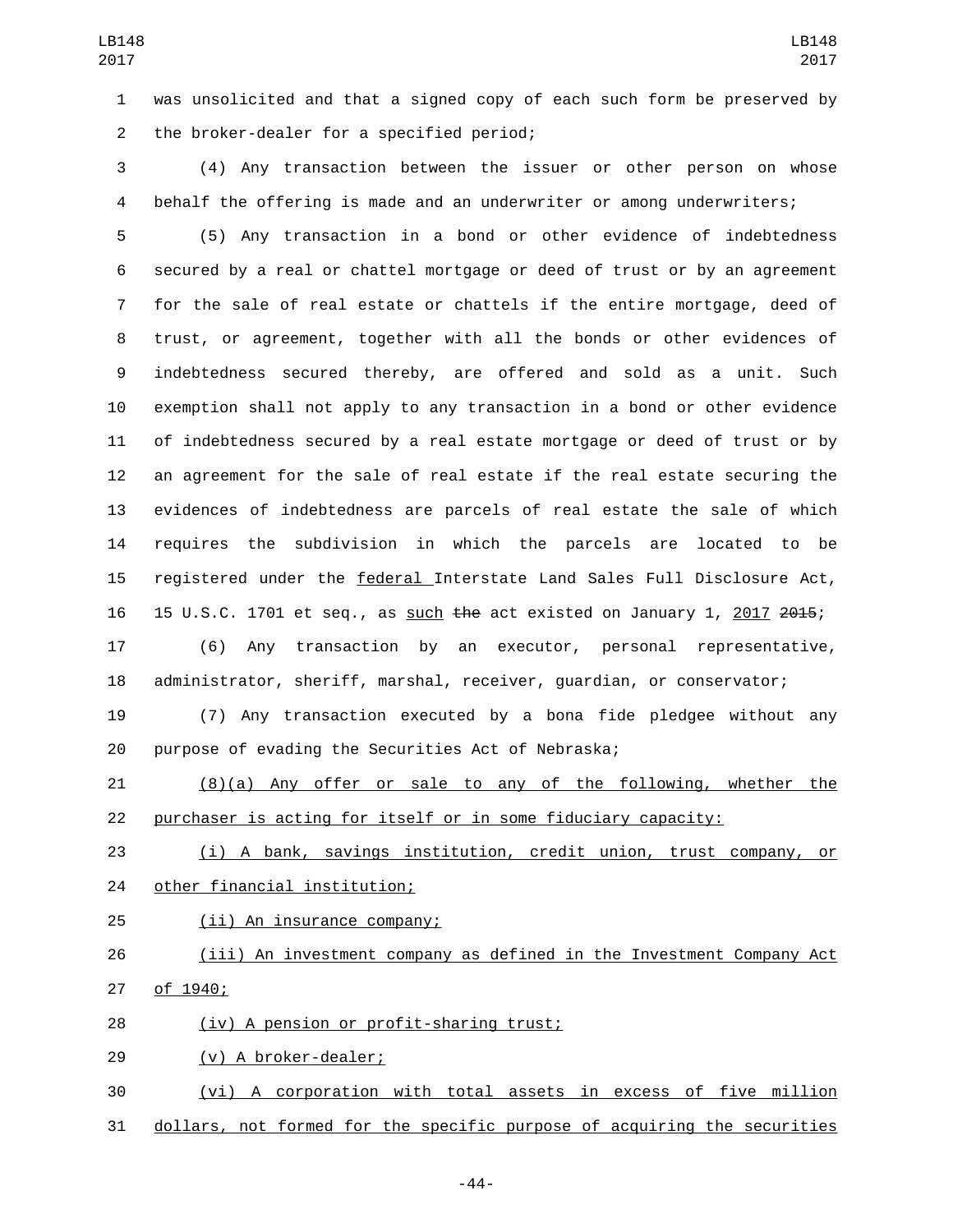| 1              | offered;                                                                      |
|----------------|-------------------------------------------------------------------------------|
| $\overline{2}$ | (vii) A Massachusetts or similar business trust with total assets in          |
| 3              | excess of five million dollars, not formed for the specific purpose of        |
| 4              | acquiring the securities offered;                                             |
| 5              | (viii) A partnership with total assets in excess of five million              |
| 6              | dollars, not formed for the specific purpose of acquiring the securities      |
| $\overline{7}$ | offered;                                                                      |
| 8              | (ix) A trust with total assets in excess of five million dollars,             |
| 9              | not formed for the specific purpose of acquiring the securities, whose        |
| 10             | purchase is directed by a person who has such knowledge and experience in     |
| 11             | financial and business matters that he or she is capable of evaluating        |
| 12             | the merits and risks of the prospective investment;                           |
| 13             | (x) Any entity in which all of the equity owners are individuals who          |
| 14             | are individual accredited investors as defined in subdivision (b) of this     |
| 15             | subdivision;                                                                  |
| 16             | (xi) An institutional buyer as may be defined by the director by              |
| 17             | rule and regulation or order; or                                              |
| 18             | (xii) An individual accredited investor.                                      |
| 19             | (b) (8) Any offer or sale to a bank, savings institution, trust               |
| 20             | company, insurance company, investment company as defined in the              |
| 21             | Investment Company Act of 1940, pension or profit-sharing trust, or other     |
| 22             | financial institution or institutional buyer, to an individual accredited     |
| 23             | investor, or to a broker-dealer, whether the purchaser is acting for          |
| 24             | itself or in some fiduciary capacity. For purposes of subdivision (8)(a)      |
| 25             | of this section, individual accredited investor this subdivision, the         |
| 26             | term "individual accredited investor" means (i) (a) any director,             |
| 27             | executive officer, or general partner of the issuer of the securities         |
| 28             | being offered or sold, or any director, executive officer, or general         |
| 29             | partner of a general partner of that issuer, $(iii)$ $(b)$ any manager of a   |
| 30             | limited liability company that is the issuer of the securities being          |
| 31             | offered or sold, $(iii)$ $(e)$ any natural person whose individual net worth, |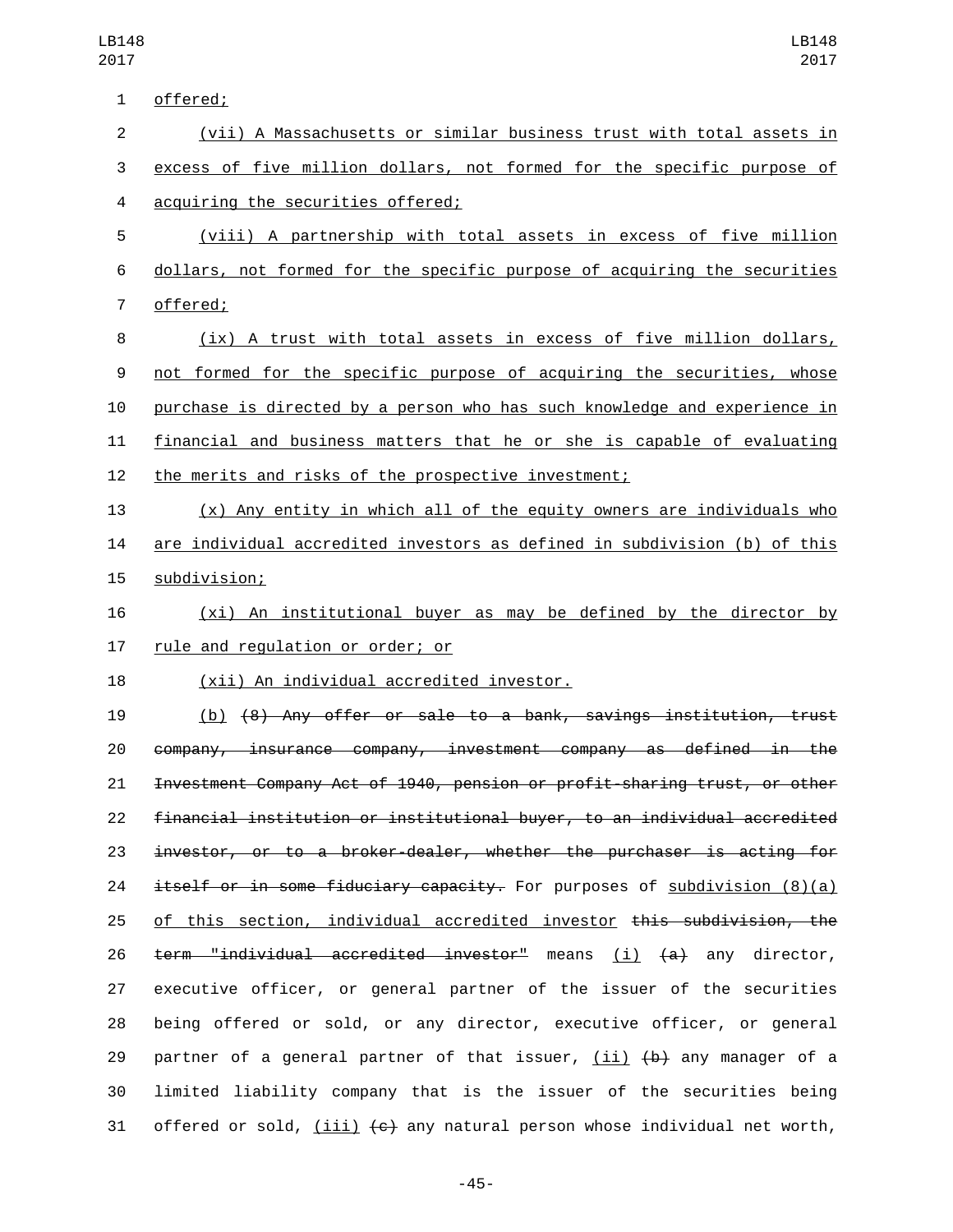or joint net worth with that person's spouse, at the time of his or her purchase, exceeds one million dollars, excluding the value of the primary 3 residence of such person, or (iv)  $\{d\}$  any natural person who had an individual income in excess of two hundred thousand dollars in each of the two most recent years or joint income with that person's spouse in excess of three hundred thousand dollars in each of those years and has a reasonable expectation of reaching the same income level in the current 8 year;

 (9)(a) Any transaction pursuant to an offering in which sales are made to not more than fifteen persons, other than those designated in subdivisions (8), (11), and (17) of this section, in this state during any period of twelve consecutive months if (i) the seller reasonably believes that all the buyers are purchasing for investment, (ii) no commission or other remuneration is paid or given directly or indirectly for soliciting any prospective buyer except to a registered agent of a registered broker-dealer, (iii) a notice generally describing the terms of the transaction and containing a representation that the conditions of this exemption are met is filed by the seller with the director within thirty days after the first sale for which this exemption is claimed, except that failure to give such notice may be cured by an order issued by the director in his or her discretion, and (iv) no general or public 22 advertisements or solicitations are made.

 (b) If a seller (i) makes sales pursuant to this subdivision for five consecutive twelve-month periods or (ii) makes sales of at least one million dollars from an offering or offerings pursuant to this subdivision, the seller shall, within ninety days after the earlier of either such occurrence, file with the director audited financial statements and a sales report which lists the names and addresses of all purchasers and holders of the seller's securities and the amount of securities held by such persons. Subsequent thereto, such seller shall file audited financial statements and sales reports with the director

-46-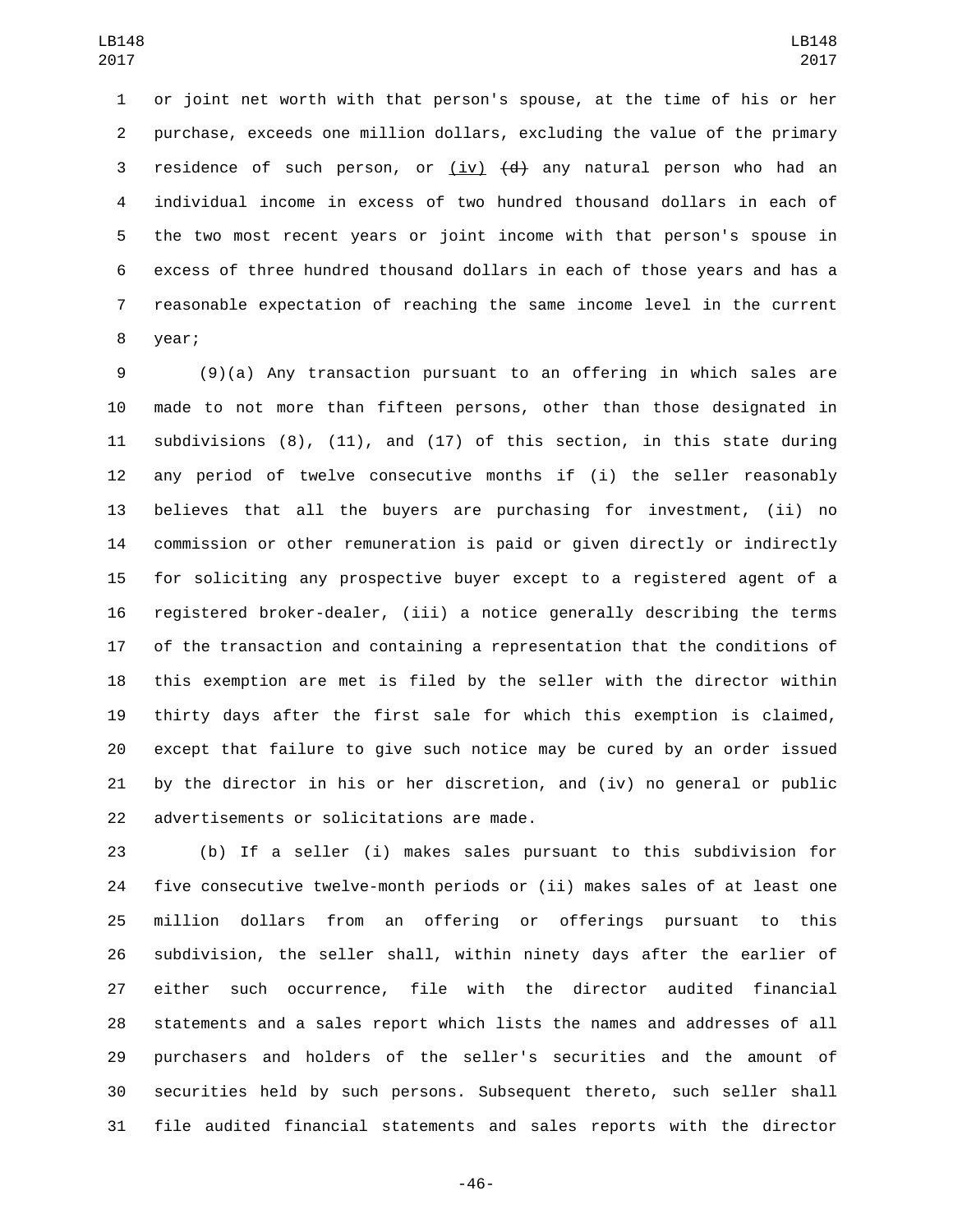each time an additional one million dollars in securities is sold pursuant to this subdivision or after the elapse of each additional sixty-month period during which sales are made pursuant to this subdivision;4

 (10) Any offer or sale of a preorganization certificate or subscription if (a) no commission or other remuneration is paid or given directly or indirectly for soliciting any prospective subscriber, (b) the number of subscribers does not exceed ten, and (c) no payment is made by 9 any subscriber;

 (11) Any transaction pursuant to an offer to existing security holders of the issuer, including persons who at the time of the transaction are holders of convertible securities, nontransferable warrants, or transferable warrants exercisable within not more than ninety days of their issuance, if (a) no commission or other remuneration, other than a standby commission, is paid or given directly or indirectly for soliciting any security holder in this state or (b) the issuer first files a notice specifying the terms of the offer and the director does not by order disallow the exemption within the next five 19 full business days;

 (12) Any offer, but not a sale, of a security for which registration statements have been filed under both the Securities Act of Nebraska and the Securities Act of 1933 if no stop order or refusal order is in effect and no public proceeding or examination looking toward such an order is pending under either the Securities Act of Nebraska or the Securities Act 25 of 1933;

 (13) The issuance of any stock dividend, whether the corporation distributing the dividend is the issuer of the stock or not, if nothing of value is given by the stockholders for the distribution other than the surrender of a right to a cash dividend when the stockholder can elect to 30 take a dividend in cash or stock;

(14) Any transaction incident to a right of conversion or a

-47-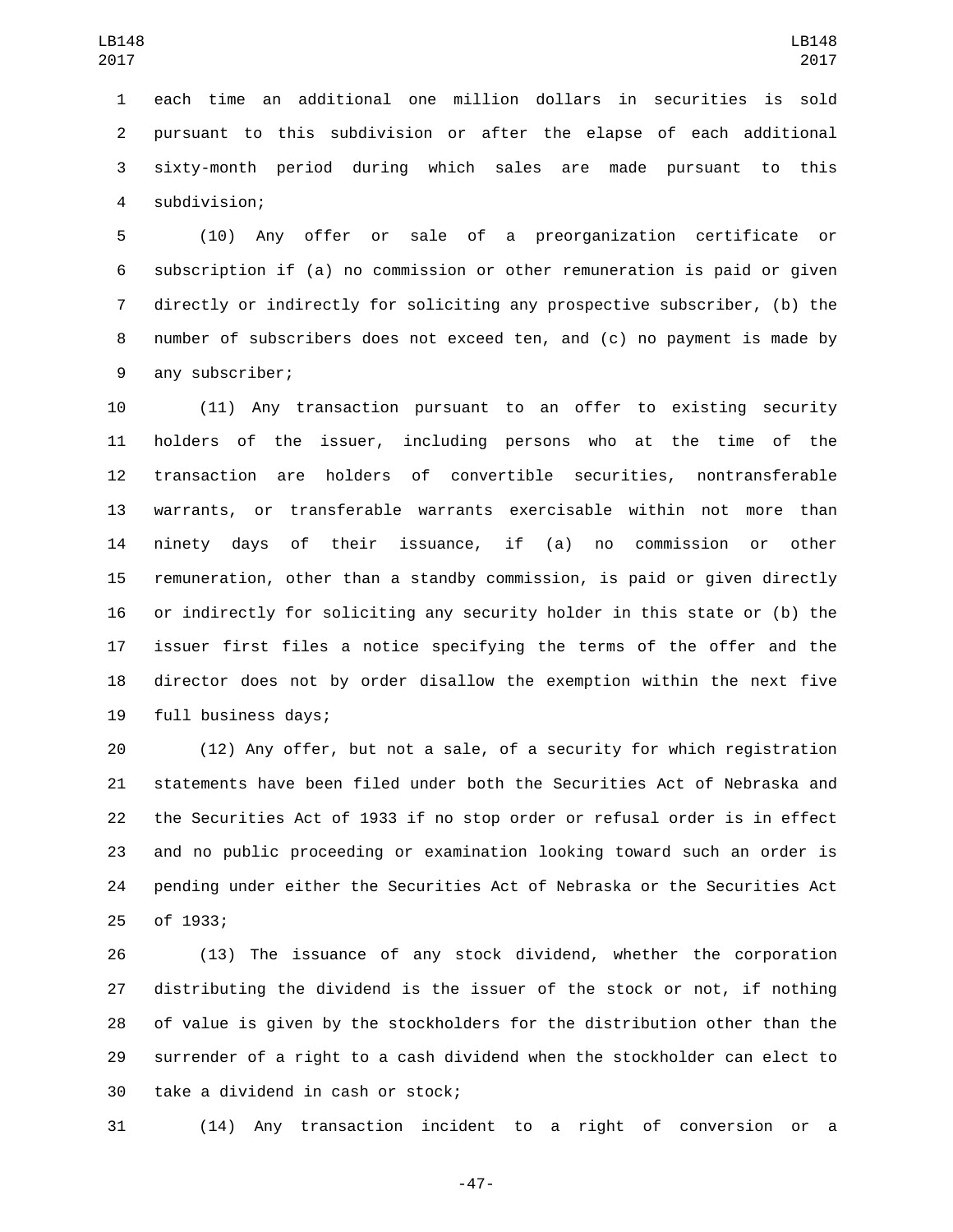statutory or judicially approved reclassification, recapitalization, reorganization, quasi-reorganization, stock split, reverse stock split, 3 merger, consolidation, or sale of assets;

 (15) Any transaction involving the issuance for cash of any evidence 5 of ownership interest or indebtedness by a an agricultural cooperative formed as a corporation under section 21-1301 or 21-1401 or a limited cooperative association formed under the Nebraska Limited Cooperative Association Act if the issuer has first filed a notice of intention to issue with the director and the director has not by order, mailed to the issuer by certified or registered mail within ten business days after 11 receipt thereof, disallowed the exemption;

 (16) Any transaction in this state not involving a public offering when (a) there is no general or public advertising or solicitation, (b) no commission or remuneration is paid directly or indirectly for soliciting any prospective buyer, except to a registered agent of a registered broker-dealer or registered issuer-dealer, (c) a notice generally describing the terms of the transaction and containing a representation that the conditions of this exemption are met is filed by the seller with the director within thirty days after the first sale for which this exemption is claimed, except that failure to give such notice may be cured by an order issued by the director in his or her discretion, (d) a filing fee of two hundred dollars is paid at the time of filing the notice, and (e) any such transaction is effected in accordance with rules 24 and regulations of adopted and promulgated by the director relating to this section when the director finds in adopting and promulgating such rules and regulations that the applicability of sections 8-1104 to 8-1107 is not necessary or appropriate in the public interest or for the protection of investors. For purposes of this subdivision, not involving a public offering means any offering in which the seller has reason to believe that the securities purchased are taken for investment and in which each offeree, by reason of his or her knowledge about the affairs

-48-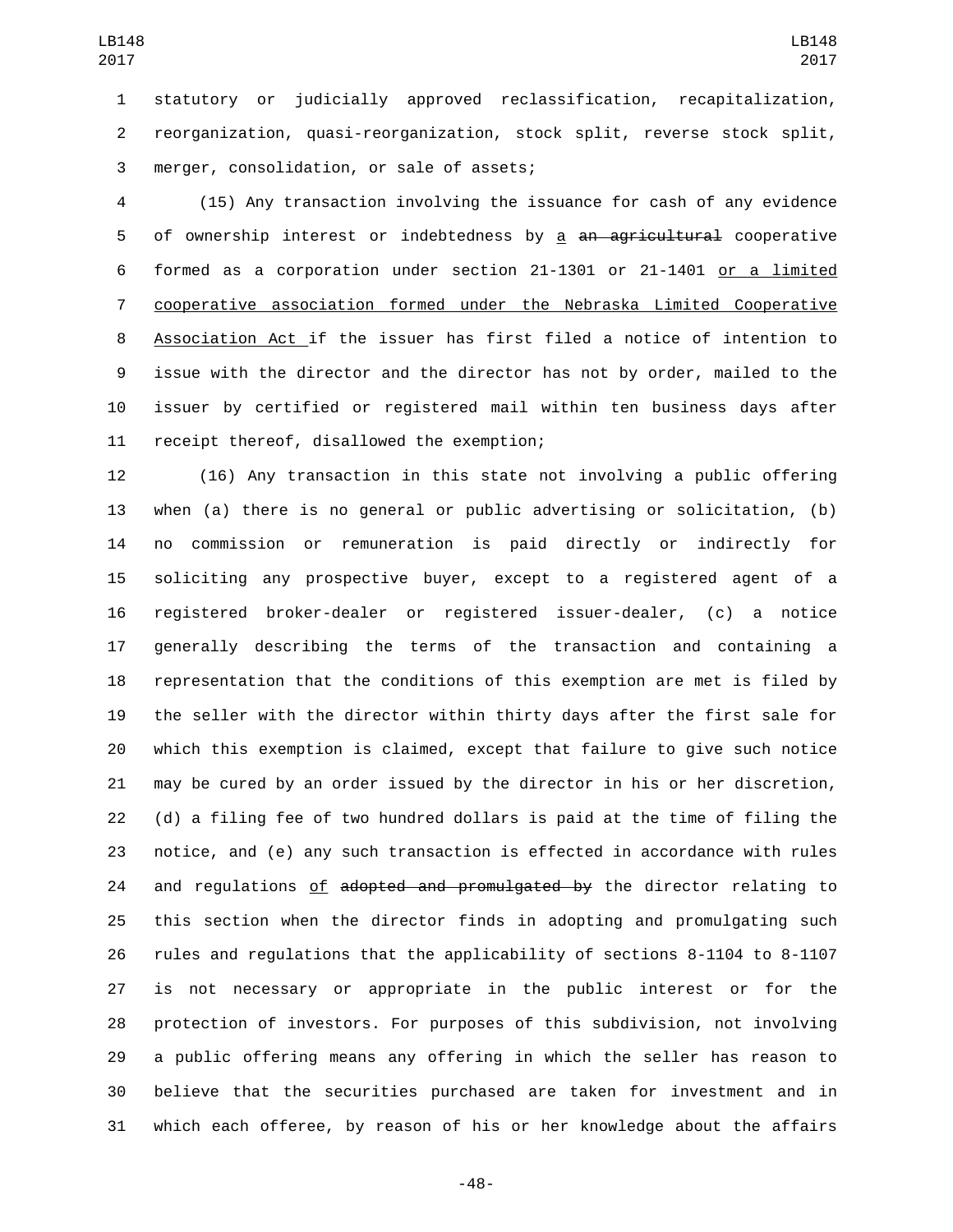of the issuer or otherwise, does not require the protections afforded by registration under sections 8-1104 to 8-1107 in order to make a reasonably informed judgment with respect to such investment;

 (17) Any security issued in connection with an employees' stock purchase, savings, option, profit-sharing, pension, or similar employees' benefit plan, including any securities, plan interests, and guarantees issued under a compensatory benefit plan or compensation contract, contained in a record, established by the issuer, its parents, its majority-owned subsidiaries, or the majority-owned subsidiaries of the issuer's parent for the participation of their employees, if no commission or other remuneration is paid or given directly or indirectly for soliciting any prospective buyer except to a registered agent of a registered broker-dealer. This subdivision shall apply to offers and 14 sales to the following individuals: The issuance of any investment contract issued in connection with an employee's stock purchase, savings, pension, profit-sharing, or similar benefit plan if no commission or other remuneration is paid or given directly or indirectly for soliciting any prospective buyer except to a registered agent of a registered 19 broker-dealer;

## (a) Directors; general partners; trustees, if the issuer is a business trust; officers; consultants; and advisors;

 (b) Family members who acquire such securities from those persons 23 through gifts or domestic relations orders;

 (c) Former employees, directors, general partners, trustees, officers, consultants, and advisors if those individuals were employed by or providing services to the issuer when the securities were offered; and (d) Insurance agents who are exclusive insurance agents of the 28 issuer, or the issuer's subsidiaries or parents, or who derive more than fifty percent of their annual income from those organizations;

 (18) Any interest in a common trust fund or similar fund maintained by a bank or trust company organized and supervised under the laws of any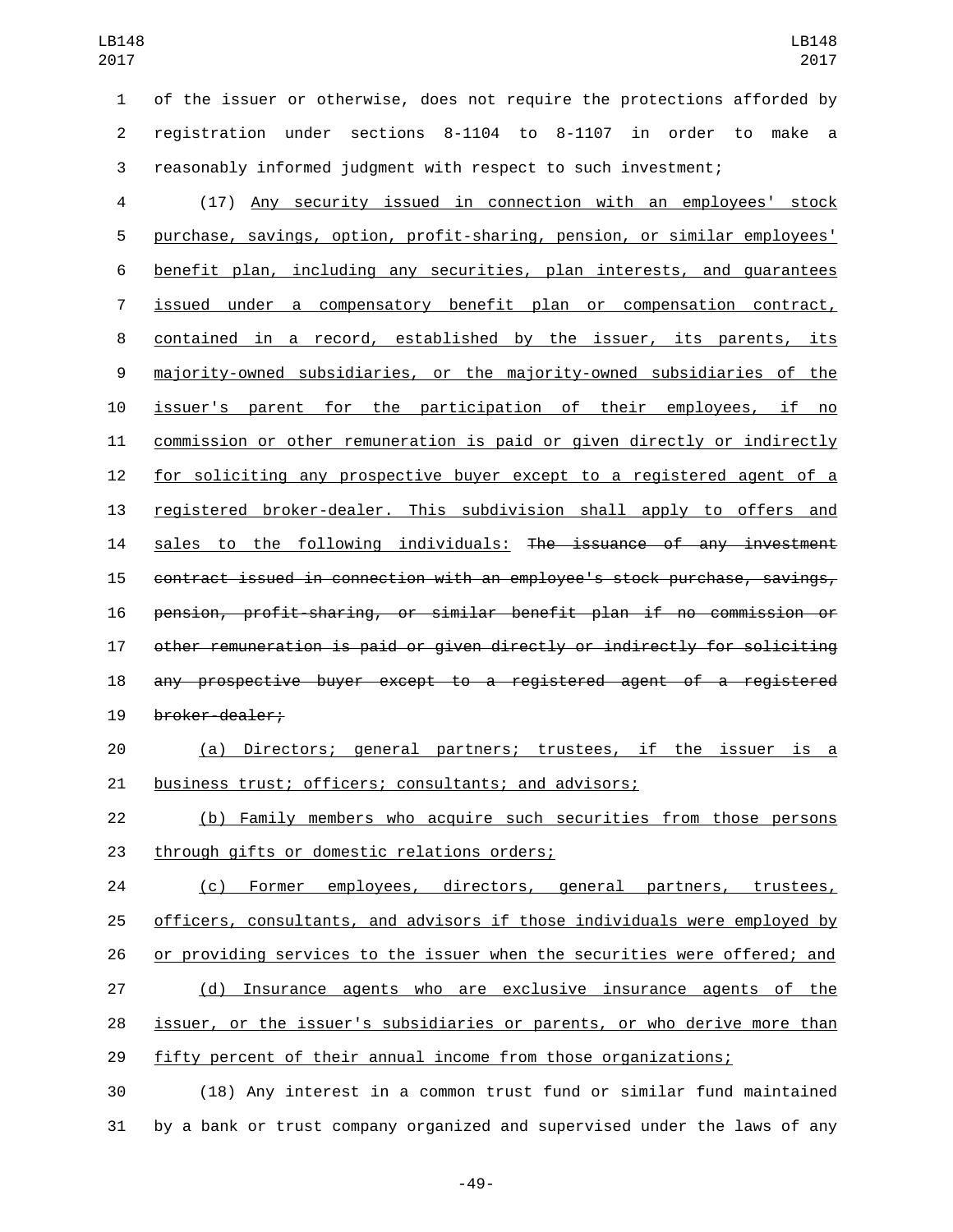state or a bank organized under the laws of the United States for the collective investment and reinvestment of funds contributed to such common trust fund or similar fund by the bank or trust company in its capacity as trustee, personal representative, administrator, or guardian and any interest in a collective investment fund or similar fund maintained by the bank or trust company for the collective investment of funds contributed to such collective investment fund or similar fund by the bank or trust company in its capacity as trustee or agent which interest is issued in connection with an employee's savings, pension, profit-sharing, or similar benefit plan or a self-employed person's retirement plan, if a notice generally describing the terms of the collective investment fund or similar fund is filed by the bank or trust company with the director within thirty days after the establishment of the fund. Failure to give the notice may be cured by an order issued by 15 the director in his or her discretion;

 (19) Any transaction in which a United States Series EE Savings Bond is given or delivered with or as a bonus on account of any purchase of 18 any item or thing;

 (20) Any transaction in this state not involving a public offering by a Nebraska issuer selling solely to Nebraska residents, when (a) any such transaction is effected in accordance with rules and regulations of 22 adopted and promulgated by the director relating to this section when the director finds in adopting and promulgating such rules and regulations that the applicability of sections 8-1104 to 8-1107 is not necessary or appropriate in the public interest or for the protection of investors, (b) no commission or remuneration is paid directly or indirectly for soliciting any prospective buyer, except to a registered agent of a registered broker-dealer or registered issuer-dealer, (c) a notice generally describing the terms of the transaction and containing a representation that the conditions of this exemption are met is filed by the seller with the director no later than twenty days prior to any sales

-50-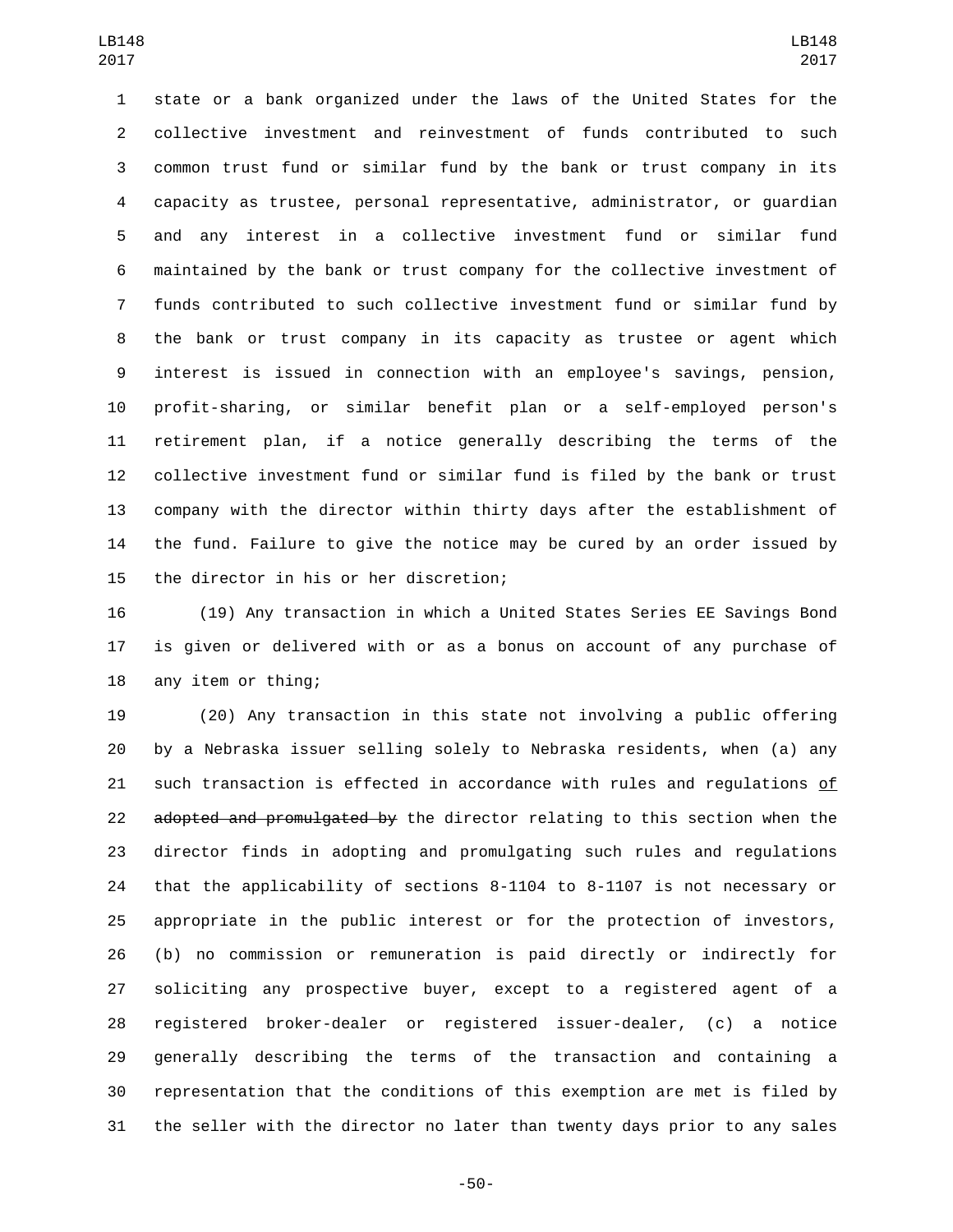for which this exemption is claimed, except that failure to give such notice may be cured by an order issued by the director in his or her discretion, (d) a filing fee of two hundred dollars is paid at the time of filing the notice, and (e) there is no general or public advertising 5 or solicitation;

 (21) Any transaction by a person who is an organization described in section 501(c)(3) of the Internal Revenue Code as defined in section 49-801.01 involving an offering of interests in a fund described in section 3(c)(10)(B) of the Investment Company Act of 1940 solely to persons who are organizations described in section 501(c)(3) of the Internal Revenue Code as defined in section 49-801.01 when (a) there is no general or public advertising or solicitation, (b) a notice generally describing the terms of the transaction and containing a representation that the conditions of this exemption are met is filed by the seller with the director within thirty days after the first sale for which this exemption is claimed, except that failure to give such notice may be cured by an order issued by the director in his or her discretion, and (c) any such transaction is effected by a trustee, director, officer, employee, or volunteer of the seller who is either a volunteer or is engaged in the overall fundraising activities of a charitable organization and receives no commission or other special compensation based on the number or the value of interests sold in the fund;

 (22) Any offer or sale of any viatical settlement contract or any fractionalized or pooled interest therein in a transaction that meets all 25 of the following criteria:

 (a) Sales of such securities are made only to the following 27 purchasers:

 (i) A natural person who, either individually or jointly with the person's spouse, (A) has a minimum net worth of two hundred fifty thousand dollars and had taxable income in excess of one hundred twenty-five thousand dollars in each of the two most recent years and has a

-51-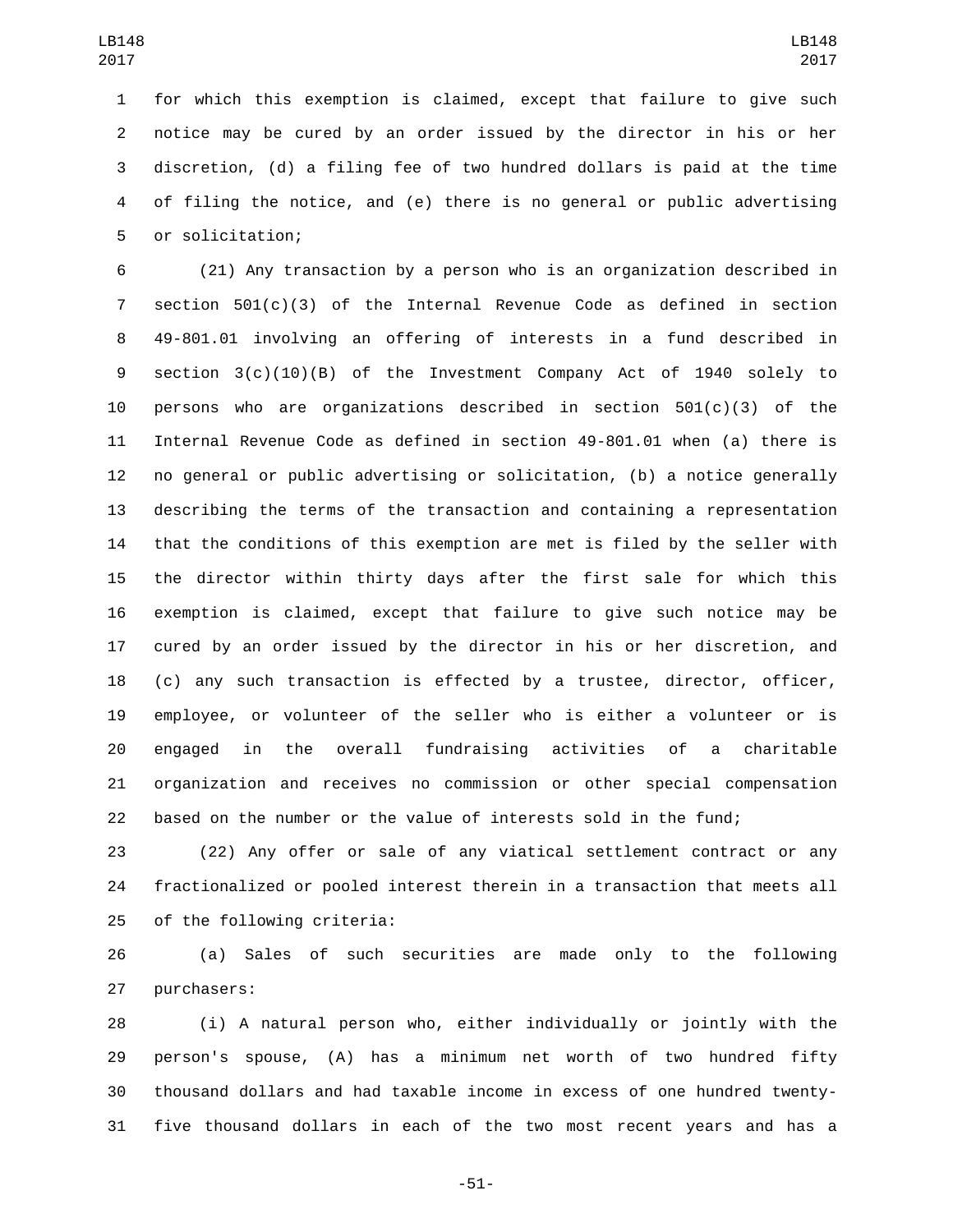reasonable expectation of reaching the same income level in the current year or (B) has a minimum net worth of five hundred thousand dollars. Net worth shall be determined exclusive of home, home furnishings, and automobiles;4

 (ii) A corporation, partnership, or other organization specifically formed for the purpose of acquiring securities offered by the issuer in reliance upon this exemption if each equity owner of the corporation, partnership, or other organization is a person described in subdivision  $(22)(a)(i)$  of this section;

 (iii) A pension or profit-sharing trust of the issuer, a self- employed individual retirement plan, or an individual retirement account, if the investment decisions made on behalf of the trust, plan, or account 13 are made solely by persons described in subdivision  $(22)(a)(i)$  of this 14 section; or

 (iv) An organization described in section 501(c)(3) of the Internal Revenue Code as defined in section 49-801.01, or a corporation, Massachusetts or similar business trust, or partnership with total assets in excess of five million dollars according to its most recent audited 19 financial statements;

 (b) The amount of the investment of any purchaser, except a purchaser described in subdivision (a)(ii) of this subdivision, does not exceed five percent of the net worth, as determined by this subdivision, 23 of that purchaser;

 (c) Each purchaser represents that the purchaser is purchasing for the purchaser's own account or trust account, if the purchaser is a trustee, and not with a view to or for sale in connection with a 27 distribution of the security;

 (d)(i) Each purchaser receives, on or before the date the purchaser remits consideration pursuant to the purchase agreement, the following 30 information in writing:

(A) The name, principal business and mailing addresses, and

-52-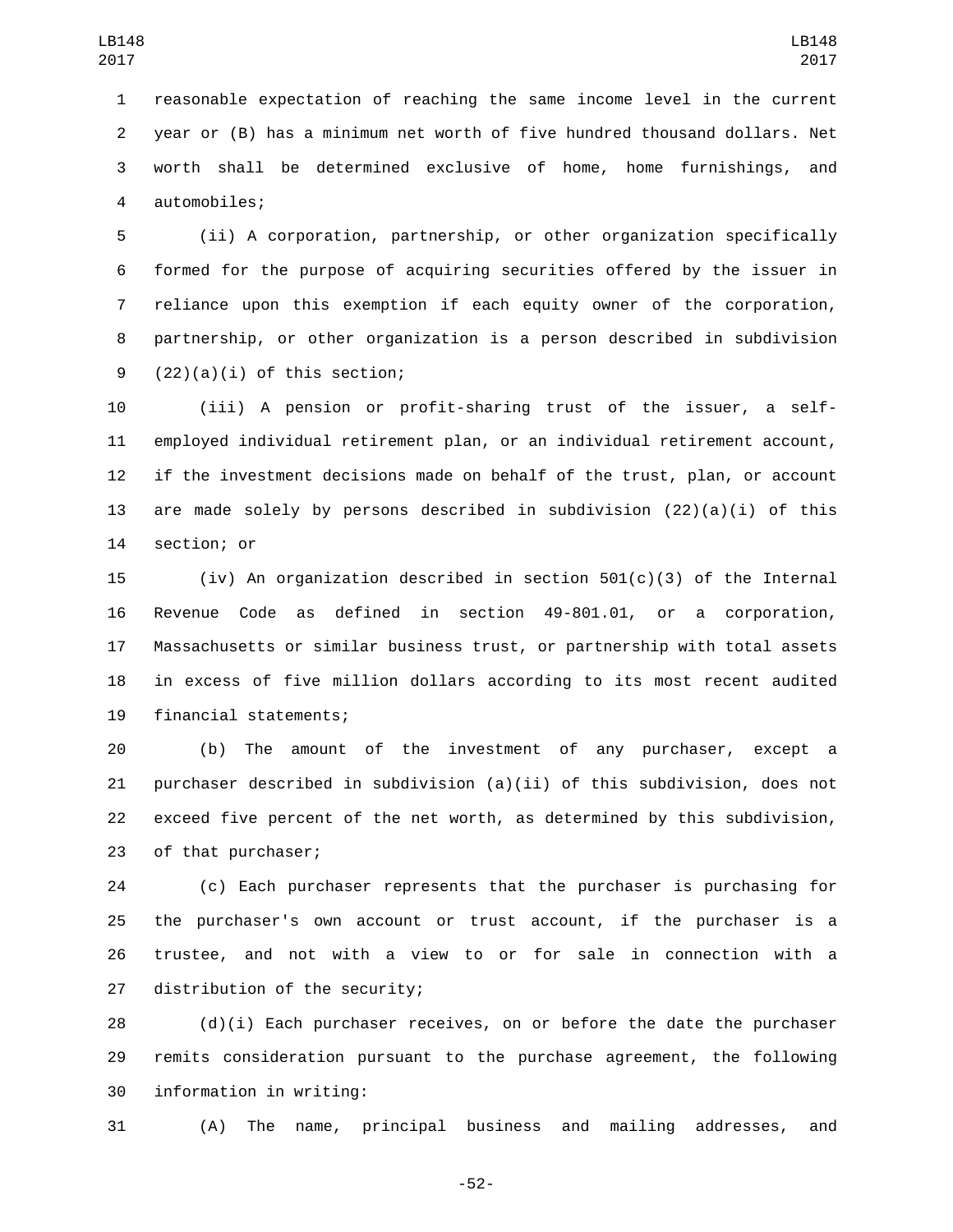1 telephone number of the issuer;

 (B) The suitability standards for prospective purchasers as set forth in subdivision (a) of this subdivision;3

 (C) A description of the issuer's type of business organization and the state in which the issuer is organized or incorporated;

(D) A brief description of the business of the issuer;

 (E) If the issuer retains ownership or becomes the beneficiary of the insurance policy, an audit report from an independent certified public accountant together with a balance sheet and related statements of income, retained earnings, and cash flows that reflect the issuer's financial position, the results of the issuer's operations, and the issuer's cash flows as of a date within fifteen months before the date of the initial issuance of the securities described in this subdivision. The financial statements shall be prepared in conformity with generally accepted accounting principles. If the date of the audit report is more than one hundred twenty days before the date of the initial issuance of the securities described in this subdivision, the issuer shall provide 18 unaudited interim financial statements;

 (F) The names of all directors, officers, partners, members, or 20 trustees of the issuer;

 (G) A description of any order, judgment, or decree that is final as to the issuing entity of any state, federal, or foreign governmental agency or administrator, or of any state, federal, or foreign court of competent jurisdiction (I) revoking, suspending, denying, or censuring for cause any license, permit, or other authority of the issuer or of any director, officer, partner, member, trustee, or person owning or controlling, directly or indirectly, ten percent or more of the outstanding interest or equity securities of the issuer, to engage in the securities, commodities, franchise, insurance, real estate, or lending business or in the offer or sale of securities, commodities, franchises, insurance, real estate, or loans, (II) permanently restraining,

-53-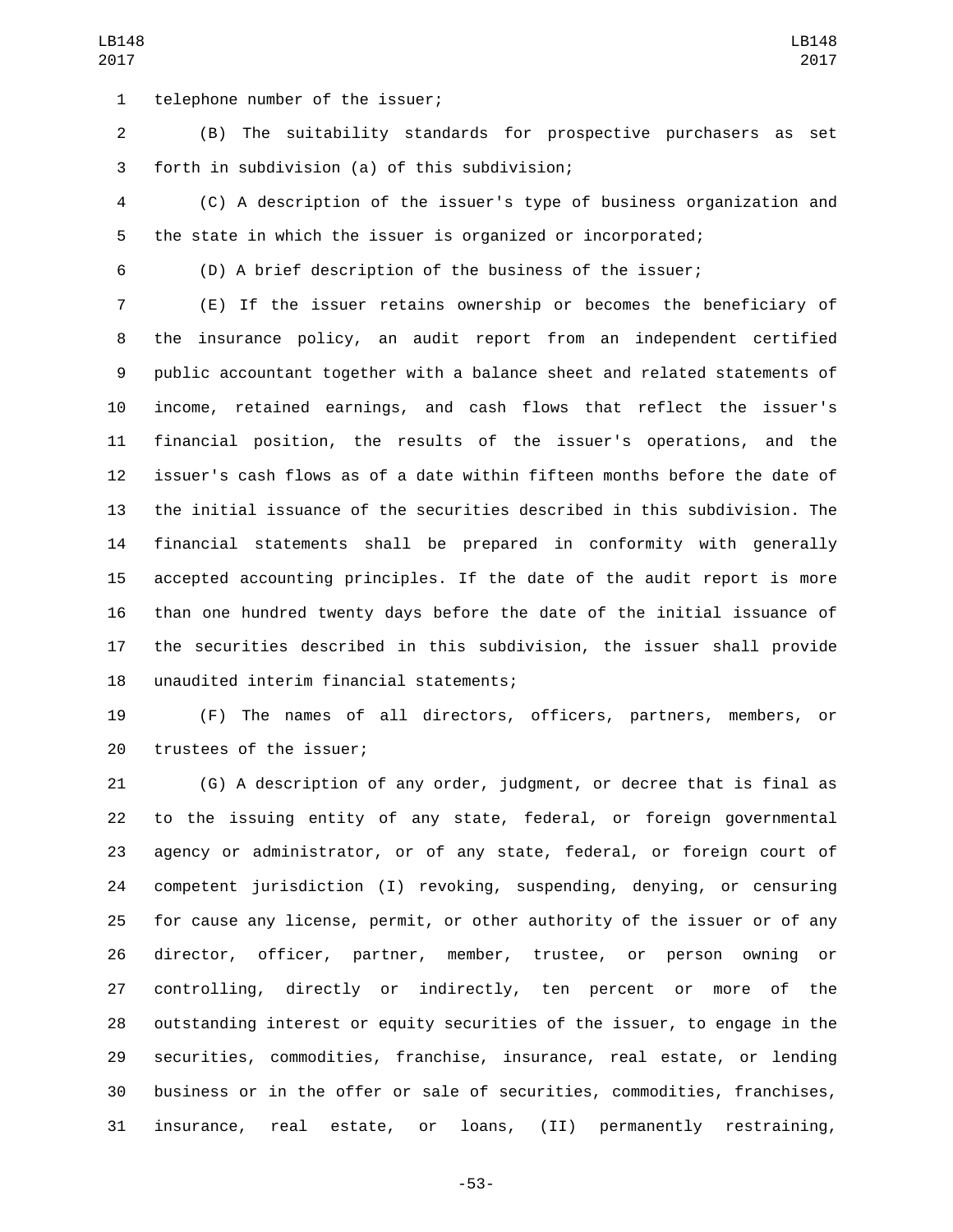enjoining, barring, suspending, or censuring any such person from engaging in or continuing any conduct, practice, or employment in connection with the offer or sale of securities, commodities, franchises, insurance, real estate, or loans, (III) convicting any such person of, or pleading nolo contendere by any such person to, any felony or misdemeanor involving a security, commodity, franchise, insurance, real estate, or loan, or any aspect of the securities, commodities, franchise, insurance, real estate, or lending business, or involving dishonesty, fraud, deceit, embezzlement, fraudulent conversion, or misappropriation of property, or (IV) holding any such person liable in a civil action involving breach of a fiduciary duty, fraud, deceit, embezzlement, fraudulent conversion, or misappropriation of property. This subdivision does not apply to any order, judgment, or decree that has been vacated or overturned or is more 14 than ten years old;

 (H) Notice of the purchaser's right to rescind or cancel the 16 investment and receive a refund;

 (I) A statement to the effect that any projected rate of return to the purchaser from the purchase of a viatical settlement contract or any fractionalized or pooled interest therein is based on an estimated life expectancy for the person insured under the life insurance policy; that the return on the purchase may vary substantially from the expected rate of return based upon the actual life expectancy of the insured that may be less than, may be equal to, or may greatly exceed the estimated life expectancy; and that the rate of return would be higher if the actual life expectancy were less than, and lower if the actual life expectancy were greater than, the estimated life expectancy of the insured at the 27 time the viatical settlement contract was closed;

 (J) A statement that the purchaser should consult with his or her tax advisor regarding the tax consequences of the purchase of the viatical settlement contract or any fractionalized or pooled interest 31 therein; and

-54-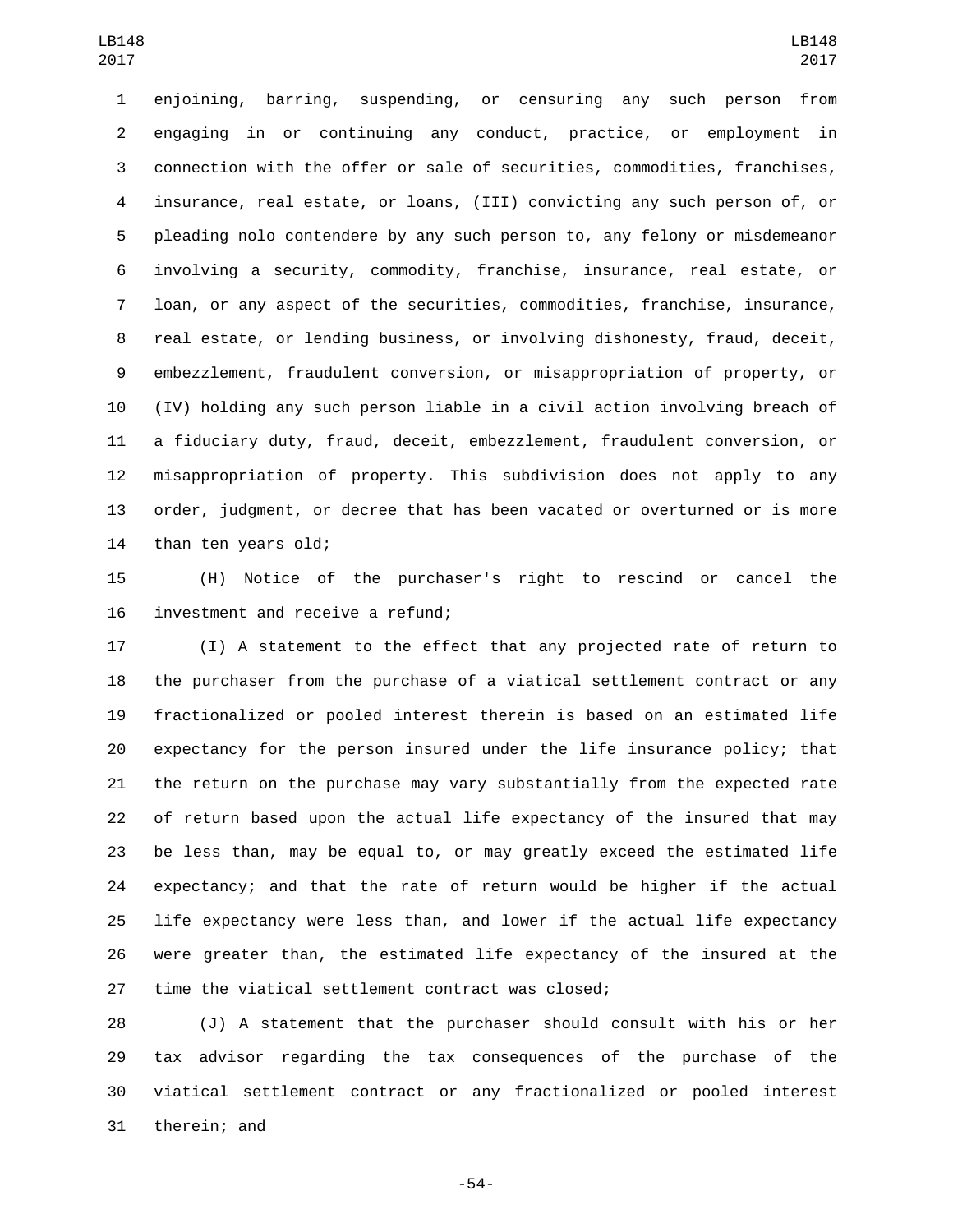(K) Any other information as may be prescribed by rule and 2 regulation or order of the director; and

 (ii) The purchaser receives in writing at least five business days 4 prior to closing the transaction:

 (A) The name, address, and telephone number of the issuing insurance company and the name, address, and telephone number of the state or foreign country regulator of the insurance company;

 (B) The total face value of the insurance policy and the percentage 9 of the insurance policy the purchaser will own;

(C) The insurance policy number, issue date, and type;

 (D) If a group insurance policy, the name, address, and telephone number of the group and, if applicable, the material terms and conditions of converting the policy to an individual policy, including the amount of 14 increased premiums;

 (E) If a term insurance policy, the term and the name, address, and telephone number of the person who will be responsible for renewing the 17 policy if necessary;

 (F) That the insurance policy is beyond the state statute for 19 contestability and the reason therefor;

(G) The insurance policy premiums and terms of premium payments;

 (H) The amount of the purchaser's money that will be set aside to 22 pay premiums;

 (I) The name, address, and telephone number of the person who will be the insurance policyowner and the person who will be responsible for 25 paying premiums;

 (J) The date on which the purchaser will be required to pay premiums 27 and the amount of the premium, if known; and

 (K) Any other information as may be prescribed by rule and 29 regulation or order of the director;

 (e) The purchaser may rescind or cancel the purchase for any reason by giving written notice of rescission or cancellation to the issuer or

-55-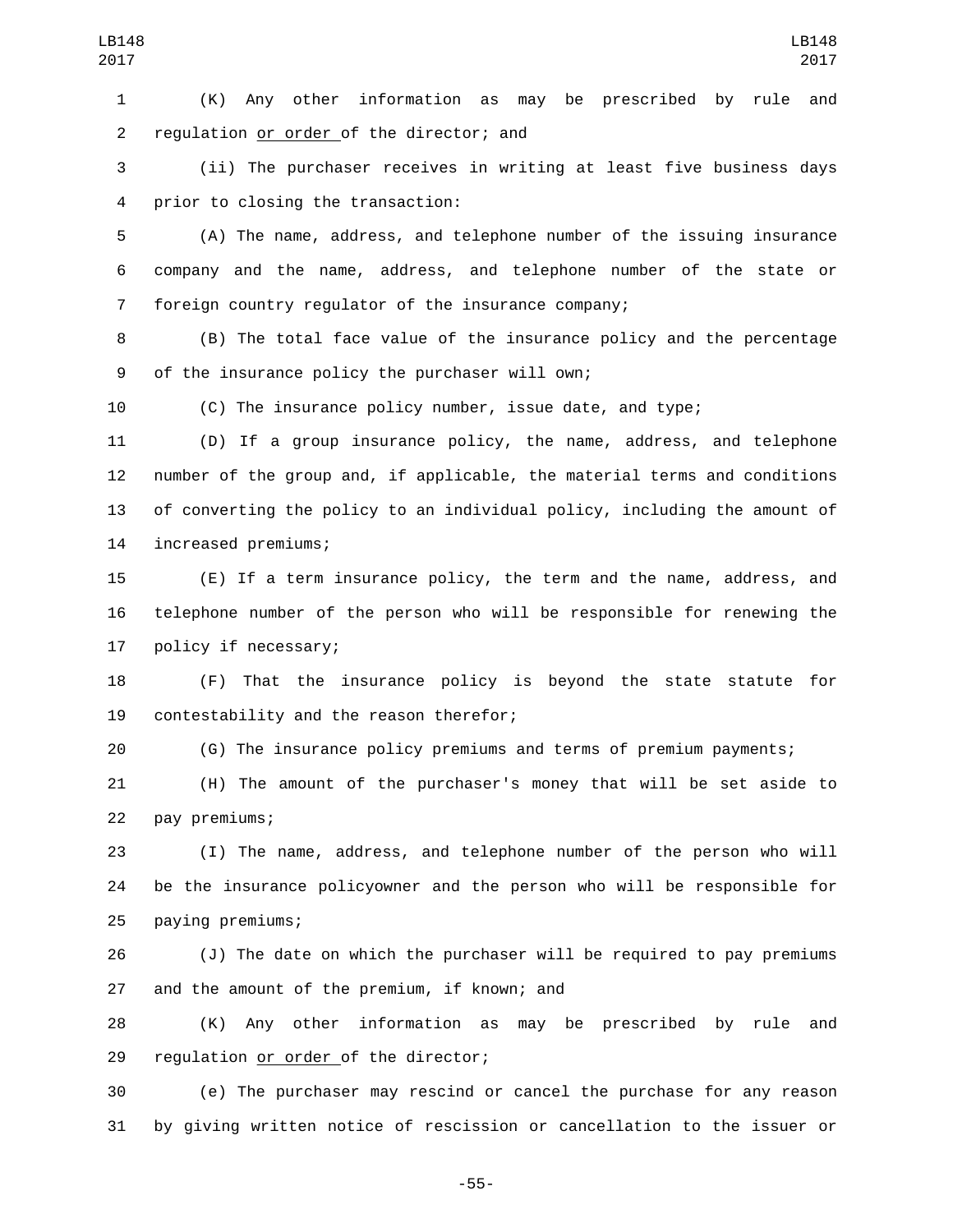the issuer's agent within (i) fifteen calendar days after the date the purchaser remits the required consideration or receives the disclosure required under subdivision (d)(i) of this subdivision and (ii) five business days after the date the purchaser receives the disclosure required by subdivision (d)(ii) of this subdivision. No specific form is required for the rescission or cancellation. The notice is effective when personally delivered, deposited in the United States mail, or deposited with a commercial courier or delivery service. The issuer shall refund all the purchaser's money within seven calendar days after receiving the 10 notice of rescission or cancellation;

 (f) A notice of the issuer's intent to sell securities pursuant to this subdivision, signed by a duly authorized officer of the issuer and notarized, together with a filing fee of two hundred dollars, is filed 14 with the department <del>Department of Banking and Finance</del> before any offers or sales of securities are made under this subdivision. Such notice shall 16 include:

 (i) The issuer's name, the issuer's type of organization, the state in which the issuer is organized, the date the issuer intends to begin selling securities within or from this state, and the issuer's principal 20 business;

21 (ii) A consent to service of process; and

 (iii) An audit report of an independent certified public accountant together with a balance sheet and related statements of income, retained earnings and cash flows that reflect the issuer's financial position, the results of the issuer's operations, and the issuer's cash flows as of a date within fifteen months before the date of the notice prescribed in this subdivision. The financial statements shall be prepared in conformity with generally accepted accounting principles and shall be examined according to generally accepted auditing standards. If the date of the audit report is more than one hundred twenty days before the date of the notice prescribed in this subdivision, the issuer shall provide

-56-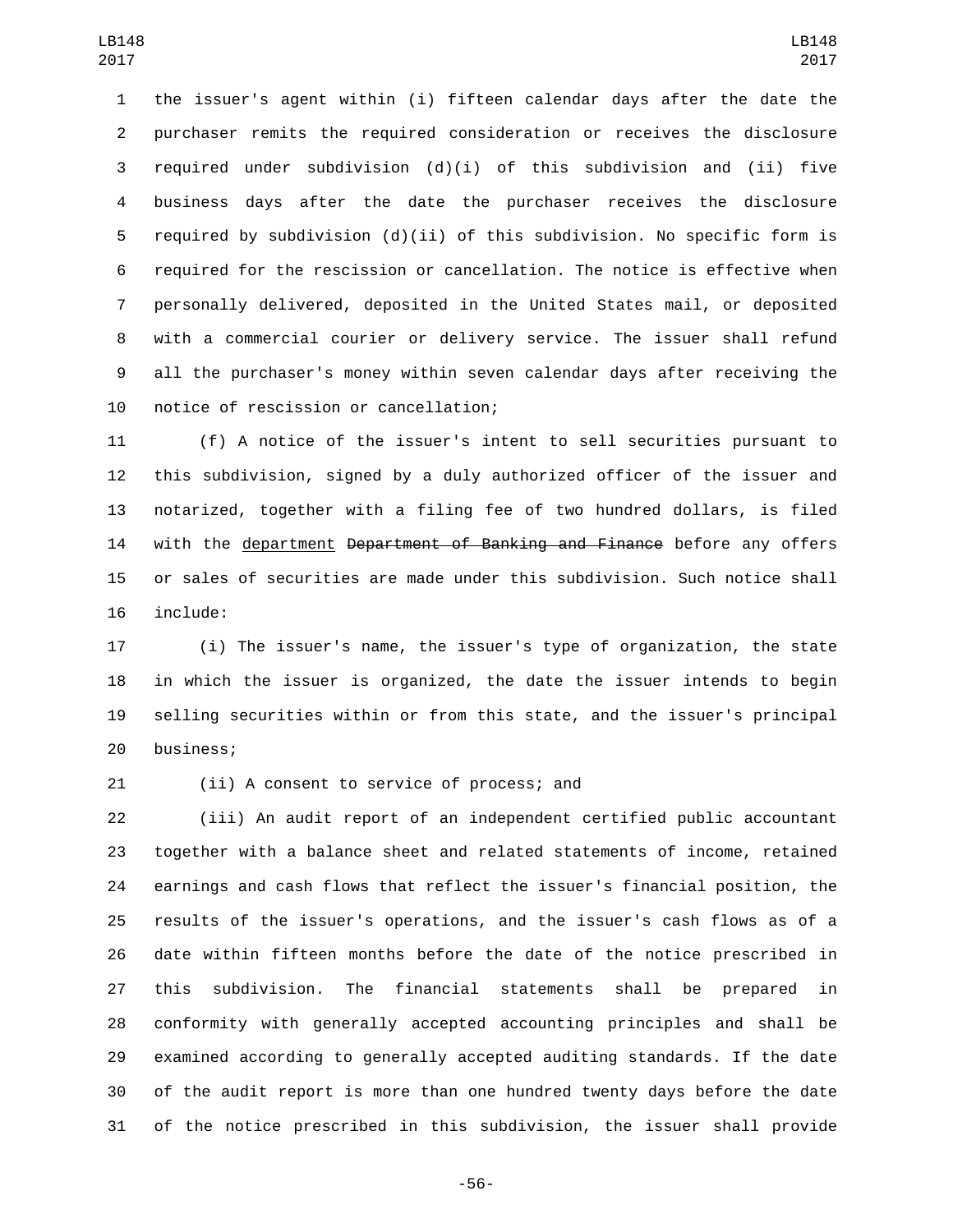unaudited interim financial statements;1

 (g) No commission or remuneration is paid directly or indirectly for soliciting any prospective purchaser, except to a registered agent of a registered broker-dealer or registered issuer-dealer; and

 (h) At least ten days before use within this state, the issuer files with the department all advertising and sales materials that will be published, exhibited, broadcast, or otherwise used, directly or indirectly, in the offer or sale of a viatical settlement contract in 9 this state;

 (23) Any transaction in this state not involving a public offering by a Nebraska issuer selling solely to Nebraska residents when:

 (a) The proceeds from all sales of securities by the issuer in any 13 two-year period do not exceed seven two hundred fifty thousand dollars or such greater amount as from time to time may be set in accordance with rules and regulations adopted and promulgated by the director to adjust the amount to reflect changes in the Consumer Price Index for All Urban Consumers as prepared by the United States Department of Labor, Bureau of Labor Statistics, and at least eighty percent of the proceeds are used in 19 Nebraska:

 (b) No commission or other remuneration is paid or given directly or indirectly for soliciting any prospective buyer except to a registered 22 agent of a registered broker-dealer;

 (c) The issuer, any partner or limited liability company member of the issuer, any officer, director, or any person occupying a similar status of the issuer, any person performing similar functions for the issuer, or any person holding a direct or indirect ownership interest in the issuer or in any way a beneficial interest in such sale of securities 28 of the issuer, has not been:

 (i) Found by a final order of any state or federal administrative agency or a court of competent jurisdiction to have violated any provision of the Securities Act of Nebraska or a similar act of any other

-57-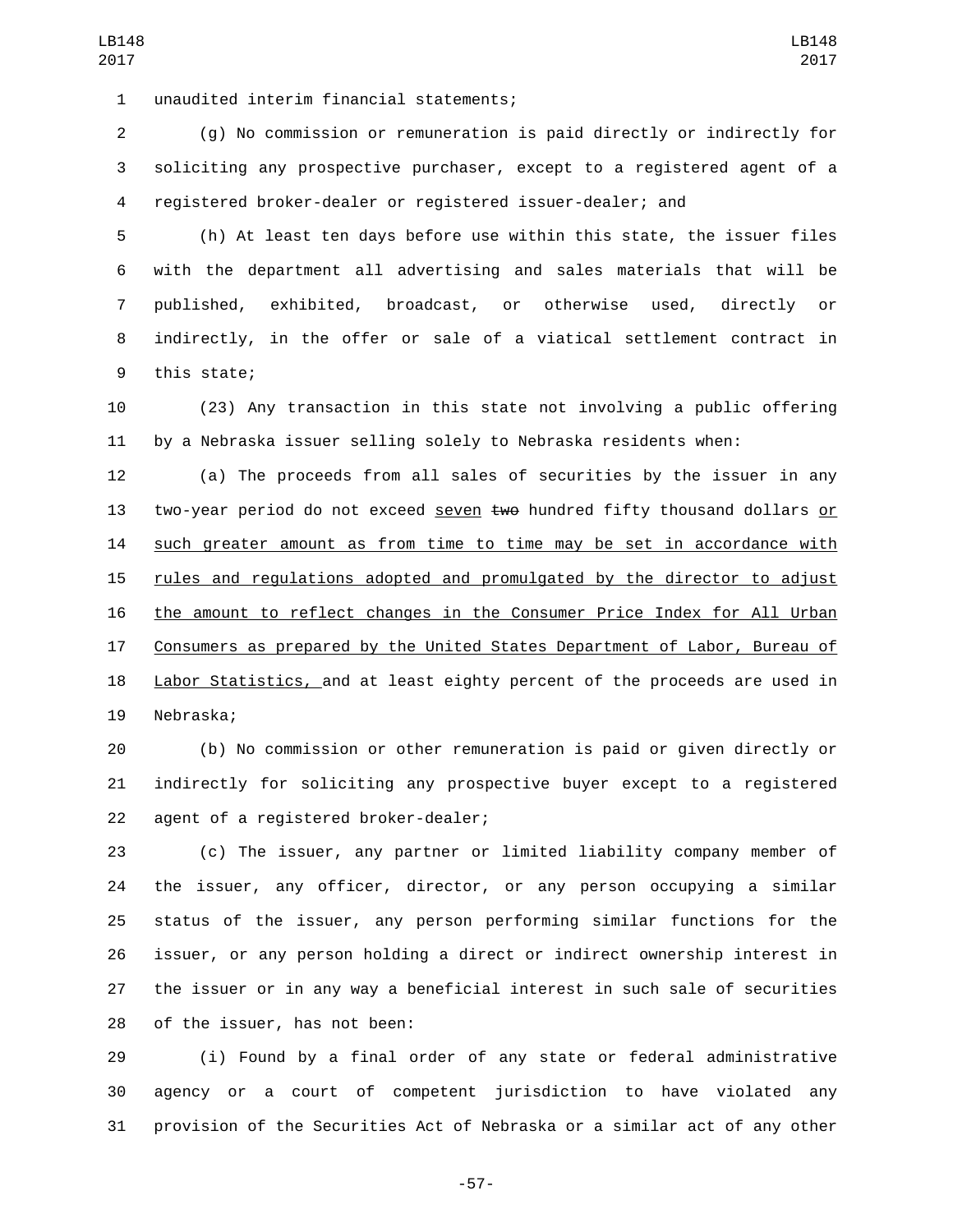LB148 

 (ii) Convicted of any felony or misdemeanor in connection with the offer, purchase, or sale of any security or any felony involving fraud or deceit, including, but not limited to, forgery, embezzlement, obtaining money under false pretenses, larceny, or conspiracy to defraud;

 (iii) Found by any state or federal administrative agency or court of competent jurisdiction to have engaged in fraud or deceit, including, but not limited to, making an untrue statement of a material fact or 9 omitting to state a material fact; or

 (iv) Temporarily or preliminarily restrained or enjoined by a court of competent jurisdiction from engaging in or continuing any conduct or practice in connection with the purchase or sale of any security or involving the making of any false filing with any state or with the 14 Securities and Exchange Commission;

 (d)(i) At least fifteen business days prior to the offer or sale, the issuer files a notice with the director, which notice shall include:

 (A) The name, address, telephone number, and email address of the 18 issuer;

 (B) The name and address of each person holding direct or indirect 20 ownership or beneficial interest in the issuer;

21 (C) The amount of the offering; and

 (D) The type of security being offered, the manner in which purchasers will be solicited, and a statement made upon oath or affirmation that the conditions of this exemption have been or will be 25 met.

 (ii) Failure to give such notice may be cured by an order issued by 27 the director in his or her discretion;

 (e) Prior to payment of consideration for the securities, the offeree receives a written disclosure statement containing (i) a description of the proposed use of the proceeds of the offering; (ii) the name of each partner or limited liability company member of the issuer,

-58-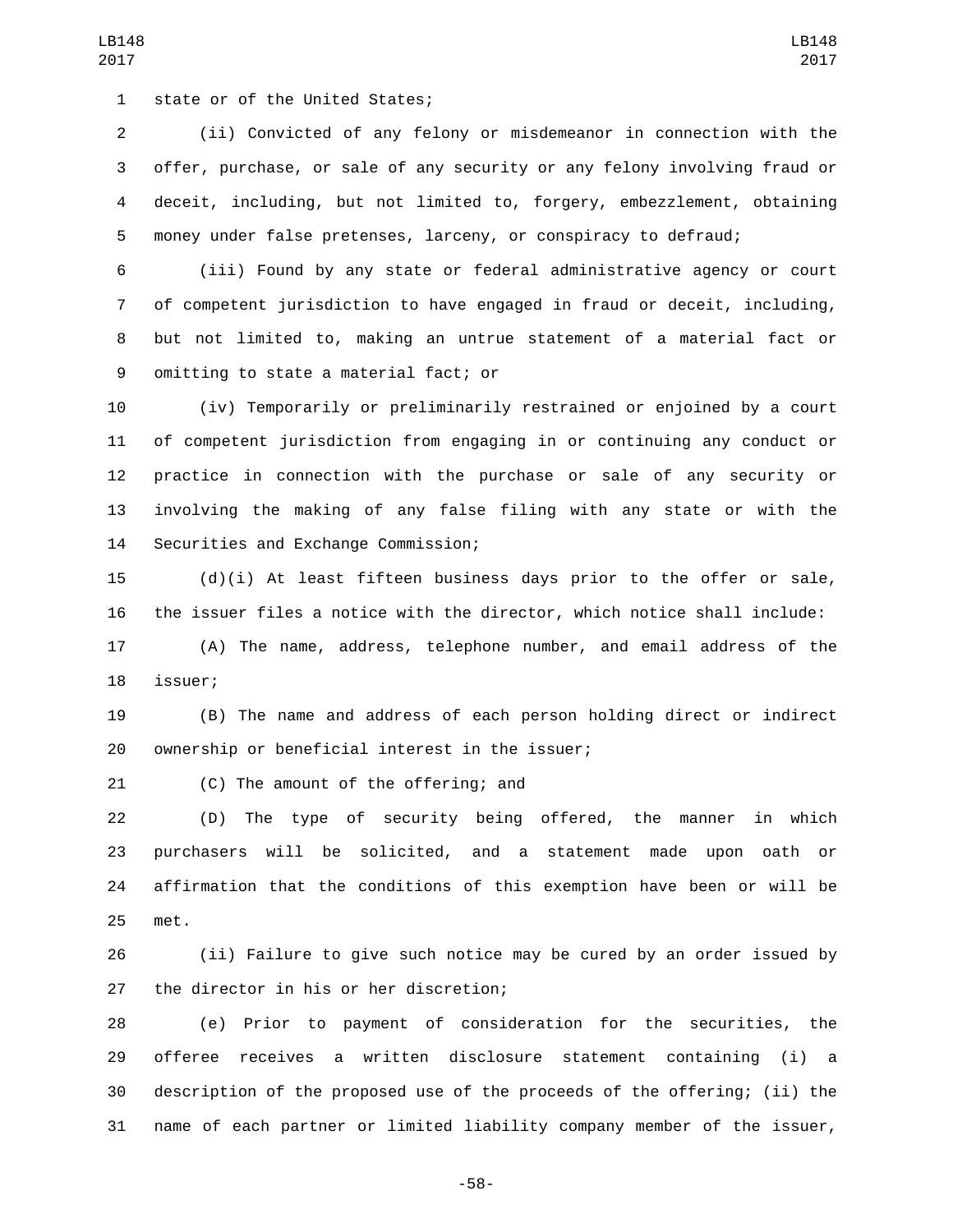officer, director, or person occupying a similar status of the issuer or performing similar functions for the issuer; and (iii) the financial 3 condition of the issuer;

 (f) The purchaser signs a subscription agreement in which the 5 purchaser acknowledges that he or she:

(i) Has received the written disclosure statement;

(ii) Understands the investment involves a high level of risk; and

 (iii) Has the financial resources to withstand the total loss of the 9 money invested; and

 (g) The issuer, within thirty days after the completion of the 11 offering, files with the department Department of Banking and Finance a statement indicating the number of investors, the total dollar amount 13 raised, and the use of the offering proceeds; or

 (24)(a) An offer or a sale of a security made after August 30, 2015, by an issuer if the offer or sale is conducted in accordance with all the 16 following requirements:

 (i) The issuer of the security is a business entity organized under the laws of Nebraska and authorized to do business in Nebraska;

 (ii) The transaction meets the requirements of the federal exemption 20 for intrastate offerings in section  $3(a)(11)$  of the Securities Act of 21 1933, 15 U.S.C.  $77c(a)(11)$ , and Rule 147 adopted under the Securities Act of 1933, or complies with Rule 147A adopted under the Securities Act of 23 1933 <del>, 17 C.F.R. 230.147</del>;

 (iii) Except as provided in subdivision (c) of this subdivision, the sum of all cash and other consideration to be received for all sales of the security in reliance on the exemption under this subdivision, excluding sales to any accredited investor, does not exceed the following 28 amount:

 (A) If the issuer has not undergone, and made available to each prospective investor and the director the documentation resulting from, a financial audit of its most recently completed fiscal year that complies

-59-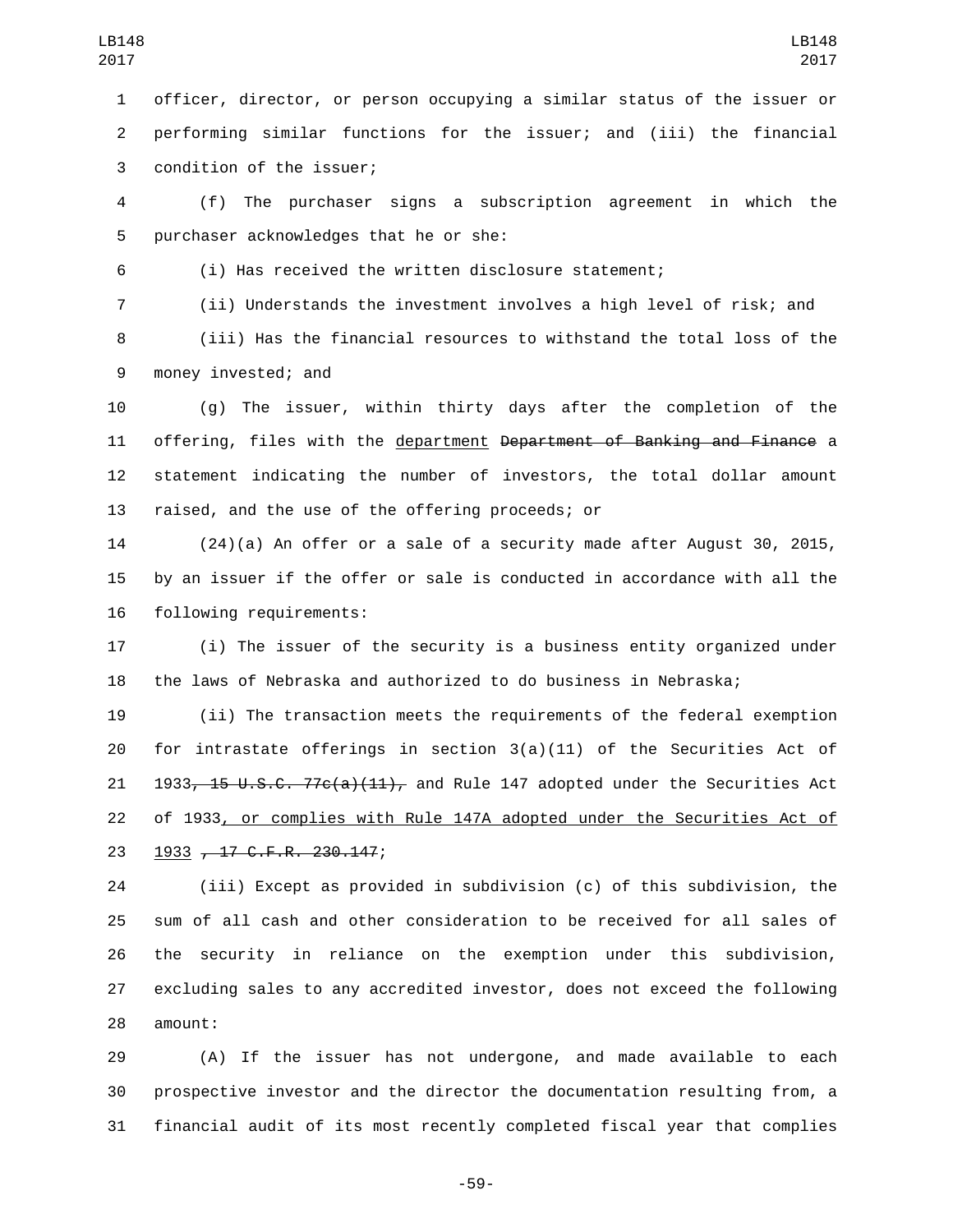with generally accepted accounting principles, one million dollars, less the aggregate amount received for all sales of securities by the issuer within the twelve months before the first offer or sale made in reliance on the exemption under this subdivision; or4

 (B) If the issuer has undergone, and made available to each prospective investor and the director the documentation resulting from, a financial audit of its most recently completed fiscal year that complies with generally accepted accounting principles, two million dollars, less the aggregate amount received for all sales of securities by the issuer within the twelve months before the first offer or sale made in reliance 11 on the exemption under this subdivision;

 (iv) The issuer does not accept more than five thousand dollars from any single purchaser except that such limitation shall not apply to an 14 accredited investor;

 (v) Unless waived by written consent by the director, not less than ten days before the commencement of an offering of securities in reliance on the exemption under this subdivision, the issuer must do all the 18 following:

 (A) Make a notice filing with the department Department of Banking 20 and Finance on a form prescribed by the director;

 (B) Pay a filing fee of two hundred dollars. However, no filing fee 22 is required to file amendments to the form;

 (C) Provide the director a copy of the disclosure document to be 24 provided to prospective investors under subdivision  $(a)(xi)$  of this 25 subdivision;

 (D) Provide the director a copy of an escrow agreement with a bank, regulated trust company, savings bank, savings and loan association, or credit union authorized to do business in Nebraska in which the issuer will deposit the investor funds or cause the investor funds to be deposited. The bank, regulated trust company, savings bank, savings and loan association, or credit union in which the investor funds are

-60-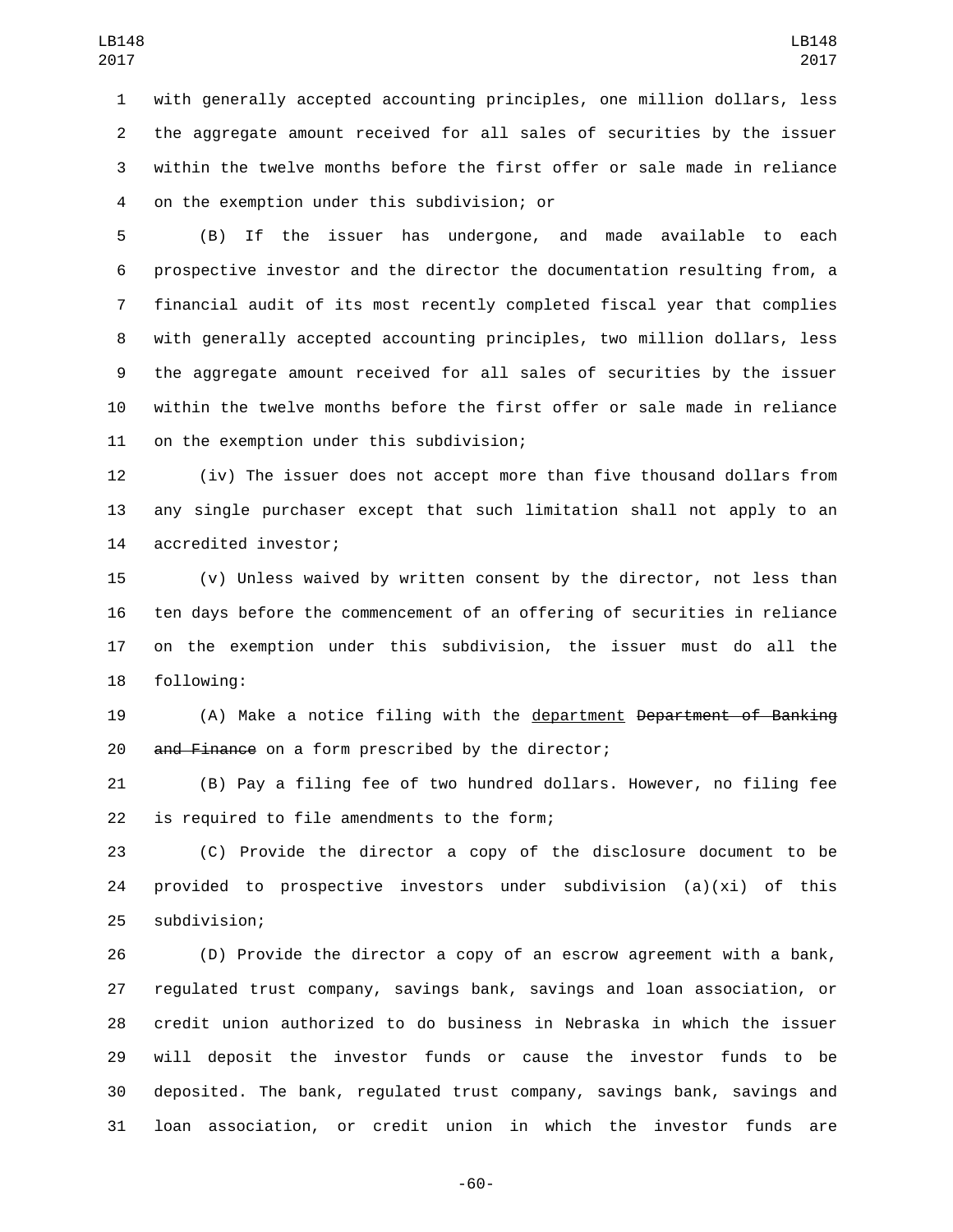deposited is only responsible to act at the direction of the party establishing the escrow agreement and does not have any duty or liability, contractual or otherwise, to any investor or other person;

 (E) The issuer shall not access the escrow funds until the aggregate funds raised from all investors equals or exceeds the minimum amount specified in the escrow agreement; and6

 (F) An investor may cancel the investor's commitment to invest if the target offering amount is not raised before the time stated in the 9 escrow agreement;

 (vi) The issuer is not, either before or as a result of the offering, an investment company, as defined in section 3 of the 12 Investment Company Act of 1940<del>, 15 U.S.C. 80a-3</del>, an entity that would be an investment company but for the exclusions provided in section 3(c) of 14 the Investment Company Act of 1940,  $15 \text{ U.S.C. } 80a-3(c)$ , or subject to the reporting requirements of section 13 or 15(d) of the Securities Exchange 16 Act of 1934, 15 U.S.C. 78m or 15 U.S.C. 78o(d);

 (vii) The issuer informs all prospective purchasers of securities offered under an exemption under this subdivision that the securities have not been registered under federal or state securities law and that the securities are subject to limitations on resale. The issuer shall display the following legend conspicuously on the cover page of the 22 disclosure document:

 IN MAKING AN INVESTMENT DECISION, INVESTORS MUST RELY ON THEIR OWN EXAMINATION OF THE ISSUER AND THE TERMS OF THE OFFERING, INCLUDING THE MERITS AND RISKS INVOLVED. THESE SECURITIES HAVE NOT BEEN RECOMMENDED BY ANY FEDERAL OR STATE SECURITIES COMMISSION, DEPARTMENT, OR DIVISION OR OTHER REGULATORY AUTHORITY. FURTHERMORE, THE FOREGOING AUTHORITIES HAVE NOT CONFIRMED THE ACCURACY OR DETERMINED THE ADEQUACY OF THIS DOCUMENT. ANY REPRESENTATION TO THE CONTRARY IS A CRIMINAL OFFENSE. THESE SECURITIES ARE SUBJECT TO RESTRICTIONS ON TRANSFERABILITY AND RESALE AND MAY NOT BE TRANSFERRED OR RESOLD EXCEPT AS PERMITTED BY SUBSECTION (e) OF

-61-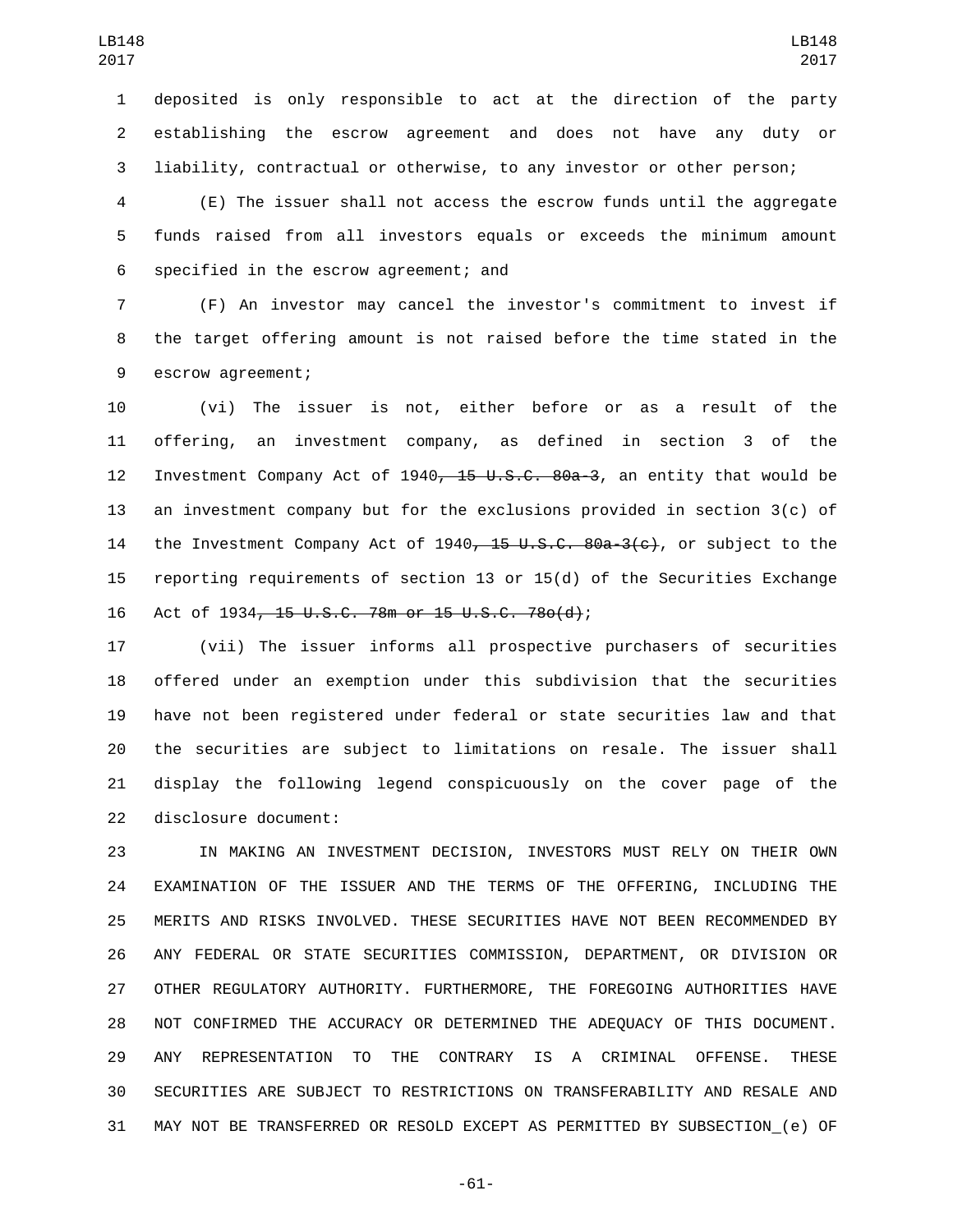1 SEC RULE 147 OR SUBSECTION (e) OF RULE 147A ADOPTED (17 C.F.R. 2 230.147(e)) AS PROMULGATED UNDER THE SECURITIES ACT OF 1933, AS AMENDED, AND THE APPLICABLE STATE SECURITIES LAWS, PURSUANT TO REGISTRATION OR EXEMPTION THEREFROM. INVESTORS SHOULD BE AWARE THAT THEY WILL BE REQUIRED TO BEAR THE FINANCIAL RISKS OF THIS INVESTMENT FOR AN INDEFINITE PERIOD 6 OF TIME.;

 (viii) The issuer requires each purchaser to certify in writing or 8 electronically as follows:

 I understand and acknowledge that I am investing in a high-risk, speculative business venture. I may lose all of my investment, or under some circumstances more than my investment, and I can afford this loss. This offering has not been reviewed or approved by any state or federal securities commission, department, or division or other regulatory authority and no such person or authority has confirmed the accuracy or determined the adequacy of any disclosure made to me relating to this offering. The securities I am acquiring in this offering are illiquid, there is no ready market for the sale of such securities, it may be difficult or impossible for me to sell or otherwise dispose of this investment, and, accordingly, I may be required to hold this investment indefinitely. I may be subject to tax on my share of the taxable income and losses of the company, whether or not I have sold or otherwise disposed of my investment or received any dividends or other 23 distributions from the company.;

 (ix) The issuer obtains from each purchaser of a security offered under an exemption under this subdivision evidence that the purchaser is a resident of Nebraska and, if applicable, is an individual accredited 27 investor;

 (x) All payments for purchase of securities offered under an exemption under this subdivision are directed to and held by the 30 financial institution specified in subdivision  $(a)(v)(D)$  of this subdivision. The director may request from the financial institutions

-62-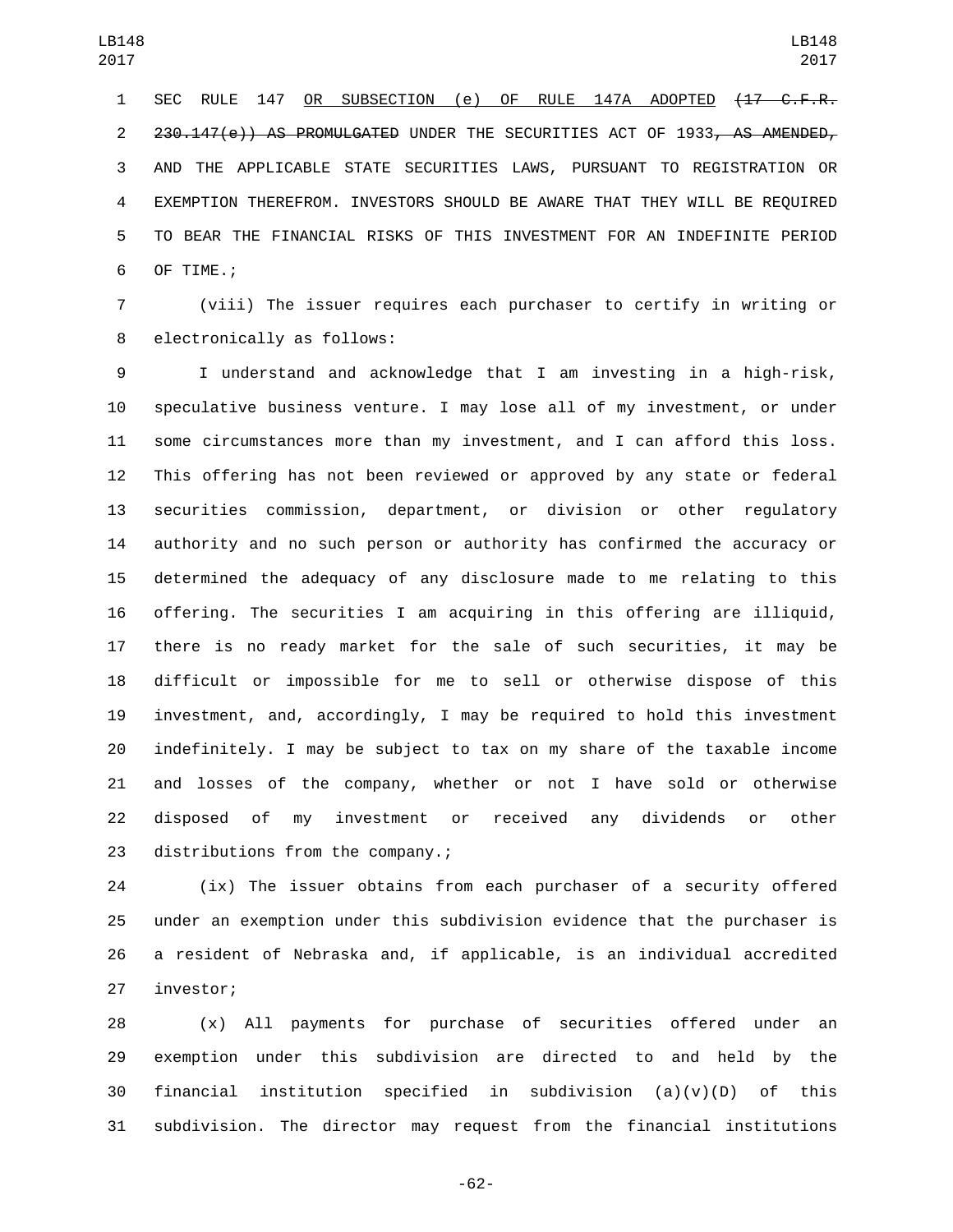information necessary to ensure compliance with this section. This information is not a public record and is not available for public 3 inspection;

 (xi) The issuer of securities offered under an exemption under this subdivision provides a disclosure document to each prospective investor at the time the offer of securities is made to the prospective investor 7 that contains all the following:

 (A) A description of the company, its type of entity, the address and telephone number of its principal office, its history, its business plan, and the intended use of the offering proceeds, including any amounts to be paid, as compensation or otherwise, to any owner, executive officer, director, managing member, or other person occupying a similar status or performing similar functions on behalf of the issuer;

 (B) The identity of all persons owning more than twenty percent of the ownership interests of any class of securities of the company;

 (C) The identity of the executive officers, directors, managing members, and other persons occupying a similar status or performing similar functions in the name of and on behalf of the issuer, including 19 their titles and their prior experience;

 (D) The terms and conditions of the securities being offered and of any outstanding securities of the company; the minimum and maximum amount of securities being offered, if any; either the percentage ownership of the company represented by the offered securities or the valuation of the company implied by the price of the offered securities; the price per share, unit, or interest of the securities being offered; any restrictions on transfer of the securities being offered; and a disclosure of any anticipated future issuance of securities that might 28 dilute the value of securities being offered;

 (E) The identity of any person who has been or will be retained by the issuer to assist the issuer in conducting the offering and sale of the securities, including any portal operator but excluding persons

-63-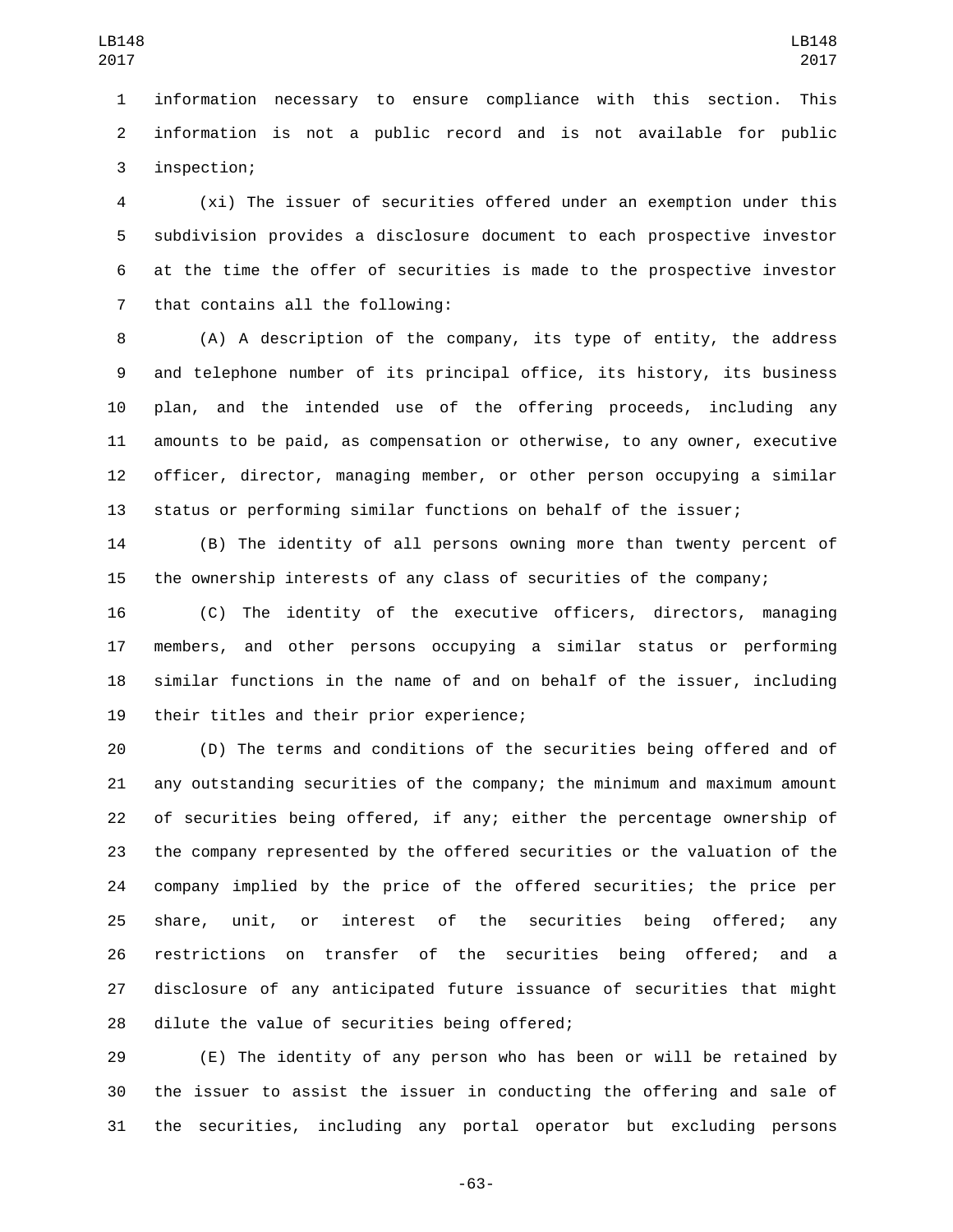acting solely as accountants or attorneys and employees whose primary job responsibilities involve the operating business of the issuer rather than assisting the issuer in raising capital;3

4 (F) For each person identified as required in subdivision  $(a)(xi)(E)$  of this subdivision, a description of the consideration being paid to the 6 person for such assistance;

 (G) A description of any litigation, legal proceedings, or pending regulatory action involving the company or its management;

 (H) The names and addresses of each portal operator that will be offering or selling the issuer's securities under an exemption under this 11 subdivision;

 (I) The Uniform Resource Locator for each funding portal that will be used by the portal operator to offer or sell the issuer's securities 14 under an exemption under this subdivision; and

 (J) Any additional information material to the offering, including, if appropriate, a discussion of significant factors that make the offering speculative or risky. This discussion must be concise and organized logically and may not be limited to risks that could apply to 19 any issuer or any offering;

 (xii) The offering or sale exempted under this subdivision is made exclusively through one or more funding portals and each funding portal 22 is subject to the following:

 (A) Before any offer or sale of securities, the issuer must provide to the portal operator evidence that the issuer is organized under the laws of Nebraska and is authorized to do business in Nebraska;

26 (B) Subject to subdivisions (a)(xii)(C) and (E) of this subdivision, 27 the portal operator must register with the department Department of 28 Banking and Finance by filing a statement, accompanied by a two-hundred-dollar filing fee, that includes the following information:

 (I) Documentation which demonstrates that the portal operator is a business entity and authorized to do business in Nebraska;

-64-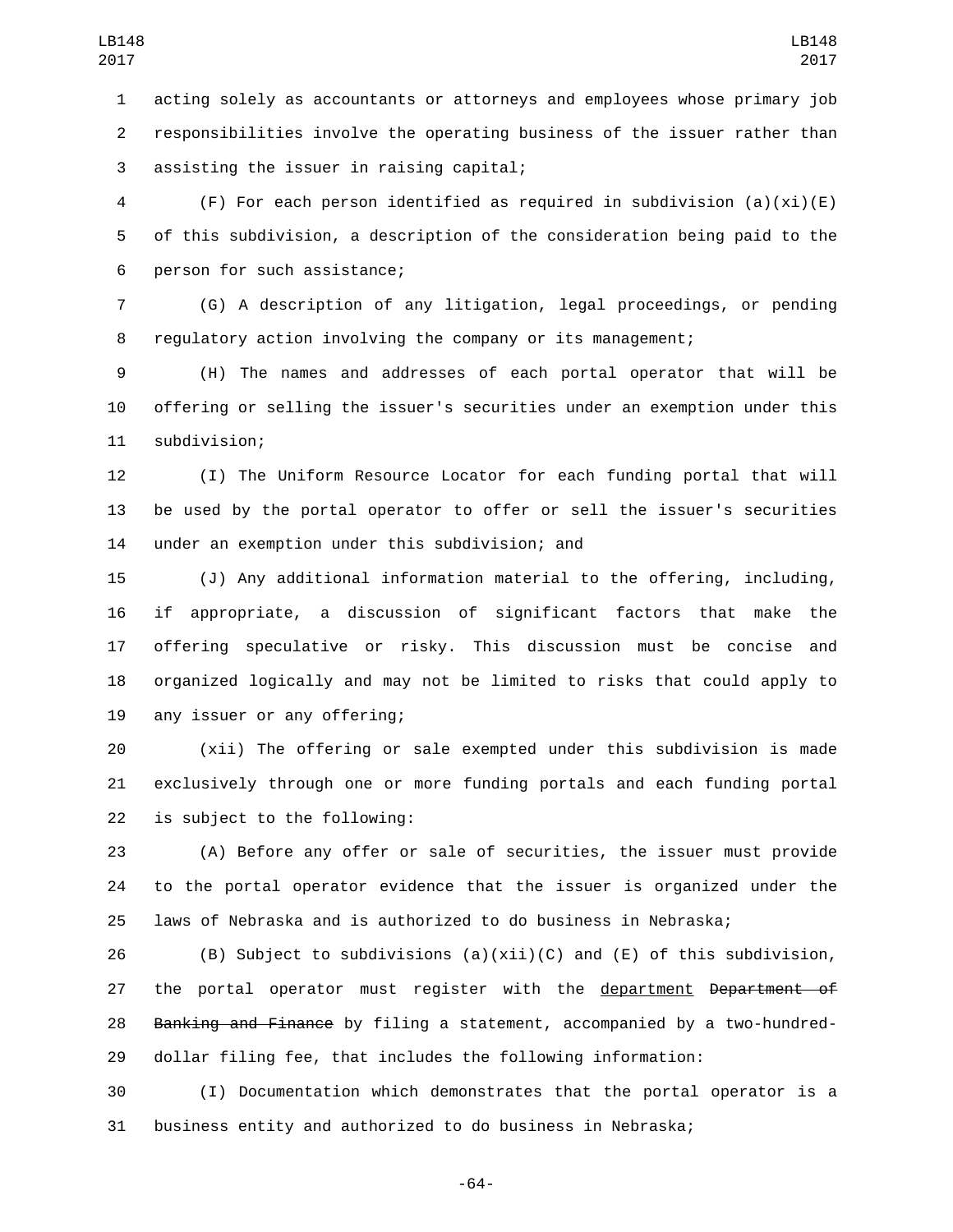(II) A representation that the funding portal is being used to offer and sell securities pursuant to the exemption under this subdivision; and (III) The identity and location of, and contact information for, the 4 portal operator;

 (C) The portal operator is not required to register as a broker- dealer if all of the following apply with respect to the funding portal 7 and its portal operator:

(I) It does not offer investment advice or recommendations;

 (II) It does not solicit purchases, sales, or offers to buy the securities offered or displayed on the funding portal;

 (III) It does not compensate employees, agents, or other persons for the solicitation or based on the sale of securities displayed or 13 referenced on the funding portal;

 (IV) It is not compensated based on the amount of securities sold, and it does not hold, manage, possess, or otherwise handle investor funds 16 or securities;

 (V) The fee it charges an issuer for an offering of securities on the funding portal is a fixed amount for each offering, a variable amount based on the length of time that the securities are offered on the funding portal, or a combination of the fixed and variable amounts;

 (VI) It does not identify, promote, or otherwise refer to any individual security offered on the funding portal in any advertising for 23 the funding portal;

 (VII) It does not engage in any other activities that the director 25 Department of Banking and Finance, by rule and  $\tau$  regulation $\tau$  or order, determines are prohibited of the funding portal; and

 (VIII) Neither the portal operator, nor any director, executive officer, general partner, managing member, or other person with management authority over the portal operator, has been subject to any conviction, order, judgment, decree, or other action specified in Rule  $506(d)(1)$  adopted under the Securities Act of 1933, <del>17 C.F.R. 230.506(d)</del>

-65-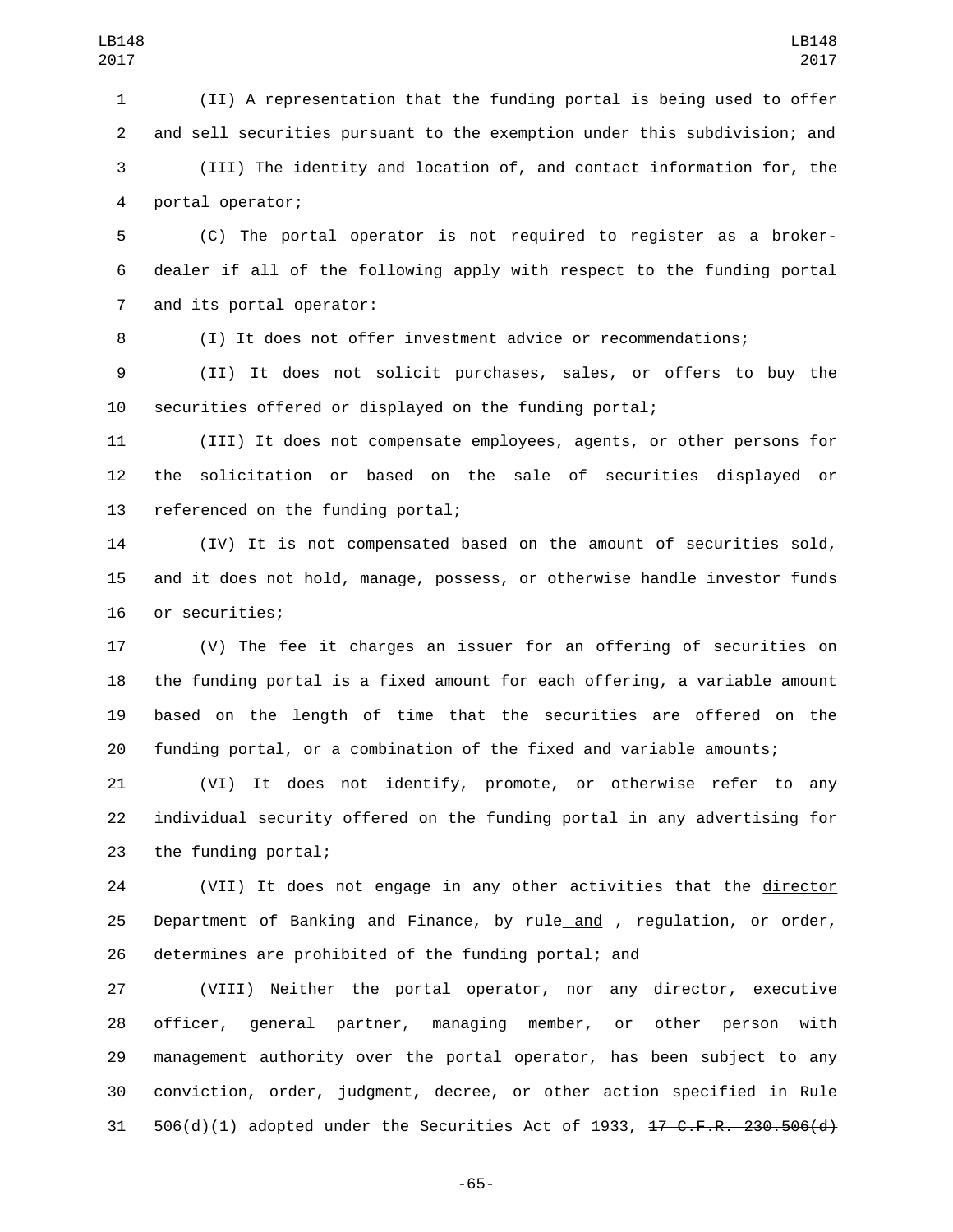1  $(1)$ , that would disqualify an issuer under Rule 506(d) adopted under the 2 Securities Act of 1933,  $17$  C.F.R.  $230.596(d)$ , from claiming an exemption 3 specified in Rule 506(a) to Rule 506(c) adopted under the Securities Act 4 of 1933<del>, 17 C.F.R. 230.506(a) to 17 C.F.R. 230.506(c)</del>. However, this 5 subdivision does not apply if both of the following are met:

6 (1) On a showing of good cause and without prejudice to any other 7 action by the Director of Banking and Finance director, the director 8 determines that it is not necessary under the circumstances that an 9 exemption is denied; and

 (2) The portal operator establishes that it made a factual inquiry into whether any disqualification existed under this subdivision but did not know, and in the exercise of reasonable care, could not have known, that a disqualification existed under this subdivision. The nature and scope of the requisite inquiry will vary based on the circumstances of 15 the issuer and the other offering participants;

16 (D) If any change occurs that affects the funding portal's 17 registration exemption, the portal operator must notify the department 18 Department of Banking and Finance within thirty days after the change 19 occurs;

20 (E) A registered broker-dealer who also serves as a portal operator 21 must register with the department <del>Department of Banking and Finance</del> as a 22 portal operator pursuant to subdivision  $(a)(xii)(B)$  of this subdivision, 23 except that the fee for registration shall be waived;

 (F) The issuer and the portal operator must maintain records of all offers and sales of securities effected through the funding portal and 26 must provide ready access to the records to the department Department of 27 Banking and Finance, upon request. The records of a portal operator under this subdivision are subject to the reasonable periodic, special, or other audits or inspections by a representative of the director, in or outside Nebraska, as the director considers necessary or appropriate in the public interest and for the protection of investors. An audit or

-66-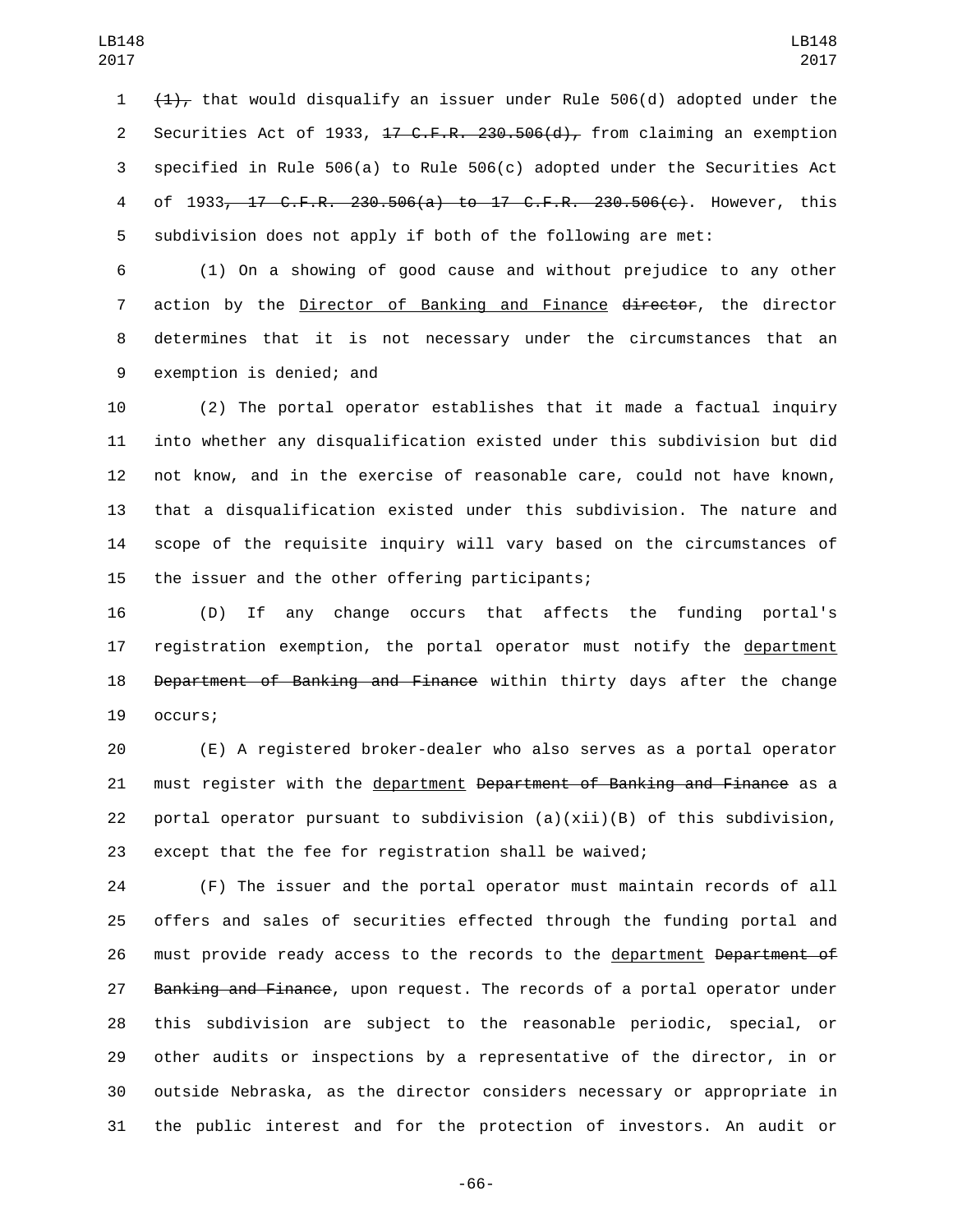inspection may be made at any time and without prior notice. The director may copy, and remove for audit or inspection copies of, all records the director reasonably considers necessary or appropriate to conduct the audit or inspection. The director may assess a reasonable charge for conducting an audit or inspection under this subdivision;

 (G) The portal operator shall limit web site access to the offer or 7 sale of securities to only Nebraska residents;

 (H) The portal operator shall not hold, manage, possess, or handle 9 investor funds or securities; and

 (I) The portal operator may not be an investor in any Nebraska 11 offering under this subdivision.

 (b) An issuer of a security, the offer and sale of which is exempt under this subdivision, shall provide, free of charge, a quarterly report to the issuer's investors until no securities issued under an exemption under this subdivision are outstanding. An issuer may satisfy the reporting requirement of this subdivision by making the information available on a funding portal if the information is made available within forty-five days after the end of each fiscal quarter and remains available until the succeeding quarterly report is issued. An issuer shall file each quarterly report under this subdivision with the 21 department Department of Banking and Finance and, if the quarterly report is made available on a funding portal, the issuer shall also provide a written copy of the report to any investor upon request. The report must 24 contain all the following:

 (i) Compensation received by each director and executive officer, including cash compensation earned since the previous report and on an annual basis and any bonuses, stock options, other rights to receive securities of the issuer or any affiliate of the issuer, or other 29 compensation received; and

 (ii) An analysis by management of the issuer of the business 31 operations and financial condition of the issuer.

-67-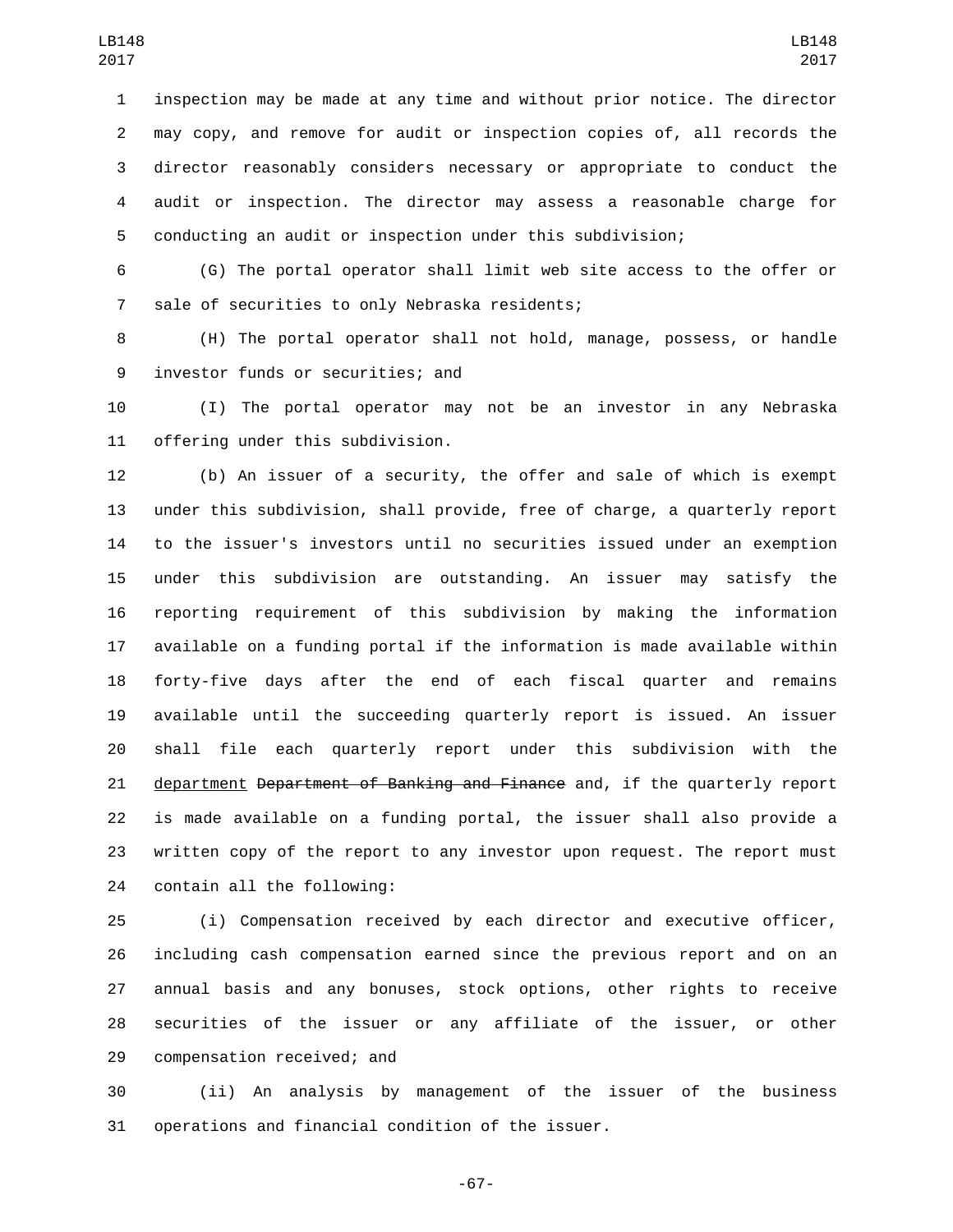(c) An offer or a sale under this subdivision to an officer, director, partner, trustee, or individual occupying similar status or performing similar functions with respect to the issuer or to a person owning ten percent or more of the outstanding shares of any class or classes of securities of the issuer does not count toward the monetary limitations in subdivision (a)(iii) of this subdivision.

 (d) The exemption under this subdivision may not be used in conjunction with any other exemption under the Securities Act of Nebraska, except for offers and sales to individuals identified in the disclosure document, during the immediately preceding twelve-month 11 period.

 (e) The exemption under this subdivision does not apply if an issuer or any director, executive officer, general partner, managing member, or other person with management authority over the issuer, has been subject to any conviction, order, judgment, decree, or other action specified in 16 Rule  $506(d)(1)$  adopted under the Securities Act of 1933, <del>17 C.F.R.</del>  $230.506(d)(1)$ , that would disqualify an issuer under Rule 506(d) adopted 18 under the Securities Act of 1933, <del>17 C.F.R. 230.506(d),</del> from claiming an exemption specified in Rule 506(a) to Rule 506(c) adopted under the Securities Act of 1933, 17 C.F.R. 230.506(a) to 17 C.F.R. 230.506(c). However, this subdivision does not apply if both of the following are 22 met:

 (i) On a showing of good cause and without prejudice to any other 24 action by the Director of Banking and Finance director, the director determines that it is not necessary under the circumstances that an 26 exemption is denied; and

 (ii) The issuer establishes that it made a factual inquiry into whether any disqualification existed under this subdivision but did not know, and in the exercise of reasonable care, could not have known, that a disqualification existed under this subdivision. The nature and scope of the requisite inquiry will vary based on the circumstances of the

-68-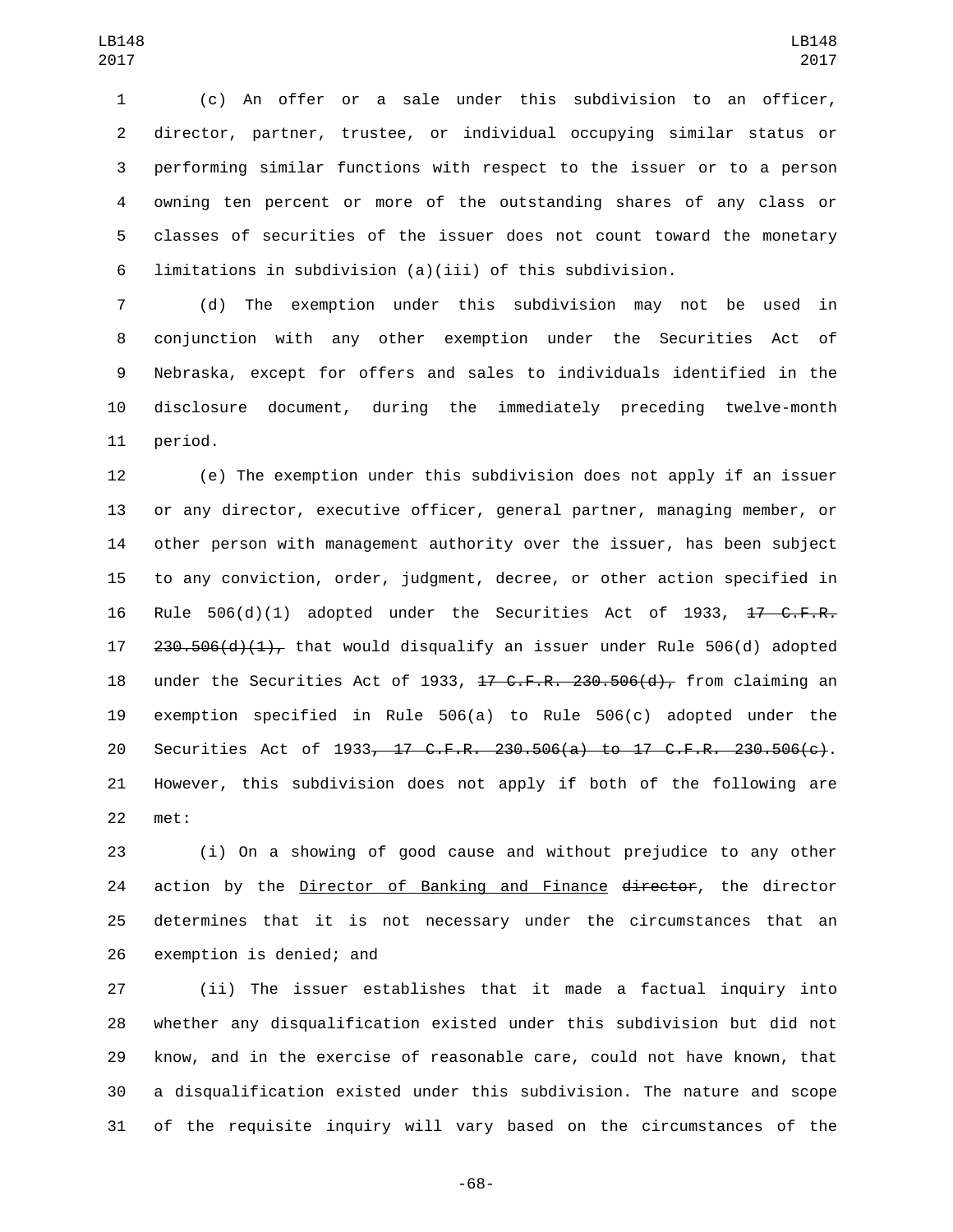1 issuer and the other offering participants.

(f) For purposes of this subdivision:2

 (i) Accredited investor means a bank, a savings institution, a trust company, an insurance company, an investment company as defined in the Investment Company Act of 1940, a pension or profit-sharing trust or other financial institution or institutional buyer, an individual accredited investor, or a broker-dealer, whether the purchaser is acting 8 for itself or in some fiduciary capacity;

 (ii) Funding portal means an Internet web site that is operated by a portal operator for the offer and sale of securities pursuant to this 11 subdivision;

 (iii) Individual accredited investor means (A) any director, executive officer, or general partner of the issuer of the securities being offered or sold, or any director, executive officer, or general partner of a general partner of that issuer, (B) any manager of a limited liability company that is the issuer of the securities being offered or sold, (C) any natural person whose individual net worth, or joint net worth with that person's spouse, at the time of his or her purchase, exceeds one million dollars, excluding the value of the primary residence of such person, or (D) any natural person who had an individual income in excess of two hundred thousand dollars in each of the two most recent years or joint income with that person's spouse in excess of three hundred thousand dollars in each of those years and has a reasonable expectation of reaching the same income level in the current year; and

 (iv) Portal operator means an entity authorized to do business in this state which operates a funding portal and has registered with the 27 department <del>Department of Banking and Finance</del> as required by this 28 subdivision.

 The director may by order deny or revoke the exemption specified in subdivision (2) of this section with respect to a specific security. Upon the entry of such an order, the director shall promptly notify all

-69-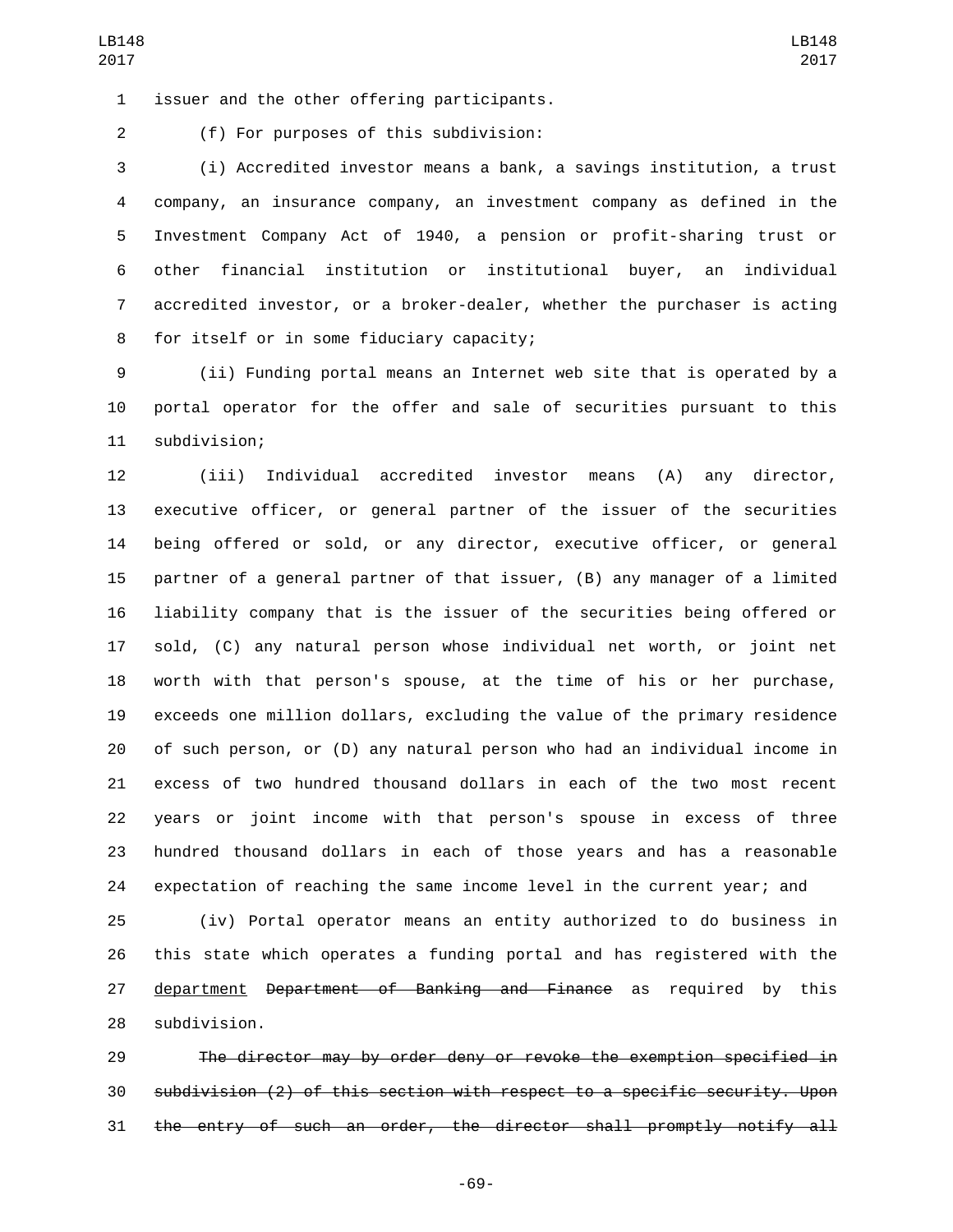registered broker-dealers that it has been entered and of the reasons therefor and that within fifteen business days of the receipt of a written request the matter will be set down for hearing. If no hearing is requested within fifteen business days of the issuance of the order and none is ordered by the director, the order shall automatically become a final order and shall remain in effect until it is modified or vacated by the director. If a hearing is requested or ordered, the director, after notice of and opportunity for hearing to all interested persons, shall enter his or her written findings of fact and conclusions of law and may affirm, modify, or vacate the order. No such order may operate retroactively. No person may be considered to have violated the provisions of the Securities Act of Nebraska by reason of any offer or sale effected after the entry of any such order if he or she sustains the burden of proof that he or she did not know and in the exercise of reasonable care could not have known of the order. In any proceeding under the act, the burden of proving an exemption from a definition shall 17 be upon the person claiming it.

 Sec. 14. Section 8-1115, Reissue Revised Statutes of Nebraska, is 19 amended to read:

 8-1115 (1) The director in his or her discretion (a) may make such public or private investigations within or without this state as he or she deems necessary to determine whether any registration should be granted, denied, or revoked or whether any person has violated or is 24 about to violate the Securities Act of Nebraska or any rule and  $\tau$ 25 regulation<sub> $\tau$ </sub> or order under the act or to aid in the enforcement of the 26 act or in the adopting and promulgating of rules and  $\tau$  regulations $\tau$  and 27 the prescribing of forms under the act, (b) may require or permit any person to file a statement in writing, under oath or otherwise as the director may determine, as to all the facts and circumstances concerning the matter to be investigated, and (c) may publish information concerning 31 any violation of the act or any rule and  $\tau$  regulation $\tau$  or order under the

-70-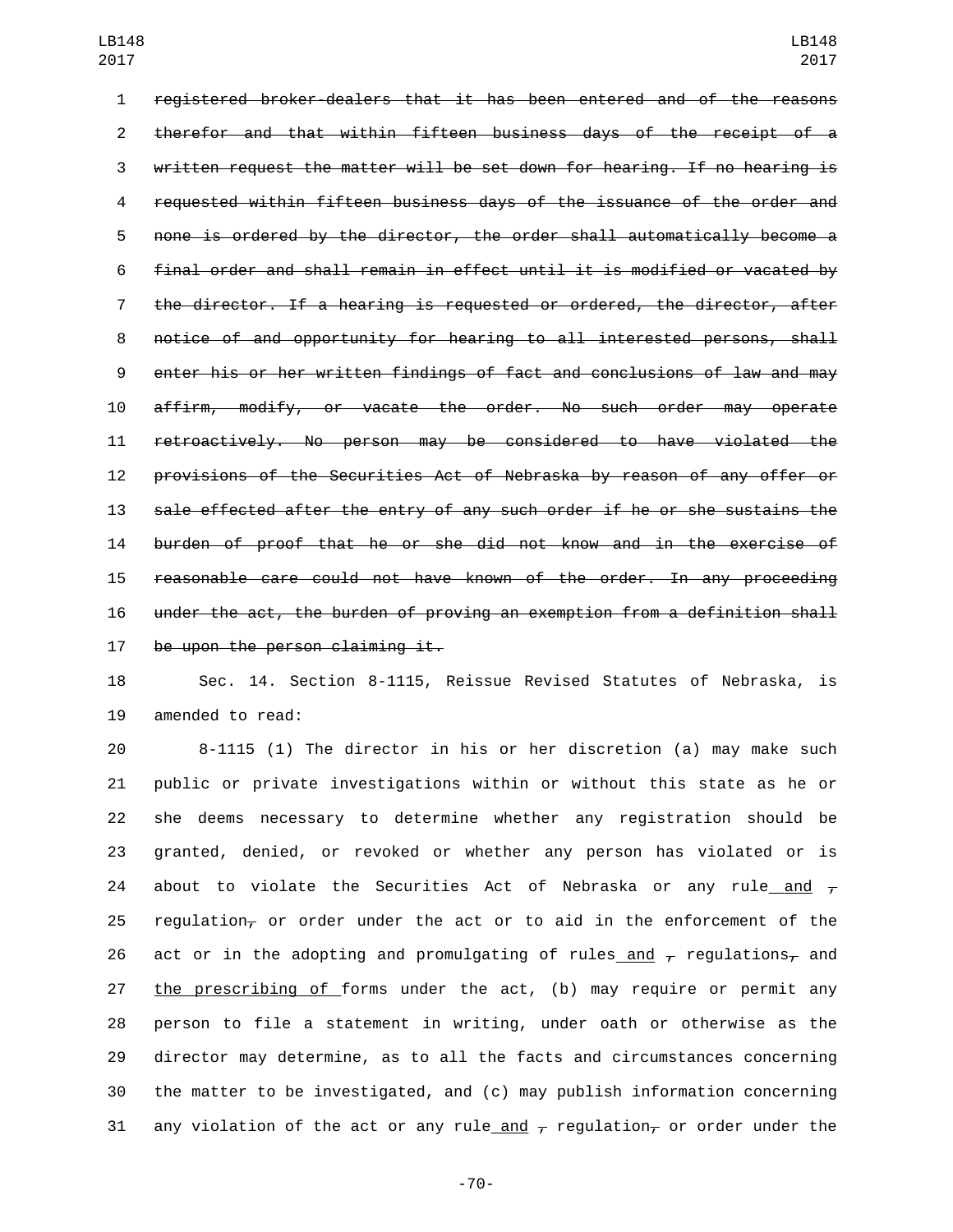act. In the discretion of the director, the actual expense of any such investigation may be charged to the applicant or person who is the 3 subject of the investigation.

 (2) For the purpose of any investigation or proceeding under the act 5 Securities Act of Nebraska, the director or any person officer designated by him or her may administer oaths and affirmations, subpoena witnesses, compel their attendance, take evidence, and require the production of any books, papers, correspondence, memoranda, agreements, or other documents or records which the director deems relevant or material to the inquiry.

 (3) At the request of an administrator responsible for enforcement of the securities laws of another state, the director may issue subpoenas to compel the attendance of any person or require the production of records in this state if the alleged violation being investigated would be a violation of the Securities Act of Nebraska if the activities had 15 occurred in this state.

 (4) In case of contumacy by or refusal to obey a subpoena issued to any person, any court of competent jurisdiction, upon application by the director, may issue to such person an order requiring him or her to appear before the director, or the officer designated by the director, there to produce documentary evidence if so ordered or to give evidence touching the matter under investigation or in question. Any failure to obey the order of the court may be punished by the court as a contempt of 23 court.

 Sec. 15. Section 8-1116, Reissue Revised Statutes of Nebraska, is 25 amended to read:

 8-1116 Whenever it appears to the director that any person has engaged or is about to engage in any act or practice constituting a violation of any provision of the Securities Act of Nebraska or any rule 29 and regulation or order under the act, the director may in his or her discretion bring an action in any court of competent jurisdiction to enjoin any such acts or practices and to enforce compliance with the

-71-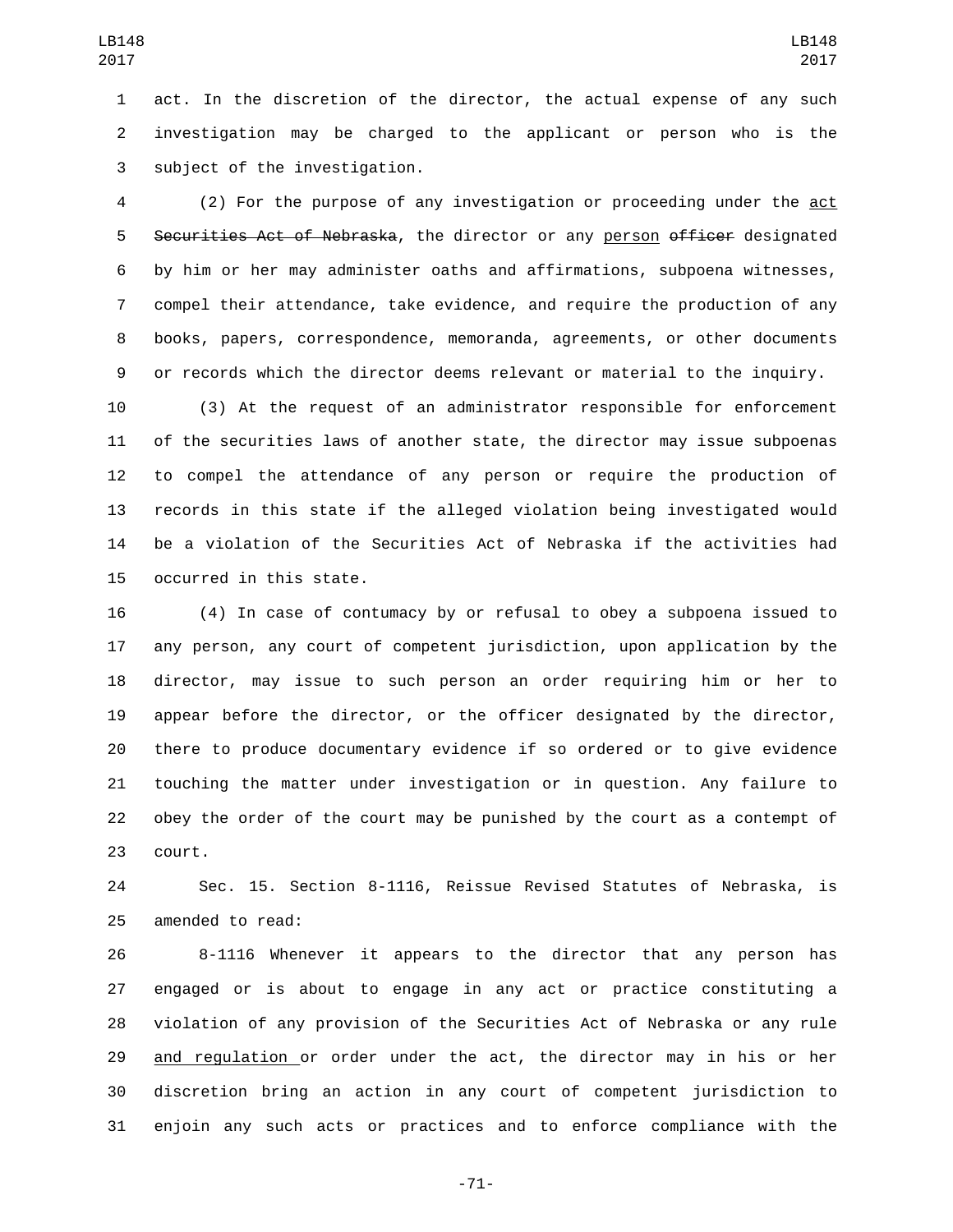Securities Act of Nebraska or any rule and regulation or order under the act. Upon a proper showing, a permanent or temporary injunction, restraining order, or writ of mandamus shall be granted and a receiver or conservator may be appointed for the defendant's assets. Upon a proper showing by the director, the court may invoke its equitable powers under the law and issue an order of rescission, restitution, or disgorgement, an order freezing assets, an order requiring an accounting, or a writ of attachment or writ of general or specific execution, directed to any person who has engaged in or is engaging in any act constituting a violation of any provision of the Securities Act of Nebraska or any rule 11 and regulation or order under the act , any rule and regulation adopted and promulgated under the act, or any order of the director issued 13 thereunder. The director shall may not be required to post a bond.

 Sec. 16. Section 8-1117, Reissue Revised Statutes of Nebraska, is 15 amended to read:

 8-1117 (1) Any person who willfully violates any provision of the Securities Act of Nebraska except section 8-1113, or who willfully violates any rule and regulation or order under the act, or who willfully violates the provisions of section 8-1113 knowing the statement made to 20 be false or misleading in any material respect is shall be quilty of a Class IV felony. No indictment may be returned or information filed under the act more than five years after the alleged violation.

 (2) The director may refer such evidence as may be available 24 concerning violations of the act or  $\theta$  any rule and regulation or order under the act to the Attorney General or the proper county attorney, who may in his or her discretion, with or without such a reference, institute the appropriate criminal proceedings under the act.

 (3) Nothing in the act shall limit the power of the state to punish any person for any conduct which constitutes a crime by statute or at 30 common law.

Sec. 17. Section 8-1118, Revised Statutes Cumulative Supplement,

-72-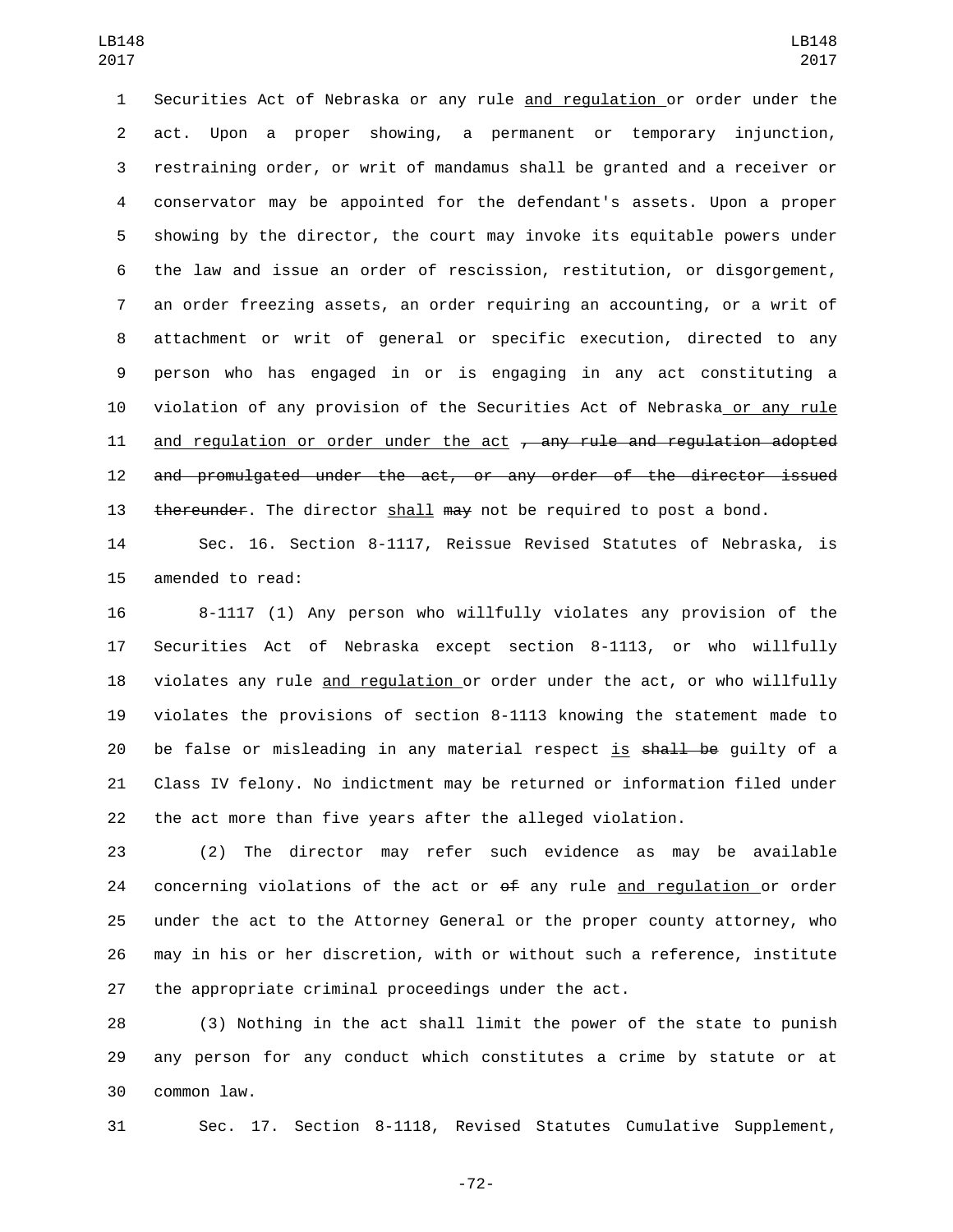1 2016, is amended to read:

 8-1118 (1) Any person who offers or sells a security in violation of section 8-1104 or offers or sells a security by means of any untrue statement of a material fact or any omission to state a material fact necessary in order to make the statements made in the light of the circumstances under which they are made not misleading, the buyer not knowing of the untruth or omission, and who does not sustain the burden of proof that he or she did not know and in the exercise of reasonable care could not have known of the untruth or omission, shall be liable to the person buying the security from him or her, who may sue either at law or in equity to recover the consideration paid for the security, together with interest at six percent per annum from the date of payment, costs, and reasonable attorney's fees, less the amount of any income received on the security, upon the tender of the security, or for damages if he or she no longer owns the security, except that in actions brought based on a transaction exempt from registration under subdivision (23) of section 8-1111, no person shall be liable for any statement of a material fact made or for an omission of a material fact required to be stated or necessary to make the statement made not misleading unless such statement or omission was made with the intent to defraud or mislead, with the burden of proof in such cases being on the claimant. Damages shall be the amount that would be recoverable upon a tender less (a) the value of the security when the buyer disposed of it and (b) interest at six percent 24 per annum from the date of disposition.

 (2) Any investment adviser who provides investment adviser services to another person which results in a willful violation of subsection (2), (3), or (4) of section 8-1102, subsection (2) of section 8-1103, or section 8-1114 or any investment adviser who employs any device, scheme, or artifice to defraud such person or engages in any act, practice, or course of business which operates or would operate as a fraud or deceit on such person shall be liable to such person. Such person may sue either

-73-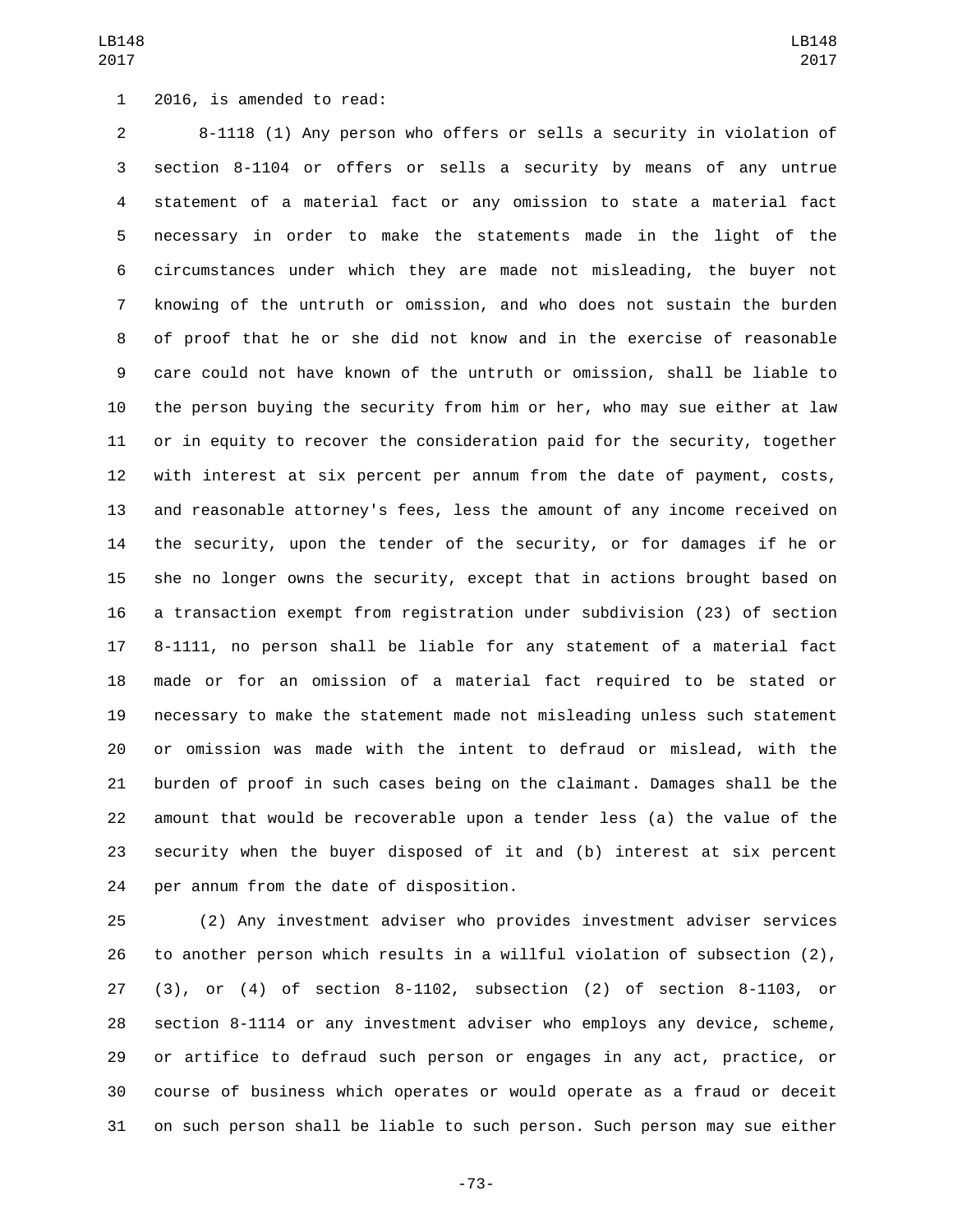at law or in equity to recover the consideration paid for the investment adviser services and any loss due to such investment adviser services, together with interest at six percent per annum from the date of payment of the consideration plus costs and reasonable attorney's fees, less the amount of any income received from such investment adviser services and 6 any other economic benefit.

 (3) Every person who directly or indirectly controls a person liable under subsections (1) and (2) of this section, including every partner, limited liability company member, officer, director, or person occupying a similar status or performing similar functions of a partner, limited liability company member, officer, or director, or employee of such person who materially aids in the conduct giving rise to liability, and every broker-dealer, issuer-dealer, agent, investment adviser, or investment adviser representative who materially aids in such conduct shall be liable jointly and severally with and to the same extent as such person, unless able to sustain the burden of proof that he or she did not know, and in the exercise of reasonable care could not have known, of the existence of the facts by reason of which the liability is alleged to exist. There shall be contribution as in cases of contract among the 20 several persons so liable.

 (4) Any tender specified in this section may be made at any time before entry of judgment. Every cause of action under the Securities Act of Nebraska shall survive the death of any person who might have been a plaintiff or defendant. No person may sue under this section more than three years after the contract of sale or the rendering of investment advice. No person may sue under this section (a) if the buyer received a 27 written offer, before an action is commenced suit and at a time when he or she owned the security, to refund the consideration paid together with interest at six percent per annum from the date of payment, less the amount of any income received on the security, and the buyer failed to accept the offer within thirty days of its receipt, or (b) if the buyer

-74-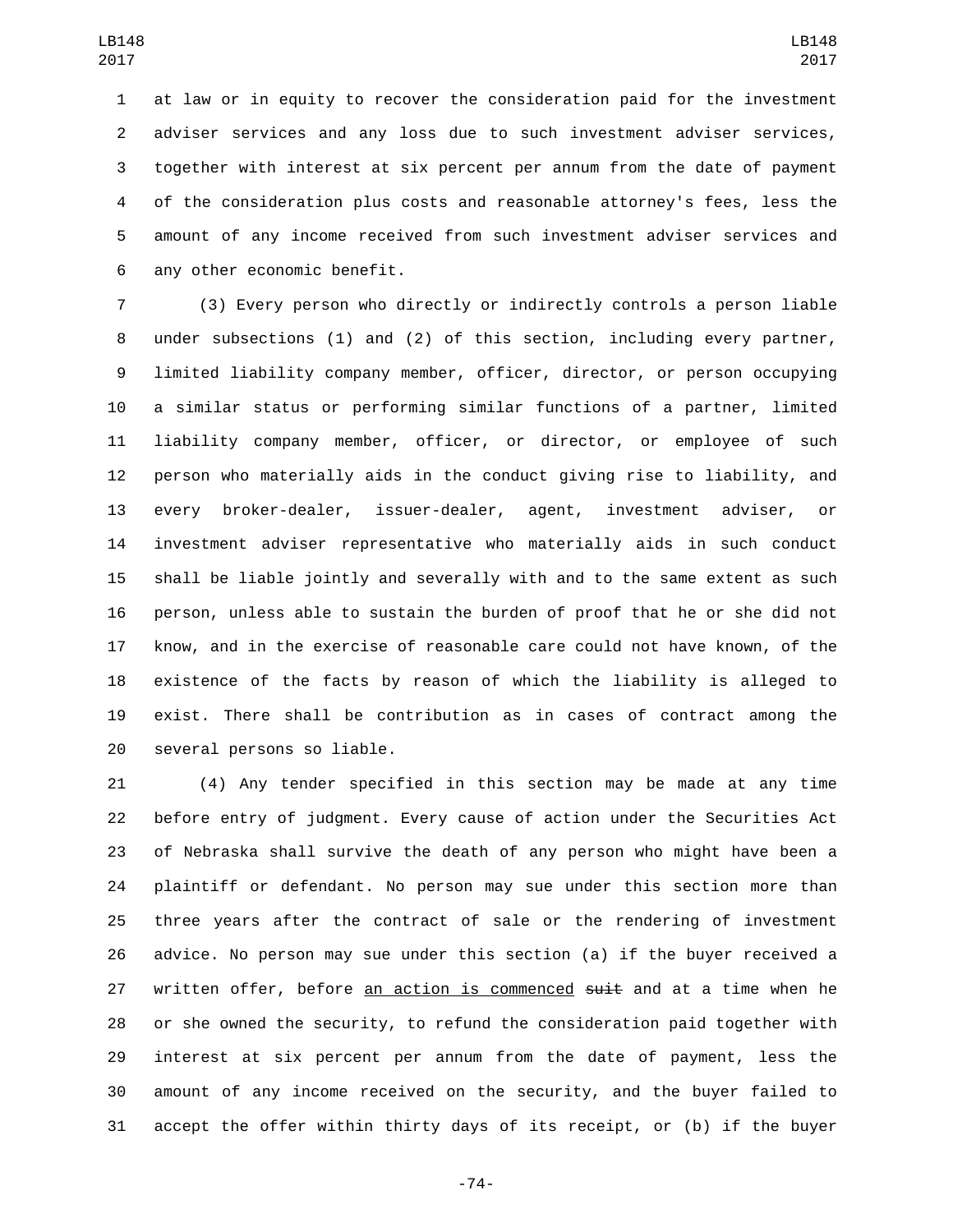1 received such an offer before an action is commenced suit and at a time when he or she did not own the security, unless the buyer rejected the offer in writing within thirty days of its receipt.

 (5) No person who has made or engaged in the performance of any contract in violation of any provision of the act or any rule and regulation or order under the act, or who has acquired any purported right under any such contract with knowledge of the facts by reason of which its making or performance was in violation, may base any action 9 suit on the contract. Any condition, stipulation, or provision binding any person acquiring any security or receiving any investment advice to waive compliance with any provision of the act or any rule and regulation 12 or order under the act shall be void.

 Sec. 18. Section 8-1120, Revised Statutes Cumulative Supplement, 14 2016, is amended to read:

 8-1120 (1) Except as otherwise provided in this section, the Securities Act of Nebraska shall be administered by the Director of 17 Banking and Finance who may employ such deputies, examiners, assistants, or counsel as may be reasonably necessary for the purpose thereof. The employment of any person for the administration of the act is subject to section 49-1499.07 and who may designate one of such assistants as an 21 assistant director. The director may delegate to a deputy such assistant director or counsel any powers, authority, and duties imposed upon or granted to the director under the act, such as may be lawfully delegated under the common law or the statutes of this state. The director may also employ special counsel with respect to any investigation conducted by him or her under the act or with respect to any litigation to which the 27 director is a party under the act.  $\frac{1}{\sqrt{7}}$  except that

 (2) A security issued by and representing an interest in or a debt of, or guaranteed by, any insurance company shall be registered, pursuant to the provisions of sections 8-1104 to 8-1109, with the Director of Insurance who shall as to such registrations administer and enforce the

-75-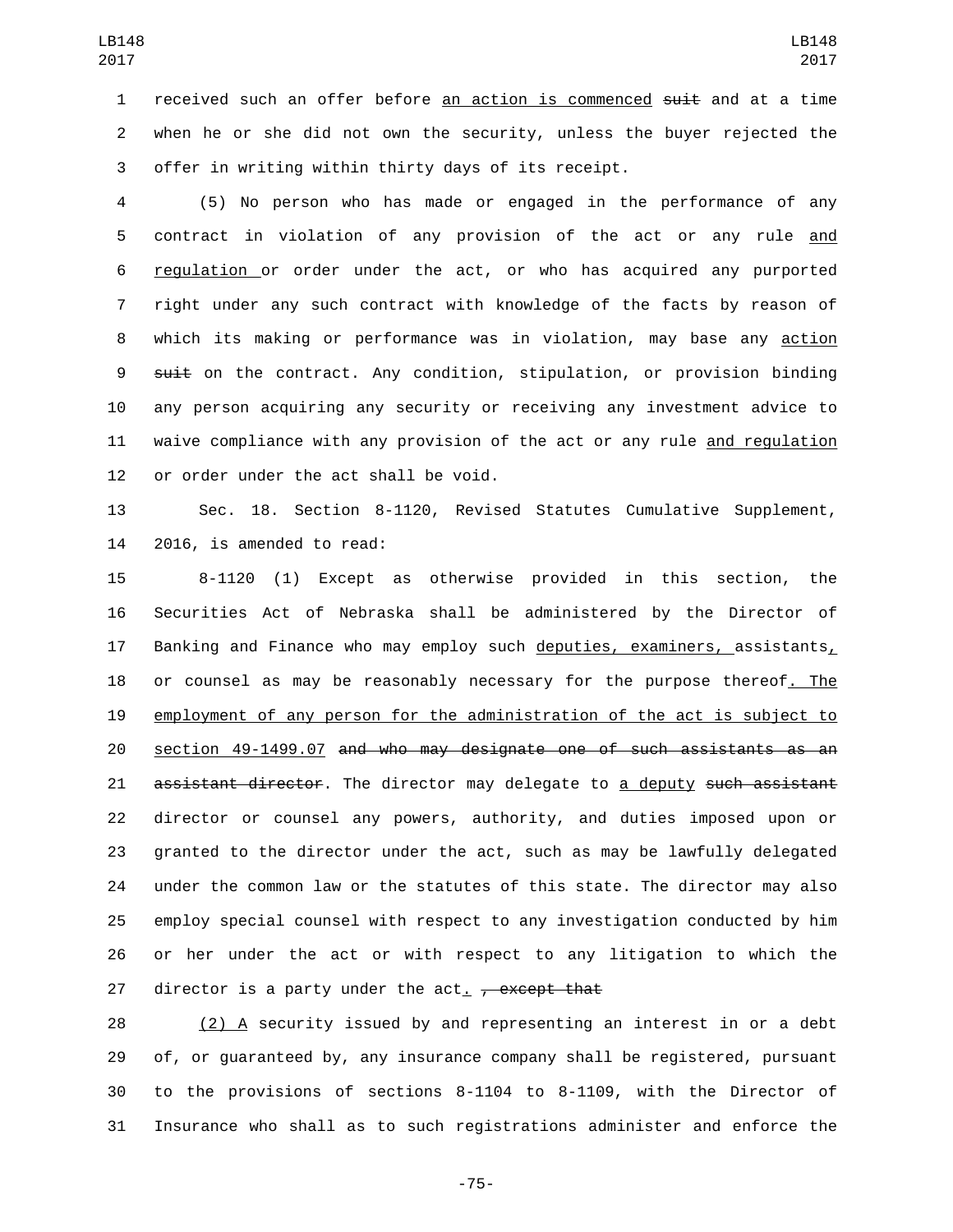act, and as pertains to the administration and enforcement of such registration of such securities all references in the act to director 3 shall mean the Director of Insurance.

4 (3)(a)  $\{2\}$ (a) It shall be unlawful for the director or any of his or her officers or employees to use for personal benefit any information which is filed with or obtained by the director and which is not made 7 public. Neither the director nor any of his or her officers or employees shall disclose any confidential information except among themselves, when necessary or appropriate in a proceeding, examination, or investigation 10 under the act, or as authorized in subdivision  $(3)(b)$   $(2)(b)$  of this subsection. No provision of the act shall either create or derogate from any privilege which exists at common law or otherwise when documentary or other evidence is sought under a subpoena directed to the director or any 14 of his or her officers or employees.

(b)(i) In administering the act, the director may also:

 (A) Enter into agreements or relationships with other government officials, including, but not limited to, the securities administrator of a foreign state and the Securities and Exchange Commission, or self- regulatory organizations, to share resources, standardized or uniform methods or procedures, and documents, records, and information; or

 (B) Accept and rely on examination or investigation reports made by other government officials, including, but not limited to, the securities administrator of a foreign state and the Securities and Exchange 24 Commission, or self-regulatory organizations.

 (ii) For purposes of this subdivision, foreign state means any state of the United States, other than the State of Nebraska, any territory of the United States, including Puerto Rico, Guam, American Samoa, the Trust Territory of the Pacific Islands, or the Virgin Islands, and the District 29 of Columbia.

 (4)  $(3)$  The director may adopt and promulgate from time to time make, amend, and rescind such rules and regulations and prescribe forms

-76-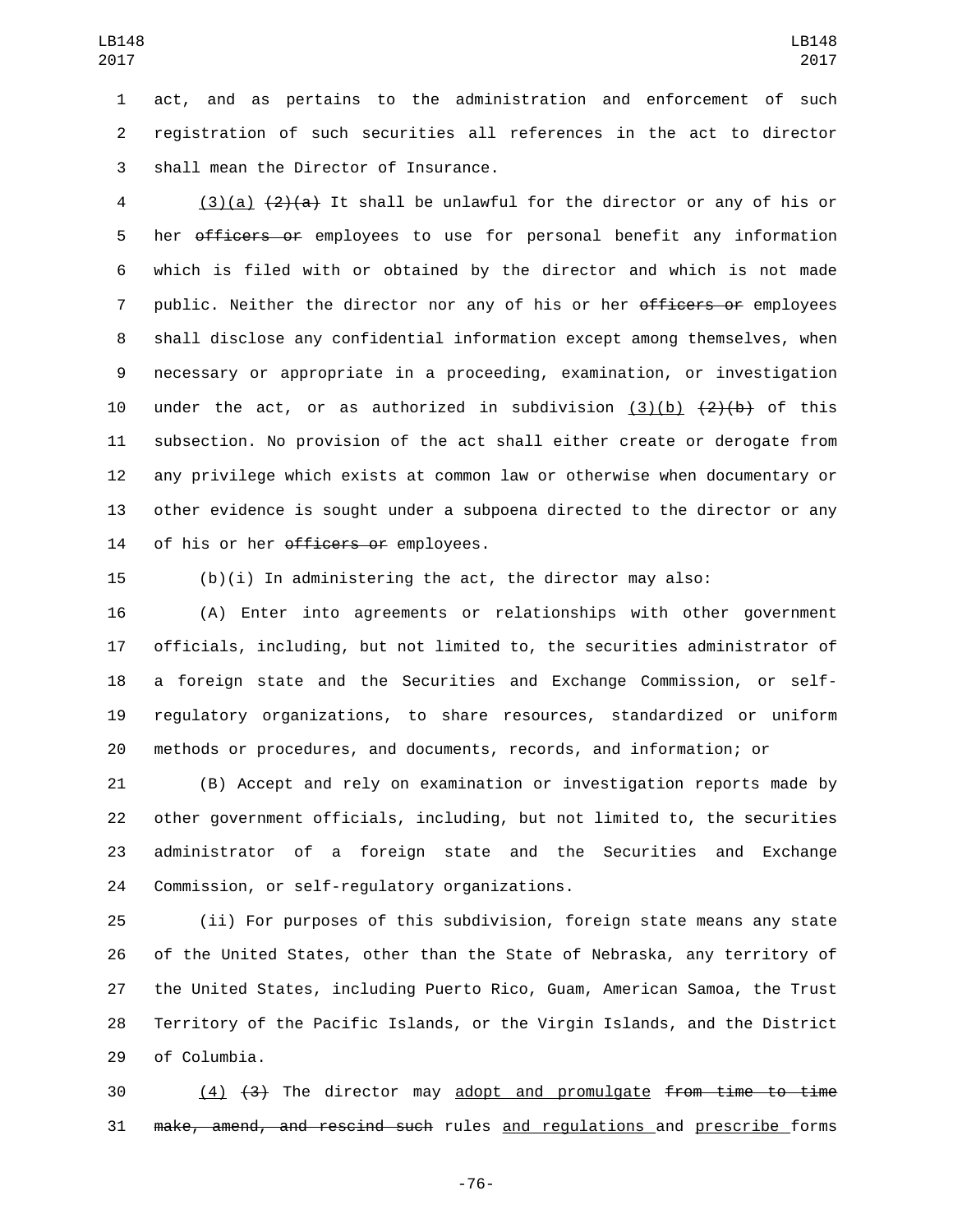1 as are necessary to carry out the act. No rule and regulation may be 2 adopted and promulgated or form may be prescribed made unless the director finds that the action is necessary or appropriate in the public interest or for the protection of investors and consistent with the purposes fairly intended by the policy and provisions of the act.

6 In adopting and promulgating prescribing rules and regulations and prescribing forms the director may cooperate with the securities administrators of the other states and the Securities and Exchange Commission with a view to effectuating the policy of the Securities Act of Nebraska to achieve maximum uniformity in the form and content of registration statements, applications, and reports wherever practicable. All rules and regulations and forms of the director shall be published 13 and made available to any person upon request.

 (5) (4) No provision of the act imposing any liability shall apply to any act done or omitted in good faith in conformity with any rule and regulation, form, or order of the director, notwithstanding that the rule and regulation or form may later be amended or rescinded or be determined by judicial or other authority to be invalid for any reason.

 (6) (5) Every hearing in an administrative proceeding shall be public unless the director in his or her discretion grants a request joined in by all the respondents that the hearing be conducted privately.

 $(7)$   $(6)$  The Securities Act Cash Fund is created. All filing fees, registration fees, and all other fees and all money collected by or paid to the director under any of the provisions of the act shall be remitted to the State Treasurer for credit to the fund, except that registration fees collected by or paid to the Director of Insurance pursuant to the provisions of the act shall be credited to the Department of Insurance Cash Fund. The Securities Act Cash Fund shall be used for the purpose of administering and enforcing the provisions of the act, except that transfers may be made to the General Fund at the direction of the Legislature. Any money in the Securities Act Cash Fund available for

-77-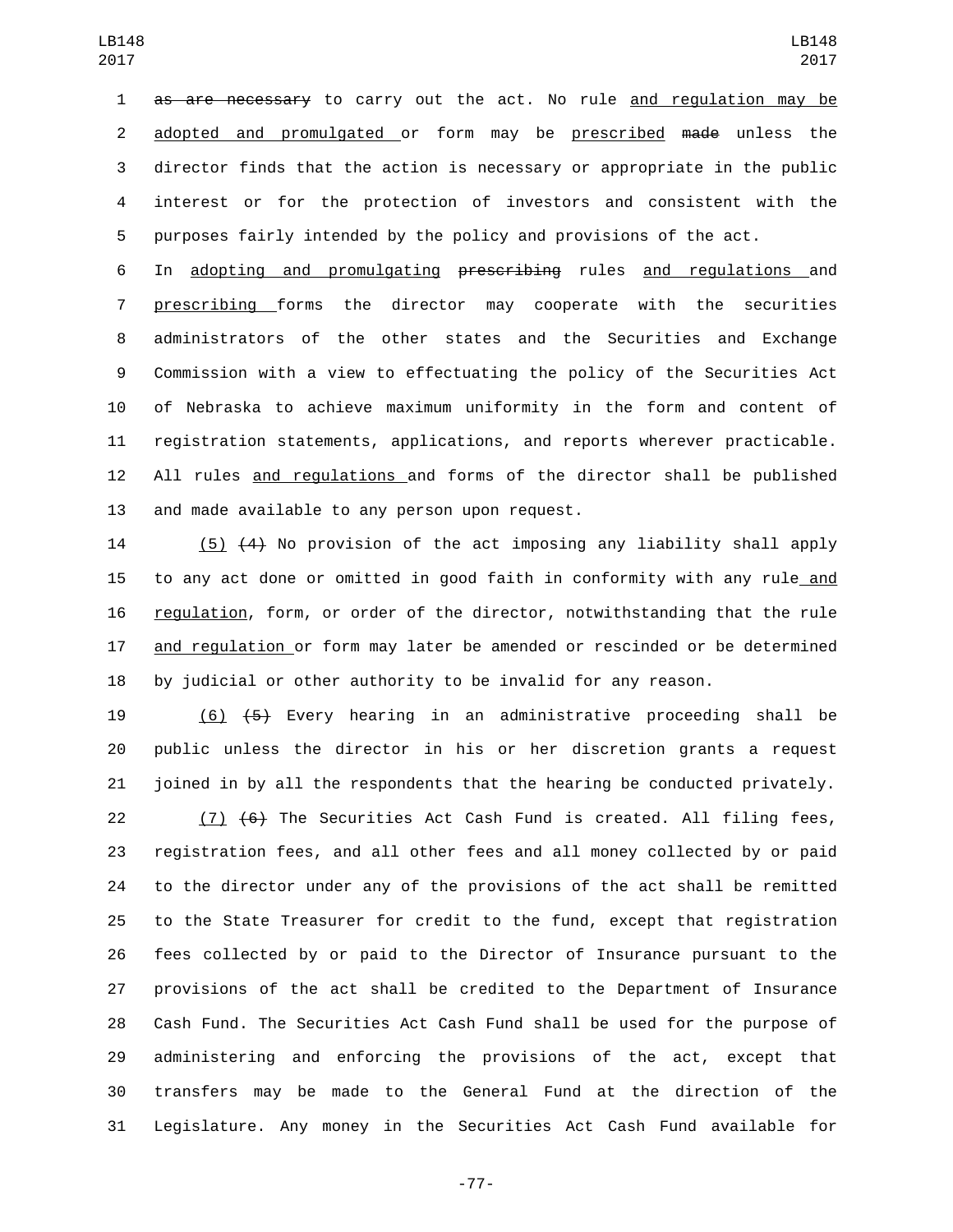investment shall be invested by the state investment officer pursuant to the Nebraska Capital Expansion Act and the Nebraska State Funds 3 Investment Act.

 (7)(a) The State Treasurer, at the direction of the budget administrator of the budget division of the Department of Administrative Services, shall transfer one million two hundred fifty thousand dollars from the Securities Act Cash Fund to the Affordable Housing Trust Fund on or before September 1, 2013, and the State Treasurer, at the direction of the budget administrator of the budget division of the Department of Administrative Services, shall transfer one million two hundred fifty thousand dollars from the Securities Act Cash Fund to the Affordable Housing Trust Fund on or before September 1, 2014.

 (b) The State Treasurer, at the direction of the budget administrator of the budget division of the Department of Administrative Services, shall transfer two hundred fifty thousand dollars from the Securities Act Cash Fund to the Homeless Shelter Assistance Trust Fund on or before September 1, 2013, and the State Treasurer, at the direction of the budget administrator of the budget division of the Department of Administrative Services, shall transfer two hundred fifty thousand dollars from the Securities Act Cash Fund to the Homeless Shelter Assistance Trust Fund on or before September 1, 2014.

 (c) The State Treasurer, at the direction of the budget administrator of the budget division of the Department of Administrative Services, shall transfer five hundred thousand dollars from the Securities Act Cash Fund to the Legal Aid and Services Fund on or before September 1, 2013, and the State Treasurer, at the direction of the budget administrator of the budget division of the Department of Administrative Services, shall transfer five hundred thousand dollars from the Securities Act Cash Fund to the Legal Aid and Services Fund on 30 or before September 1, 2014.

(8) A document is filed when it is received by the director. The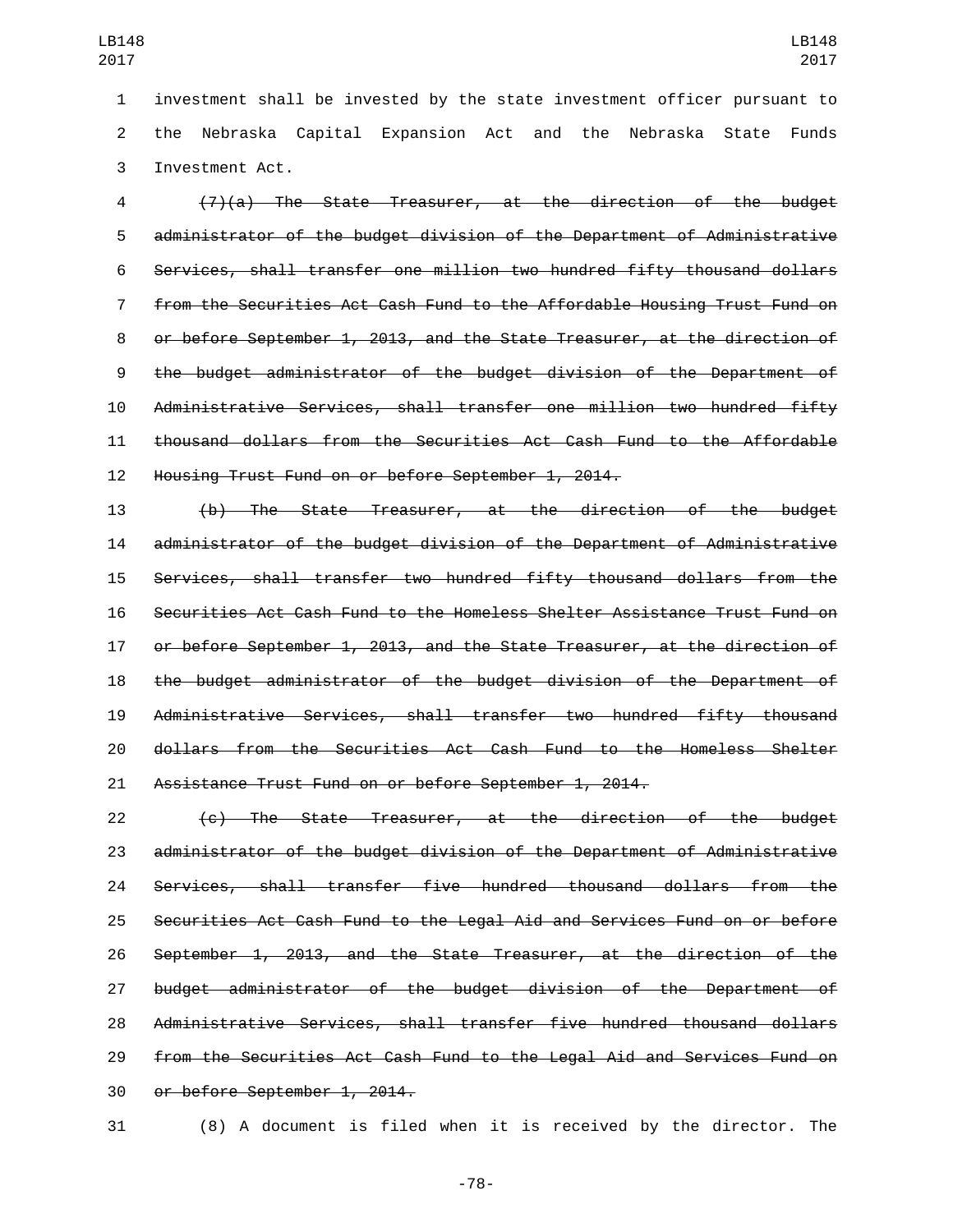director shall keep a register of all applications for registration and registration statements which are or have ever been effective under the Securities Act of Nebraska and all denial, suspension, or revocation orders which have ever been entered under the act. The register shall be open for public inspection. The information contained in or filed with any registration statement, application, or report may be made available to the public under such conditions as the director may prescribe.

 (9) The director may, by rule and regulation or order, authorize or require the filing of any document required to be filed under the act by 10 electronic or other means, processes, or systems.

11 (10)  $\left(49\right)$  Upon request and at such reasonable charges as he or she shall prescribe, the director shall furnish to any person photostatic or other copies, certified under his or her seal of office if requested, of any entry in the register or any document which is a matter of public record. In any proceeding or prosecution under the act, any copy so certified shall be prima facie evidence of the contents of the entry or 17 document certified.

18 (11) (10) The director in his or her discretion may honor requests from interested persons for interpretative opinions.

 Sec. 19. Section 8-1122.01, Reissue Revised Statutes of Nebraska, is 21 amended to read:

 8-1122.01 The federal limits on the registration of securities, dealers, brokers, broker-dealers, agents, and investment advisers as provided in the federal Philanthropy Protection Act of 1995, Public Law 104-62, shall not apply in Nebraska and are hereby rejected by the State of Nebraska pursuant to section 6(c) of such act. The State of Nebraska elects to retain the authority to require or not require such registration under the Securities Act of Nebraska and to retain the authority to have such registration requirements apply in all administrative and judicial actions commenced after July 15, 1998.

Sec. 20. Section 8-1123, Reissue Revised Statutes of Nebraska, is

-79-